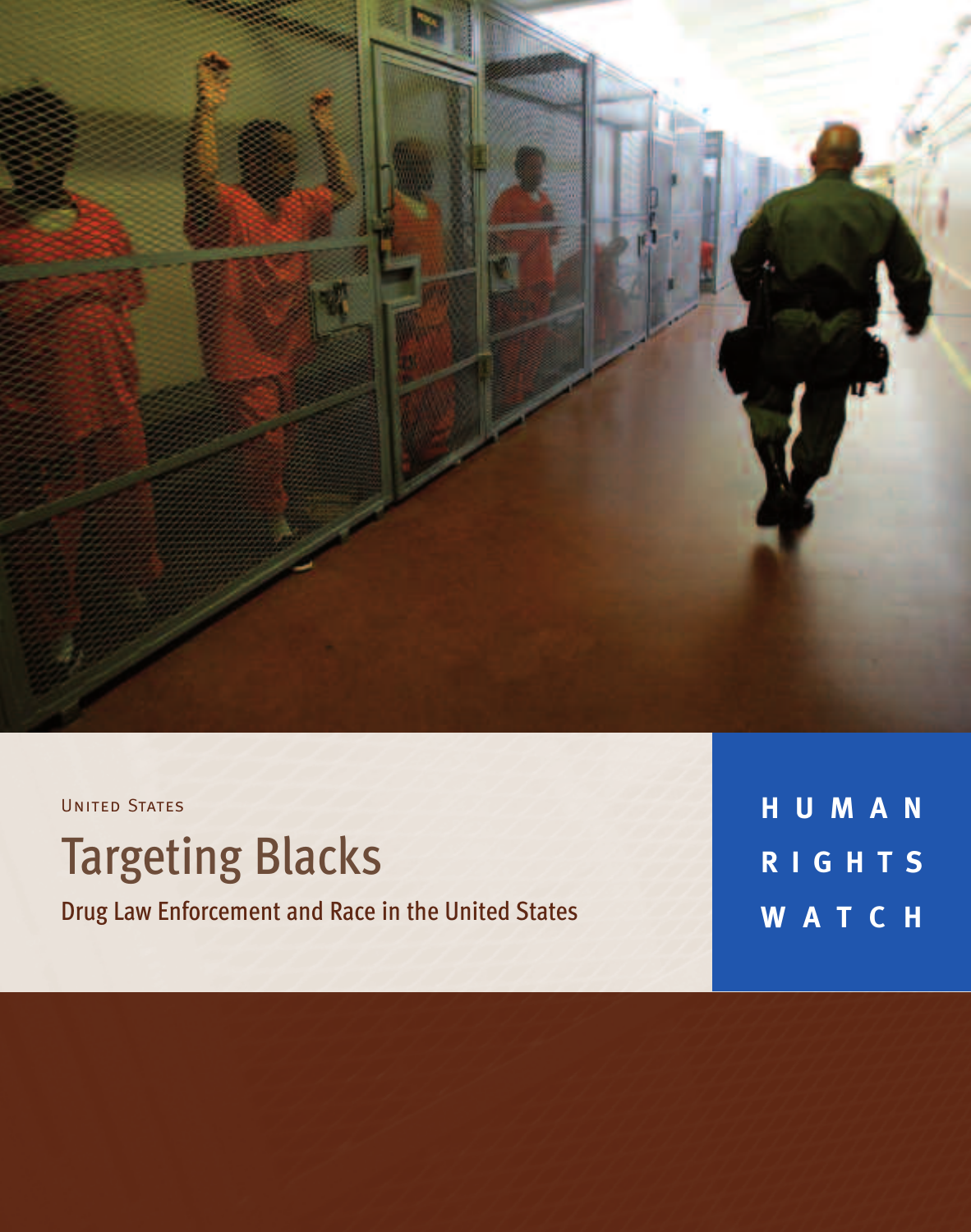

# **Targeting Blacks**

## **Drug Law Enforcement and Race in the United States**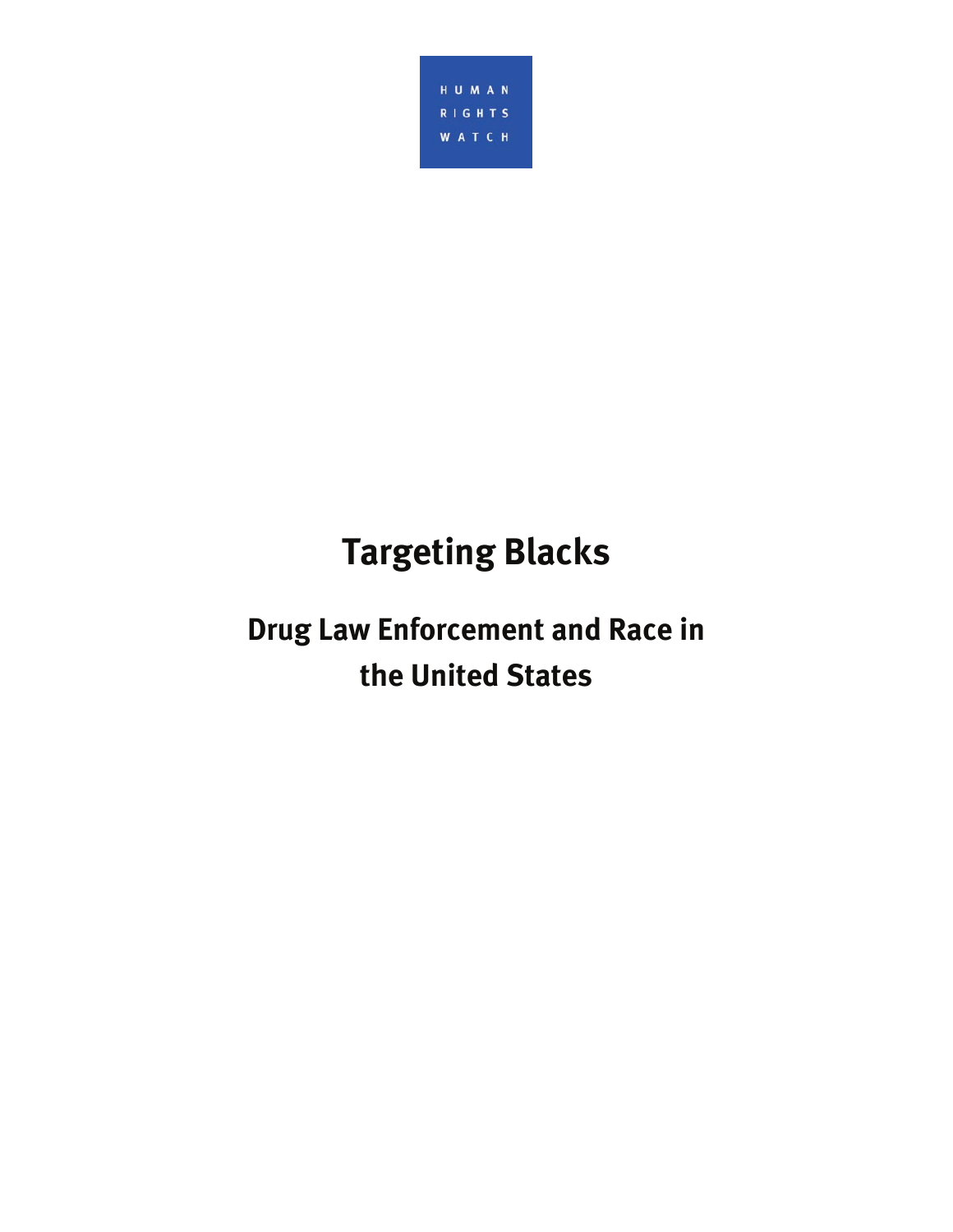Copyright © 2008 Human Rights Watch All rights reserved. Printed in the United States of America ISBN: 1-56432-315-3 Cover design by Rafael Jimenez

Human Rights Watch 350 Fifth Avenue, 34th floor New York, NY 10118-3299 USA Tel: +1 212 290 4700, Fax: +1 212 736 1300 hrwnyc@hrw.org

Poststraße 4-5 10178 Berlin, Germany Tel: +49 30 2593 06-10, Fax: +49 30 2593 0629 berlin@hrw.org

Avenue des Gaulois, 7 1040 Brussels, Belgium Tel: + 32 (2) 732 2009, Fax: + 32 (2) 732 0471 hrwbe@hrw.org

64-66 Rue de Lausanne 1202 Geneva, Switzerland Tel: +41 22 738 0481, Fax: +41 22 738 1791 hrwgva@hrw.org

2-12 Pentonville Road, 2nd Floor London N1 9HF, UK Tel: +44 20 7713 1995, Fax: +44 20 7713 1800 hrwuk@hrw.org

27 Rue de Lisbonne 75008 Paris, France Tel: +33 (1)43 59 55 35, Fax: +33 (1) 43 59 55 22 paris@hrw.org

1630 Connecticut Avenue, N.W., Suite 500 Washington, DC 20009 USA Tel: +1 202 612 4321, Fax: +1 202 612 4333 hrwdc@hrw.org

Web Site Address: http://www.hrw.org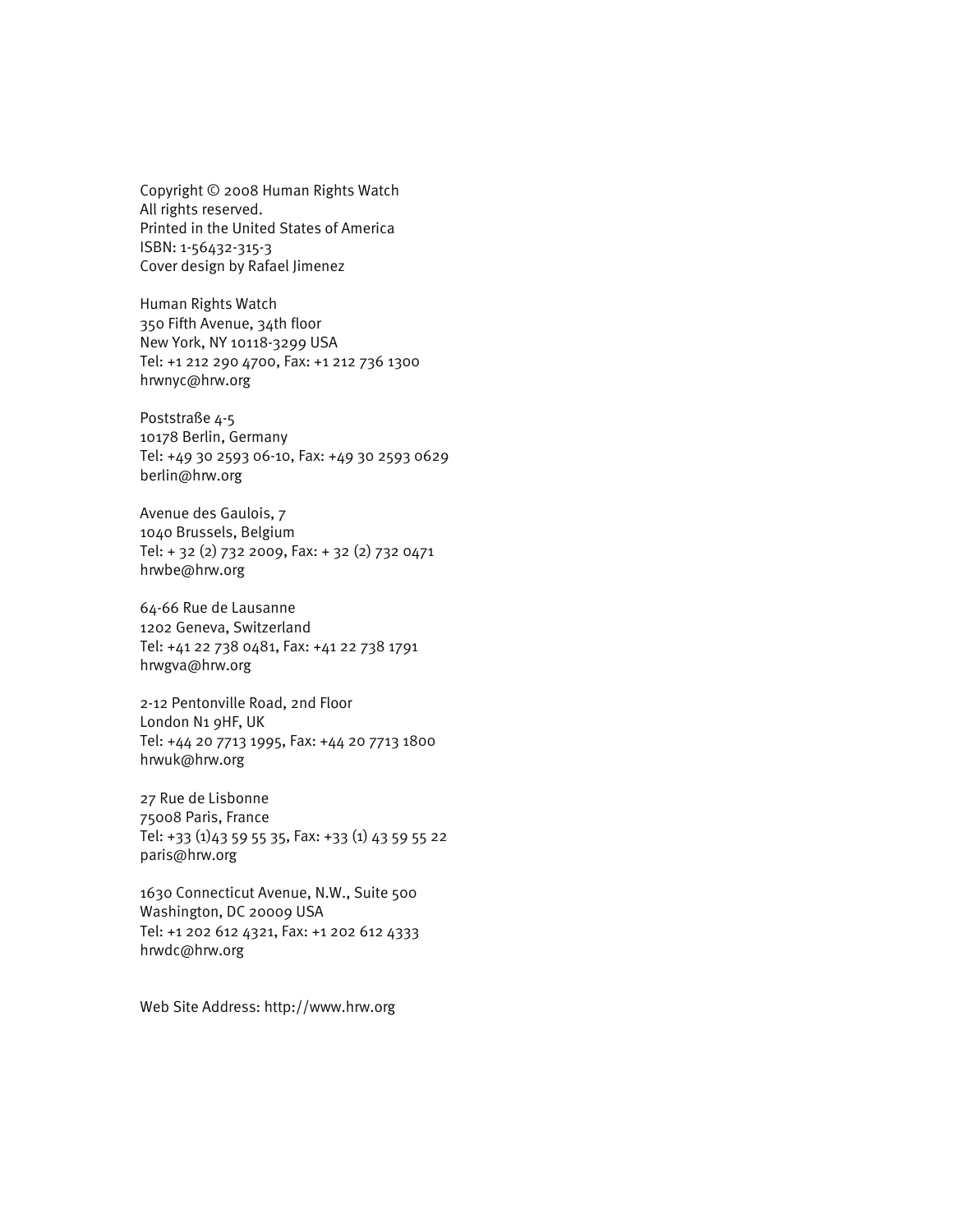HUMAN **RIGHTS WATCH** 

**MAY 2008** 1-56432-315-3

## **Targeting Blacks**

### **Drug Law Enforcement and Race in the United States**

| III. Background: The War on Drugs and the US Criminal Justice System 9                 |
|----------------------------------------------------------------------------------------|
|                                                                                        |
|                                                                                        |
|                                                                                        |
| Table 1: Prison Admissions for Drug Offenses as a Percentage of All Admissions, by     |
|                                                                                        |
|                                                                                        |
|                                                                                        |
| Table 2: Number of Prison Admissions for Drug Offenses, by Race, 2003 17               |
| Fig.2: Racial Composition of Prison Admissions for Drug Offenses, 200318               |
| Table 3: Rates of Prison Admissions for Drug Offenses, by Gender and Race, 200319      |
| Fig.3: Rates of Prison Admissions for Drug Offenses, by Race, 2003 20                  |
| Fig.4: Ratio of Black: White Rates of Prison Admissions for Drug Offenses, 2003 22     |
| Table 4: Ranking of States by Ratio of Black: White Prison Admission Rates for Drug    |
|                                                                                        |
| Fig.5: Correlation of White and Black Rates of Prison Admissions for Drug Offenses,    |
|                                                                                        |
|                                                                                        |
| Fig.6: Male Rates of Prison Admissions for Drug Offenses, by Race, 200327              |
| Fig.7: Female Rates of Prison Admissions for Drug Offenses, by Race, 2003 28           |
| Table 5: Ratio of Black: White Rates of Prison Admissions for Drug Offenses by Gender, |
|                                                                                        |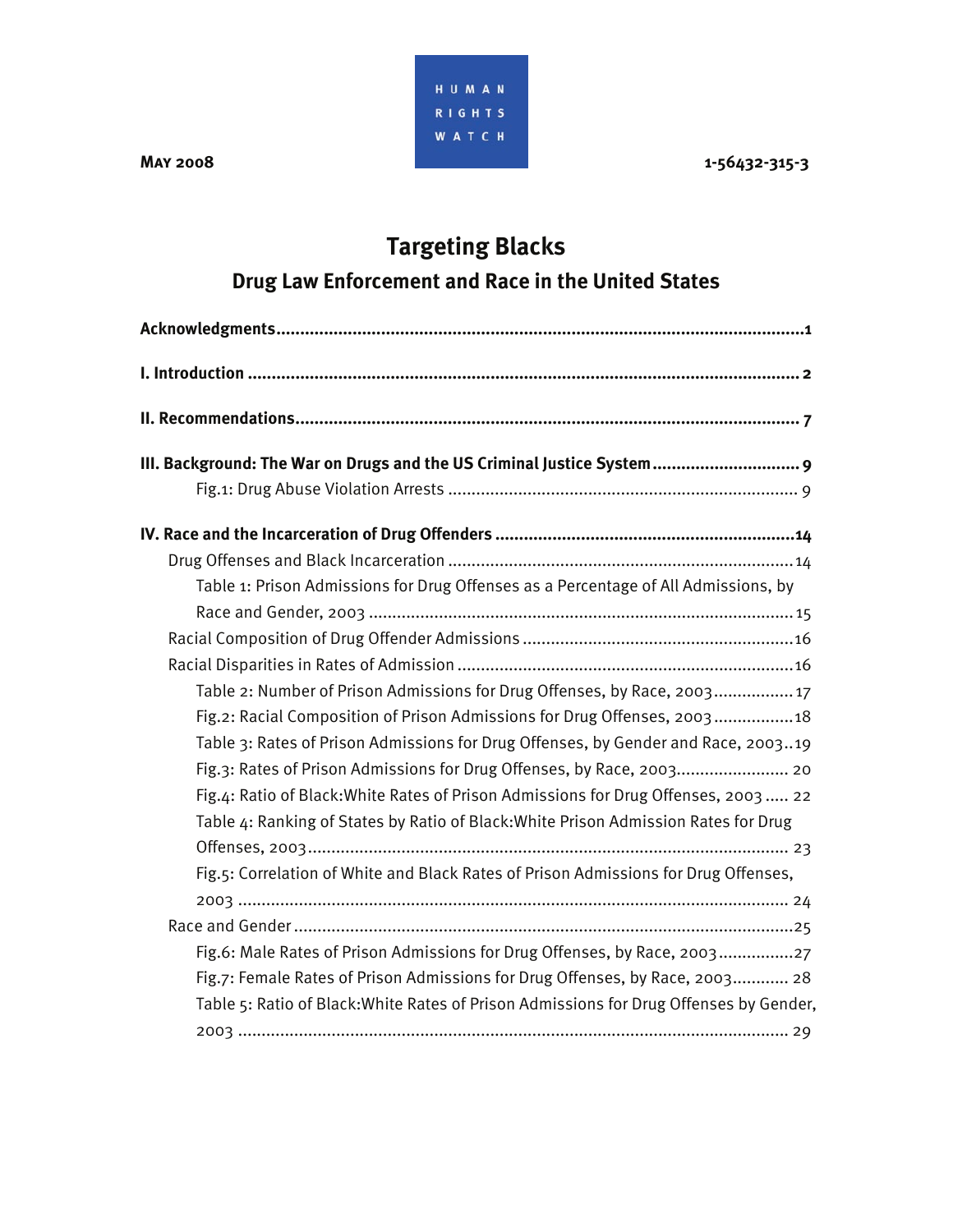| Table 6: Rates of Prison Admissions for Drug Offenses, by Race, 1996 and 2003 32      |
|---------------------------------------------------------------------------------------|
| Table 7: Ratio of Black: White Rates of Prison Admissions for Drug Offenses, 1996 and |
|                                                                                       |
| Table 8: Racial Composition of Prison Admissions for Drug Offenses, 1996 and 2003     |
| Table 9: Prison Admissions for Drug Offenses as a Percentage of All Admissions, by    |
|                                                                                       |
|                                                                                       |
| Table 10: Male Rates of Prison Admissions for Drug Offenses, by Race, 1996 and        |
|                                                                                       |
| Table 11: Female Rates of Prison Admissions for Drug Offenses, by Race, 1996 and      |
|                                                                                       |
| Table 12: Ratio of Black: White Rates of Prison Admissions for Drug Offenses by       |
|                                                                                       |
| VI. Origins of Racial Disparities in Prison Admissions for Drug Offenses 41           |
|                                                                                       |
|                                                                                       |
|                                                                                       |
|                                                                                       |
|                                                                                       |
|                                                                                       |
|                                                                                       |
|                                                                                       |
| Table 14: New York Drug Arrests by Region and Race/Ethnicity: 2002  50                |
|                                                                                       |
| Table 15: Race and Ethnicity of New Prison Admissions for Drug Offenses In New York,  |
|                                                                                       |
|                                                                                       |
|                                                                                       |
|                                                                                       |
|                                                                                       |
|                                                                                       |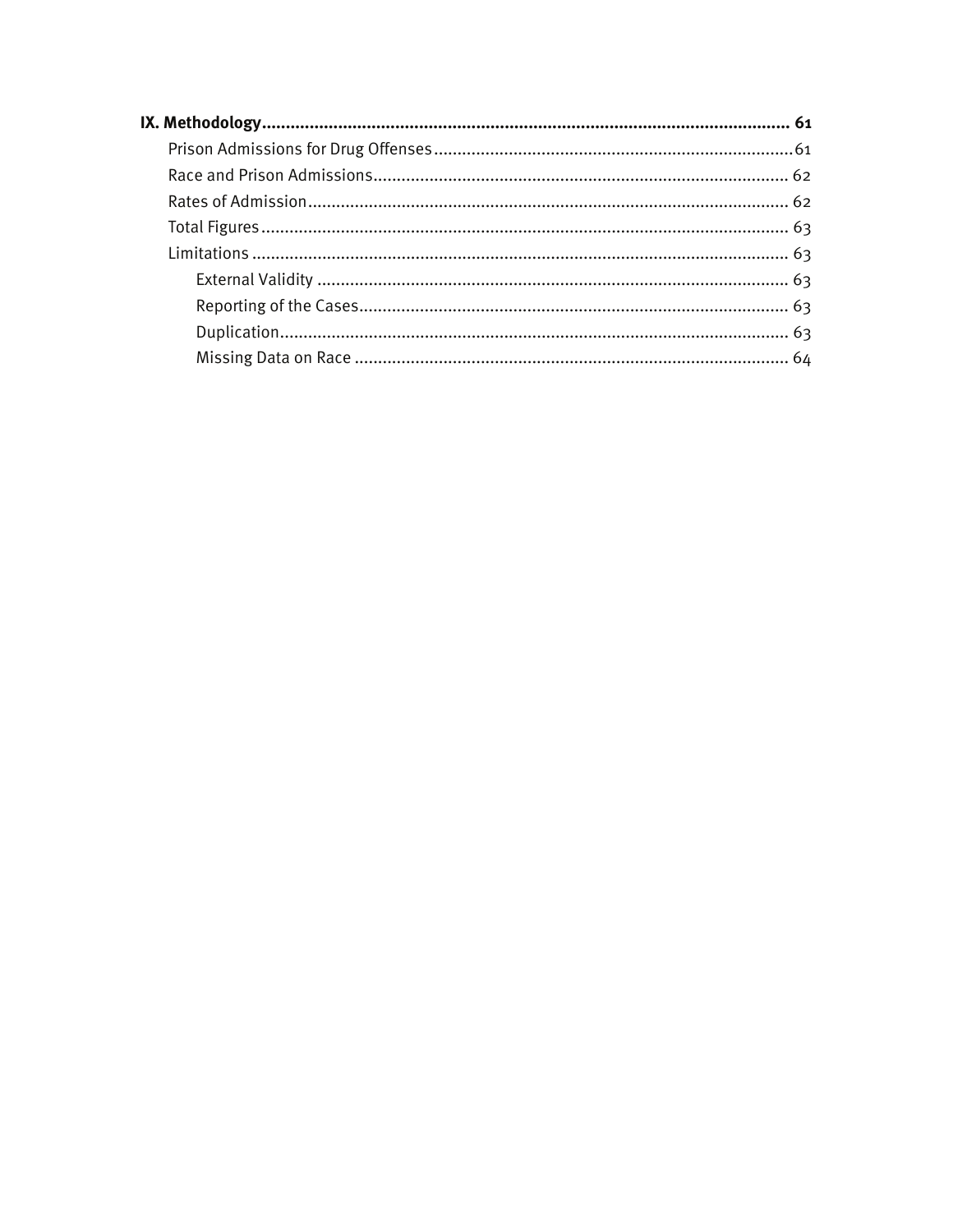#### **Acknowledgments**

This report reflects the collaboration of Human Rights Watch and the Berkeley-Tulane Initiative on Vulnerable Populations at the Human Rights Center, University of California, Berkeley. Dr. Patrick Vinck, director of the Berkeley-Tulane Initiative, compiled and analyzed the prison admissions data in this report. Jamie Fellner, senior counsel of the US Program at Human Rights Watch, undertook additional research for the report and was its author, with Dr. Vinck's assistance.

The report was edited at Human Rights Watch by Ian Gorvin, deputy program director; Clive Baldwin, senior legal advisor; David Fathi, director of the US Program; and Carol Chodroff, advocacy director of the US Program. Also at Human Rights Watch, Ashoka Mukpo, US program associate, Grace Choi, publications specialist, and Anna Lopiore, creative manager and photo editor provided invaluable production assistance. Ashoka Mukpo and Carly Bendzans, an intern at Human Rights Watch, also provided research assistance.

Human Rights Watch would like to thank Peter B. Lewis and the John Merck Fund for generously supporting the work of the US Program.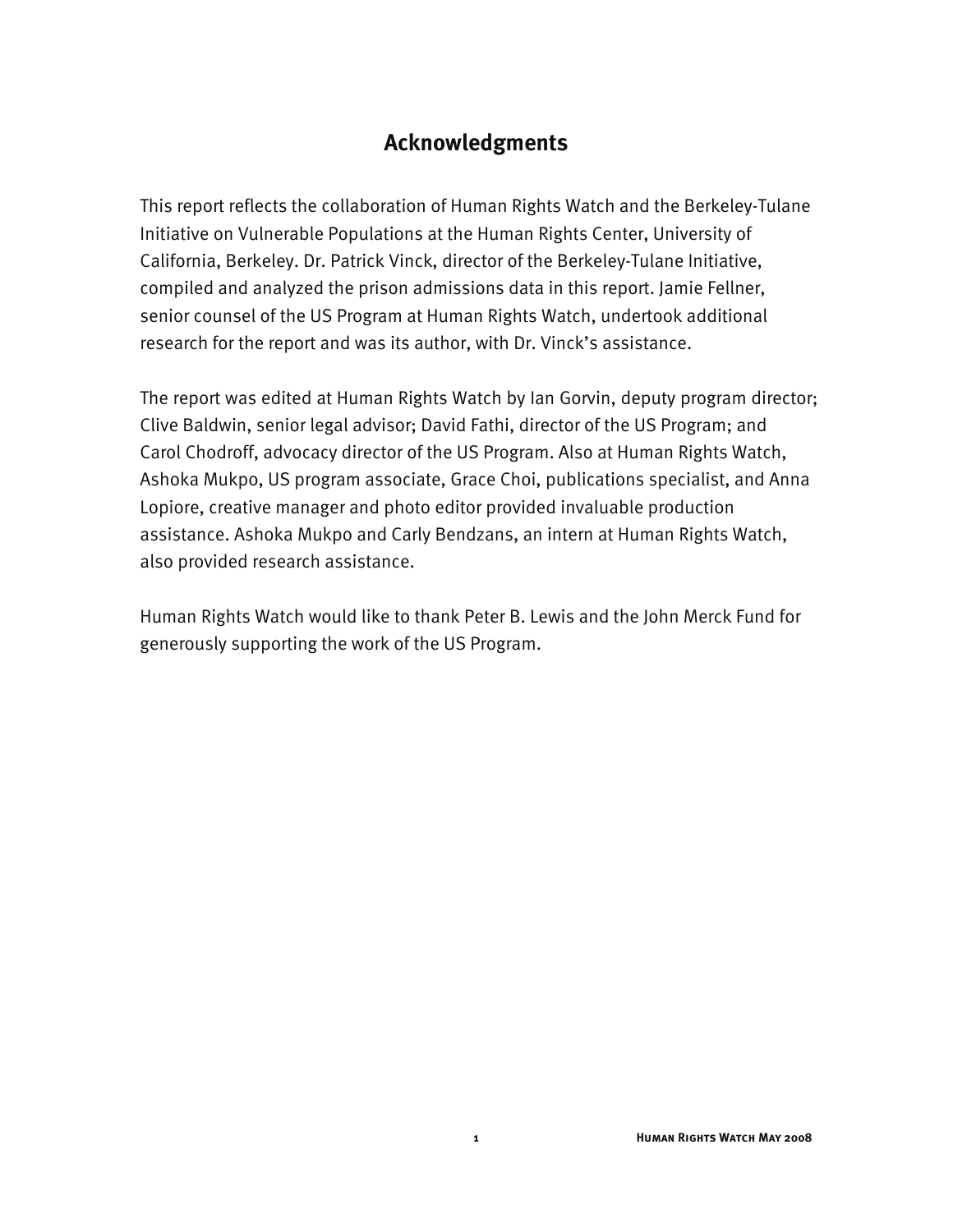#### **I. Introduction**

What the drugs themselves have not destroyed, the warfare against them has. And what once began, perhaps, as a battle against dangerous substances long ago transformed itself into a venal war on our underclass. Since declaring war on drugs … we've been demonizing our most desperate citizens, isolating and incarcerating them and otherwise denying them a role in the American collective. All to no purpose. The prison population doubles and doubles again; the drugs remain. —Ed Burns, Dennis Lehane, George Pelecanos, Richard Price, and David Simon, creators of the HBO television series The Wire, in an oped written for *Time Magazine*, March 5, 2008<sup>1</sup>

Long before launching the global "war on terror," the United States launched what it called the "war on drugs," a law enforcement and crime control effort targeting its own people. Ostensibly color-blind, the US drug war has been and continues to be waged overwhelmingly against black Americans. Although white Americans constitute the large majority of drug offenders, African American communities continue as the principal "fronts" in this unjust effort. Defenders of the current antidrug efforts claim they want to protect poor minority communities from addiction as well as the disorder, nuisance, and violence that can accompany drug dealing. But the choice of imprisonment as the primary anti-drug strategy, and the effect of this policy on neighborhoods, evokes the infamous phrase from the Vietnam War, "it became necessary to destroy the town in order to save it."<sup>2</sup>

Targeting Blacks updates our prior report documenting racial disparities among drug offenders sent to prison.<sup>3</sup> It reveals that drug law enforcement in the United States continues to produce extraordinarily high and disproportionate rates of black

j

<sup>1</sup> Ed Burns et al., "The Wire's War on the Drug War," Time Magazine, Wednesday, March 5, 2008, http://www.time.com/time/nation/article/0,8599,1719872,00.html (accessed March 12, 2008).

<sup>2</sup> Attributed to an unnamed US military officer by Associated Press reporter Peter Arnett, February 7, 1968.

<sup>3</sup> Human Rights Watch, United States – Punishment and Prejudice: Racial Disparities in the War on Drugs, vol. 12, no. 2(A), May 2000, http://www.hrw.org/reports/2000/usa/. Punishment and Prejudice was based on state prison admissions data from 1996. We focus in this present report only on the racial implications of the so-called war on drugs.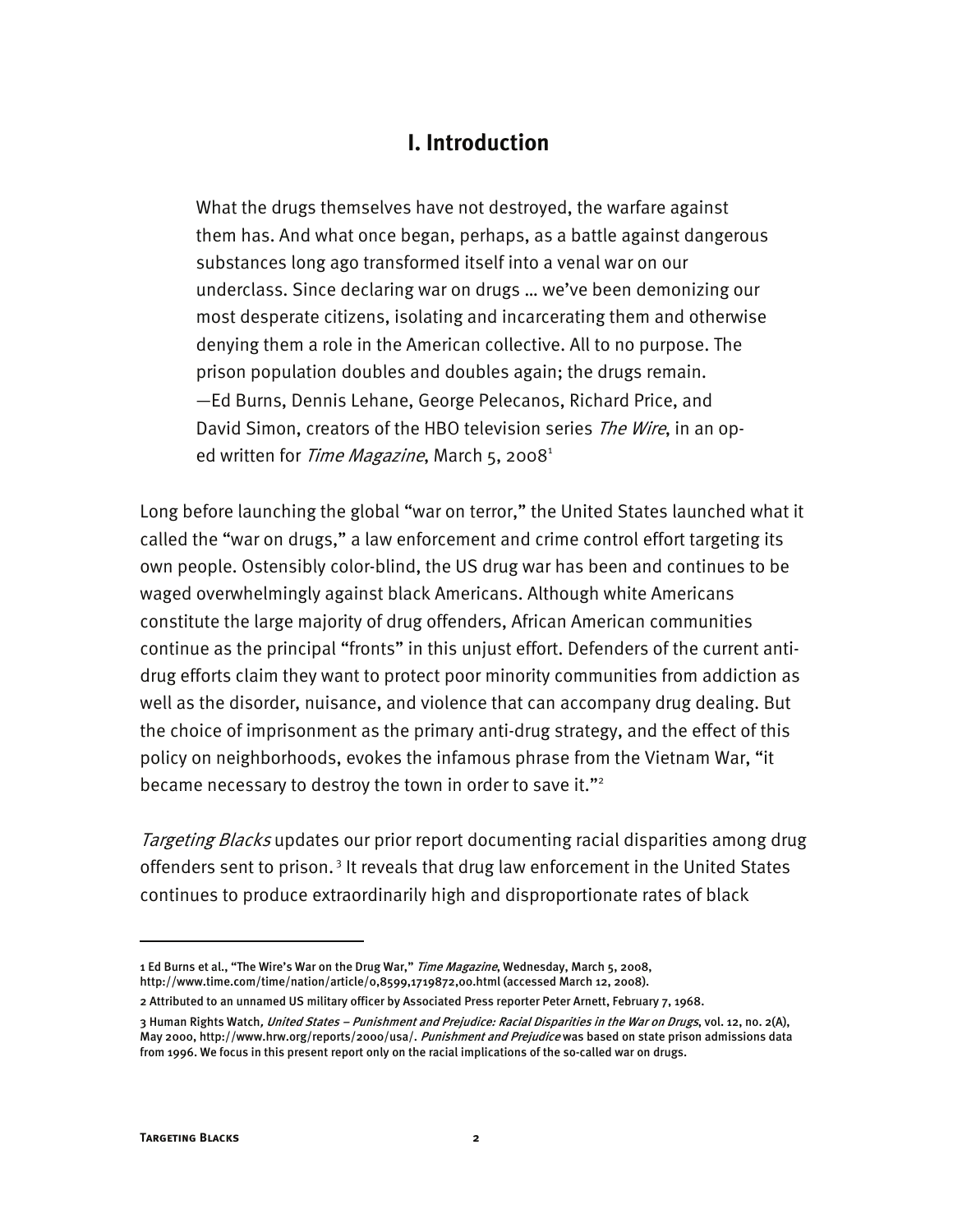incarceration, particularly for black men. Based on data on new prison admissions reported by 34 states to the National Corrections Reporting Program for 2003 (the most recent available),<sup>4</sup> our analysis reveals that:

- African Americans constituted 53.5 percent of all persons who entered prison<sup>5</sup> because of a drug conviction;<sup>6</sup>
- Blacks were 10.1 times more likely than whites to enter prison for drug offenses;
- A black man was 11.8 times more likely than a white man to enter prison for drug offenses;
- A black woman was 4.8 times more likely than a white woman to enter prison for drug offenses;
- Among all African Americans entering prison, almost two out of five (38.2 percent) were convicted of drug offenses, compared to one in four whites (25.4 percent); and
- Although still dramatic, the racial disparity in the ratio of black to white prison admission rates for drug offenses in 2003 was in most states less than in 1996. Nevertheless, because of the increase in the disparity in states with large populations such as New York and California, the racial disparity across the 34 states was higher in 2003 than it was in 1996. In 2003, the black prison admission rate for drug offenses was 10. 1 times that of whites. In 1996, it was 9.9 times greater.

I

<sup>4</sup> The prison admissions data presented in this report is drawn from information reported by 34 individual states to the federal National Corrections Reporting Program (NCRP) for the year 2003, the last for which data were available. Although Alaska reported to the NCRP that year, we have excluded it from our analysis because there were many blanks in its data and it did not report any new admissions to prison for drug convictions. We have limited our analysis to the two racial categories, black and white, and did not include breakdowns by ethnicity (for example, Hispanic vs. non-Hispanic) because of the large number of missing data for ethnicity in the data reported by the states. The "white" and "black" categories each include Hispanic individuals. See Chapter IX: Methodology, for a complete description of the data and our methods of analysis.

<sup>5</sup> In this report we use the terms "entered prison," "admitted to prison," "prison admissions," and "new court commitments" interchangeably. They are used to refer to people who were sent to prison by the courts because of convictions on new charges. See Chapter IX: Methodology.

<sup>6</sup> A person can be sentenced to prison with convictions for multiple offenses. In this report, when we refer to drug offenders, people convicted of drug offenses, drug admissions, and the like, we refer only to people whose most serious conviction crime was a drug offense. If, for example, a person was convicted of murder or armed robbery as well as selling drugs, he would not be included in our data as a drug offender.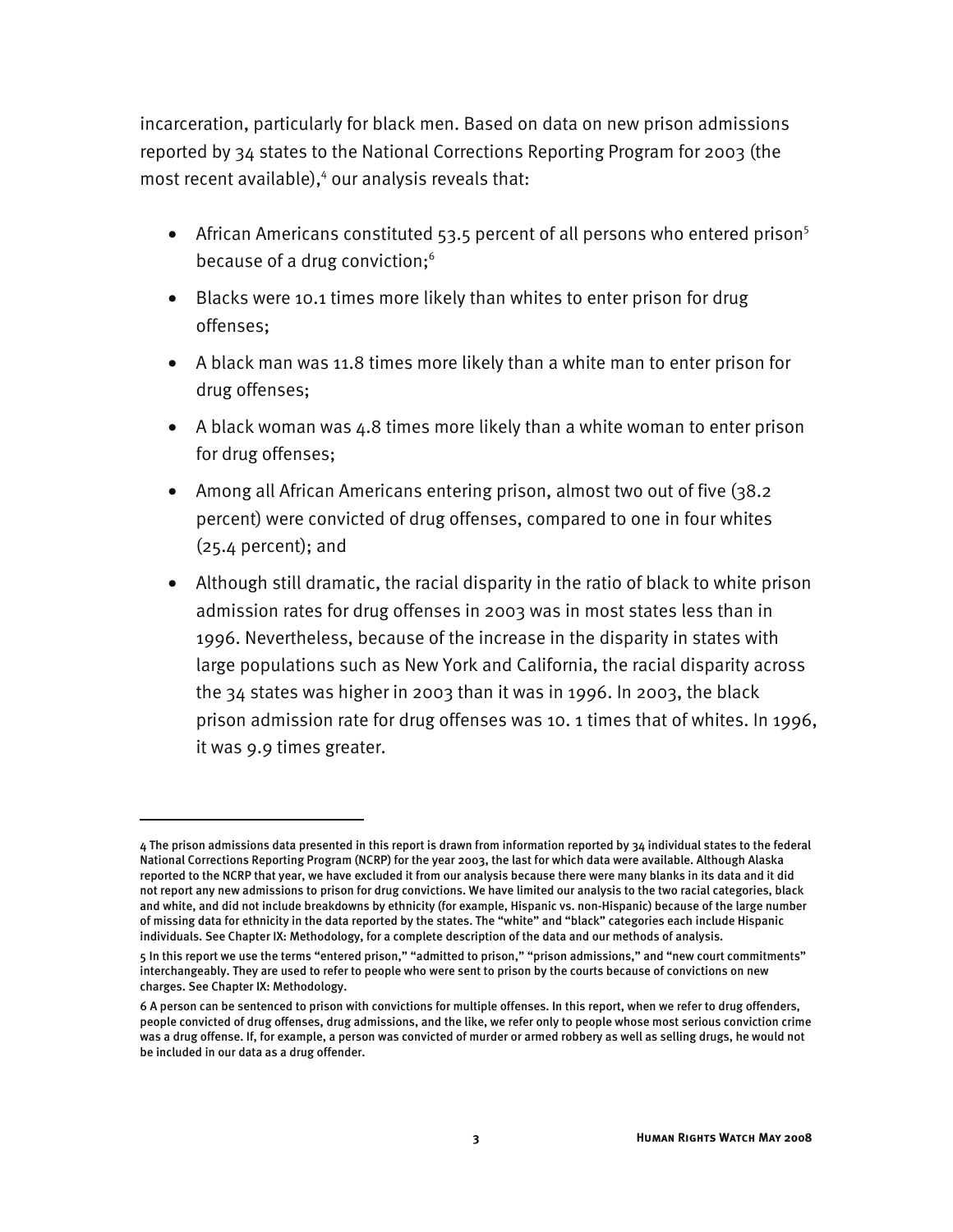The 59,535 adult African Americans who entered prison with drug convictions in 2003 in the 34 reporting states form just part of the unknown numbers of African Americans who have been incarcerated over the past two-and-a-half decades at rates greatly disproportionate to whites.<sup>7</sup> Since the mid-1980s, the nation's drug problem has been perceived to be primarily an urban black problem, even though as discussed below—available data suggests there may be six times as many white drug offenders as black. The racially disproportionate results presented in this report are as predictable as they are unjust. $8$ 

It is impossible to determine whether and if so to what extent conscious racial hostility has influenced US drug control strategies. But even absent overt racial animus, race has mattered, influencing the development and persistence of antidrug strategies. The emphasis on penal sanctions, for example, cannot be divorced from widespread and deeply rooted public association of racial minorities with crime and drugs.<sup>9</sup> The choice of crack cocaine as an ongoing priority for law enforcementinstead of the far more prevalent powder cocaine<sup>10</sup>—cannot be divorced from public association of crack with African Americans, even though the majority of crack users were white.<sup>11</sup> In short, unconscious and conscious racial stereotypes have affected

-

<sup>7</sup> There are no official data on the number of African Americans or whites who have been incarcerated on drug charges during the "war on drugs." Between 1974 and 2001, an estimated 2,166,000 blacks were incarcerated on all charges in state and federal prisons. Thomas P. Bonczar, Bureau of Justice Statistics (BJS), "Prevalence of Imprisonment in the U.S. Population 1974-2001," August 2003, p. 1, http://www.ojp.usdoj.gov/bjs/pub/pdf/piusp01.pdf (accessed April 16, 2008).

<sup>8</sup> Many organizations have documented the racial disparities in US anti-drug efforts. See, for example, the websites of The Sentencing Project, http://www.sentencingproject.org/IssueAreaHome.aspx?IssueID=3 (accessed April 16, 2008), and the Justice Policy Institute, http://www.justicepolicy.org (accessed April 16, 2008).

<sup>9</sup> Michael Tonry, Malign Neglect - Race, Crime and Punishment in America (New York: Oxford University Press, 1995); David Cole, No Equal Justice (New York: the New Press, 1999); David Musto, The American Disease: Origins of Narcotic Control (New Haven, CT: Yale University Press, 1973); Katherine Beckett, Kris Nyrop, and Lori Pfingst, "Race, Drugs, and Policing: Understanding Disparities in Drug Delivery Arrests," Criminology, vol. 44, no. 1 (2006), http://www.blackwellsynergy.com/action/showPdf?submitPDF=Full+Text+PDF+%28298+KB%29&doi=10.1111%2Fj.1745- 9125.2006.00044.x&cookieSet=1 (accessed April 16, 2008).

<sup>10</sup> Despite its notoriety, crack has never been one of the most heavily used drugs in the United States. For example, of the estimated 111,774,000 people age 12 and older who have used an illicit drug at least once in their lifetime, 8,554,000 are estimated to have used crack cocaine. In contrast, an estimated 35,298,000 persons have used powder cocaine, and 20,118,000 have used stimulants. US Department of Health and Human Services, Substance Abuse and Mental Health Services Administration (SAMHSA), "Results from the 2006 National Survey on Drug Use and Health: National Findings," 2007, Appendix G: Selected Prevalence Tables, Table G.1, http://www.oas.samhsa.gov/NSDUH/2K6NSDUH/AppG.htm (accessed April 16, 2008). SAMHSA's prevalence estimates are based on a survey of representative households and non-institutional group quarters nationwide.

<sup>11</sup> In 1995, the United States Sentencing Commission (USSC) noted, "Public opinion tends to associate the country's drug crisis, specifically its perceived 'crack problem,' with Black, inner-city neighborhoods. [SAMHSA's National Household Survey on Drug Abuse] found that cocaine in any form was used by 2.8 percent of Whites, 3.9 percent of Blacks, and 3.8 percent of Hispanics in the survey population during the 1991 reporting year. Because Blacks and Hispanics comprise significantly smaller percentages of the total population, the majority of those reporting cocaine use were white." USSC, "Special Report to Congress: Cocaine and Federal Sentencing Policy," February 1995, p. 34, http://www.ussc.gov/crack/exec.htm (accessed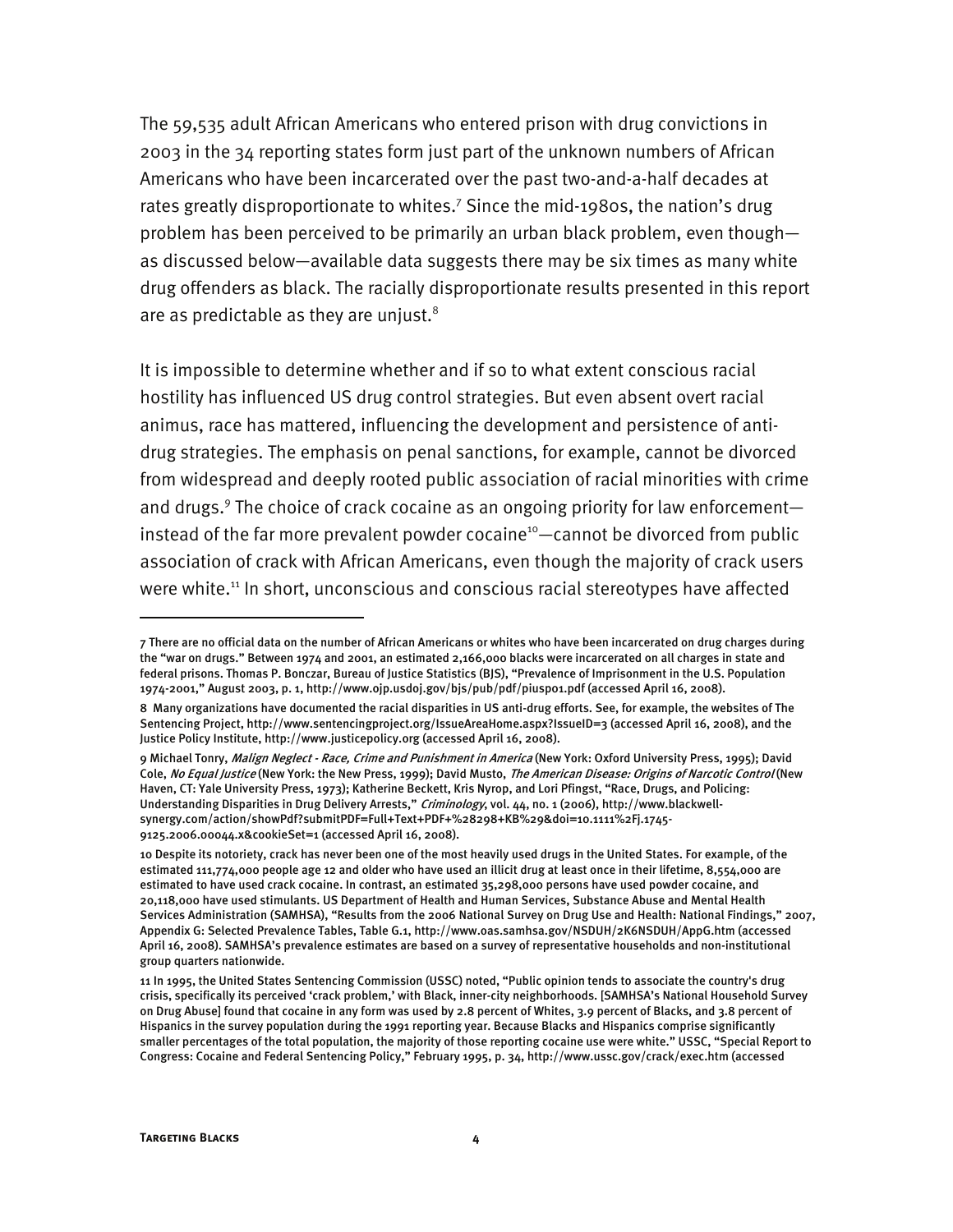public perceptions of drugs, crime, disorder, and danger, and helped shape political and policy responses. Drug policy could have focused on a public health approach and sought to reduce demand. Instead, a penal approach has been pursued that focused on the suppliers, and, in particular, suppliers in minority neighborhoods.

The harms to those neighborhoods—as well as to the individuals sent to prison—are serious and long-lasting. Criminologist Michael Tonry has pointed out that unless and until drug control policies are less destructive, the life prospects for many disadvantaged blacks will remain bleak.<sup>12</sup> His recent summary of the problems with Minnesota's drug policies applies with equal force nationally:

Current Minnesota drug policies damage minority communities and help assure that many minority group members remain locked in multigenerational cycles of disadvantage and social exclusion. If Minnesota is ever to offer equal opportunities and life chances to all its citizens, it will have to radically rethink and revise its responses to drug use and abuse. Current policies cause much more harm than they prevent, and require tens of millions of dollars of annual expenditures on law enforcement and corrections that could be much more constructively committed to improving people's lives.<sup>13</sup>

#### 12 See, for example, Tonry, Malign Neglect.

-

April 16, 2008). According to the 2006 national household survey of drug use and health conducted by SAMHSA, 3.3 percent of surveyed whites and 5.3 percent of surveyed blacks age 12 and older reported having used crack cocaine at least once in their lifetime. SAMHSA, "Results from the 2006 National Survey," Table 1.34A,

http://www.oas.samhsa.gov/NSDUH/2k6NSDUH/tabs/Sect1peTabs1to46.htm#Tab1.34A (accessed April 16, 2008). Given the disparity in the size of the respective populations in the United States, these percentages translate into a striking difference in the absolute numbers of each racial group estimated to have used crack: 5,553,800 whites and 1,537,000 blacks. The spread of crack cocaine—much cheaper than powder—in black neighborhoods, coupled with violence by drug gangs seeking to establish control over the crack market, prompted extraordinary levels of political and press attention to crack's use by African Americans. The USSC has published succinct summaries of what is known about comparative risks and dangers of crack versus powder cocaine, and has repeatedly concluded there is no justification for the far higher sentences for crack offenders. Among its findings were that the two drugs are pharmacologically identical, with their effects depending primarily on method of ingestion, and that many of the fears about crack—for example, crack babies—have proved groundless. In addition, the violence that accompanied the establishment of distribution networks for crack cocaine when it was first introduced has greatly diminished.

<sup>13</sup> Michael Tonry, "Minnesota Drug Policy and its Disastrous Effects on Racial and Ethnic Minorities," in the appendices of Council on Crime and Justice, "Justice, Where Art Thou: A Framework for the Future," October 2007, p. 62, http://www.crimeandjustice.org/researchReports/FINAL%20REPORT%2010.4.07.pdf (accessed April 16, 2008). Tonry has written extensively about drug policies and their consequences.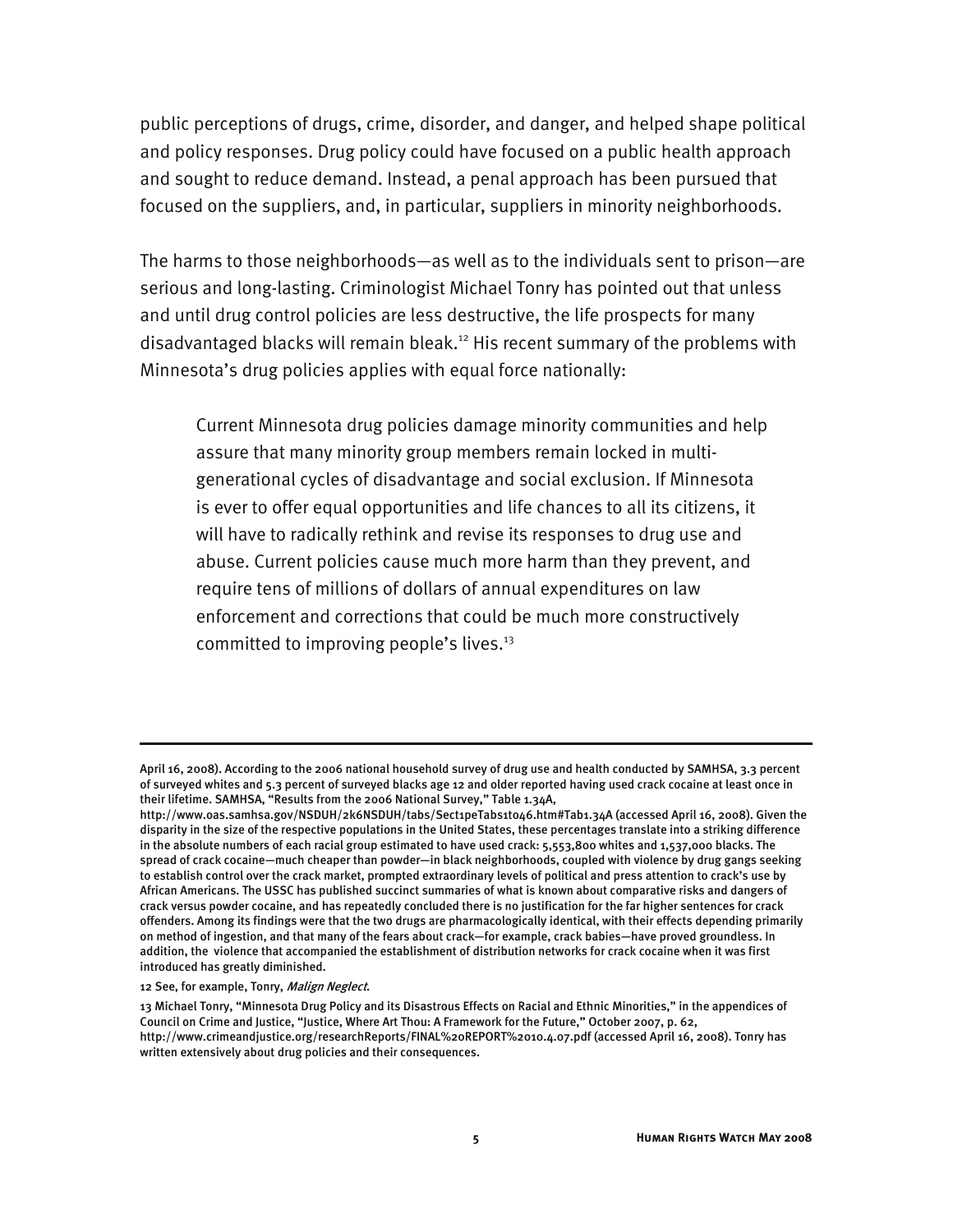We hope this report will encourage US political leaders and the public to grapple forthrightly with the excessive and racially disproportionate incarceration of drug offenders, and to develop plans to eliminate it. The first step is to reassess existing approaches to drug abuse and to evaluate the costs and benefits of feasible, costeffective, and more equitable alternatives. Such alternatives exist, and some states have begun to take steps in the right direction—establishing drug courts to divert drug offenders from prison into community-based treatment programs, modifying their sentencing laws, and commissioning studies of racial disparities in their criminal justice systems.<sup>14</sup> As the data presented in this report demonstrates, however, much remains to be done.

j

<sup>14</sup> See, for example, Governor's Commission on Reducing Racial Disparities in the Wisconsin Justice System, "Final Report," February 2008, ftp://doaftp04.doa.state.wi.us/doadocs/web.pdf (accessed April 16, 2008); Justice Policy Institute, "Substance Abuse Treatment and Public Safety," January 2008,

http://www.justicepolicy.org/images/upload/08\_01\_REP\_DrugTx\_AC-PS.pdf (accessed April 16, 2008); Ryan S. King, The Sentencing Project, "The State of Sentencing 2007," January 2008,

http://www.sentencingproject.org/Admin/Documents/publications/sl\_statesentencingreport2007.pdf (accessed April 16, 2008); Marc Mauer and Ryan S. King, The Sentencing Project, "A 25-Year Quagmire: the War on Drugs and its Impact on American Society," September 2007,

http://www.sentencingproject.org/Admin/Documents/publications/dp\_25yearquagmire.pdf (accessed April 16, 2008).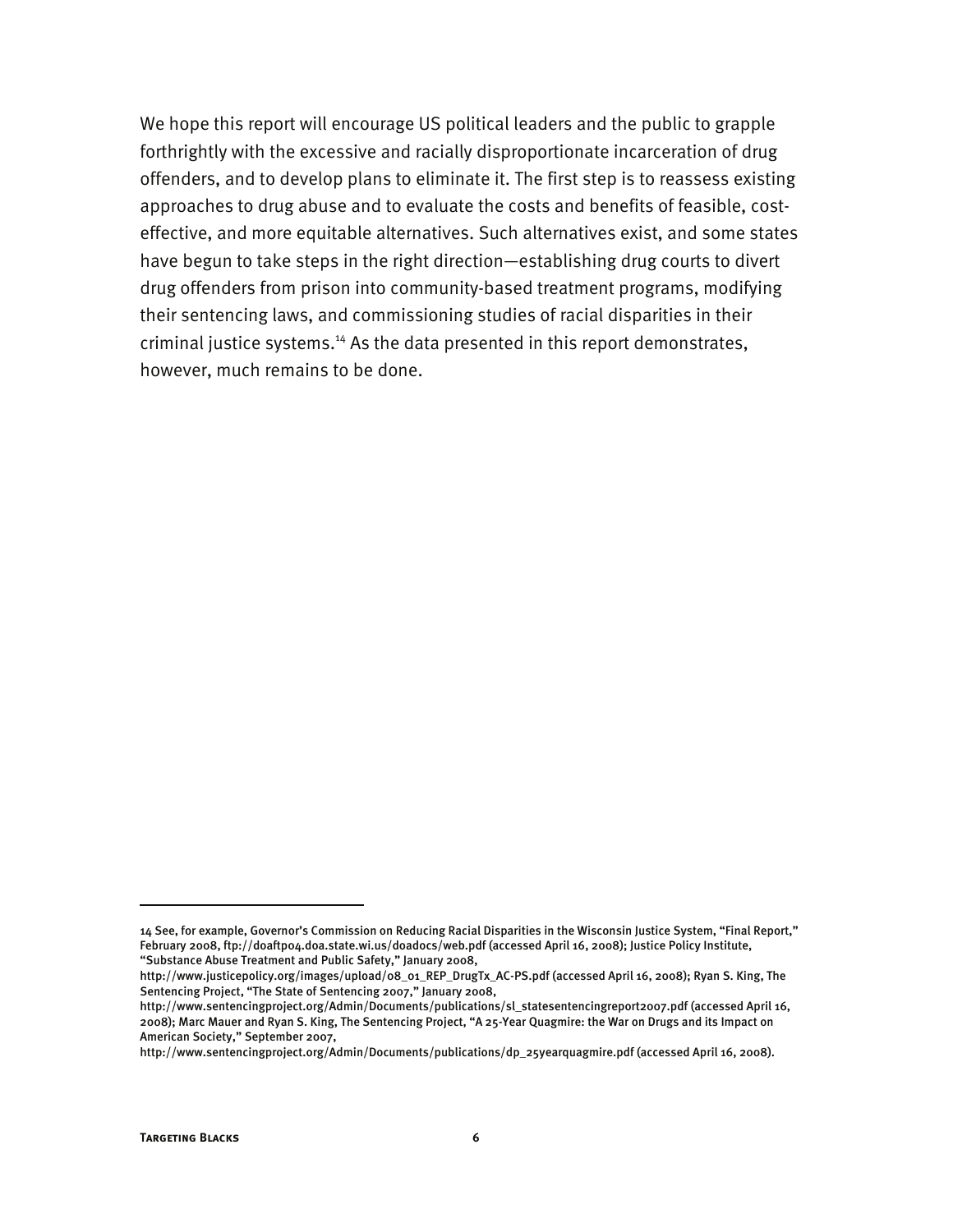#### **II. Recommendations**

Human Rights Watch urges public officials in the United States:

- To adopt community-based sanctions and other alternatives to incarceration for low-level drug offenders;
- To put more resources into substance abuse treatment (making it available in the community and in prison to all who need it) and prevention outreach;
- To increase investments in community educational, economic, health, and social programs;
- To eliminate mandatory minimum sentences for all drug offenses;
- To adopt public health-based strategies to reduce the harms associated with drug abuse;
- To conduct a comprehensive analysis of racial disparities in all phases of drug law enforcement—from arrests through incarceration—and to bring stakeholders together to devise ways to ensure drug laws and their enforcement do not disproportionately burden black communities;
- To enact legislation that, in accordance with the International Convention on the Elimination of All Forms of Racial Discrimination, prohibits policies or practices in the criminal justice system that have either
	- o the purpose of restricting the exercise and enjoyment of human rights and fundamental freedoms on the basis of race, color, descent, or national or ethnic origin; or
	- o the effect of restricting the exercise and enjoyment of human rights and fundamental freedoms on the basis of race, color, descent, or national or ethnic origin; and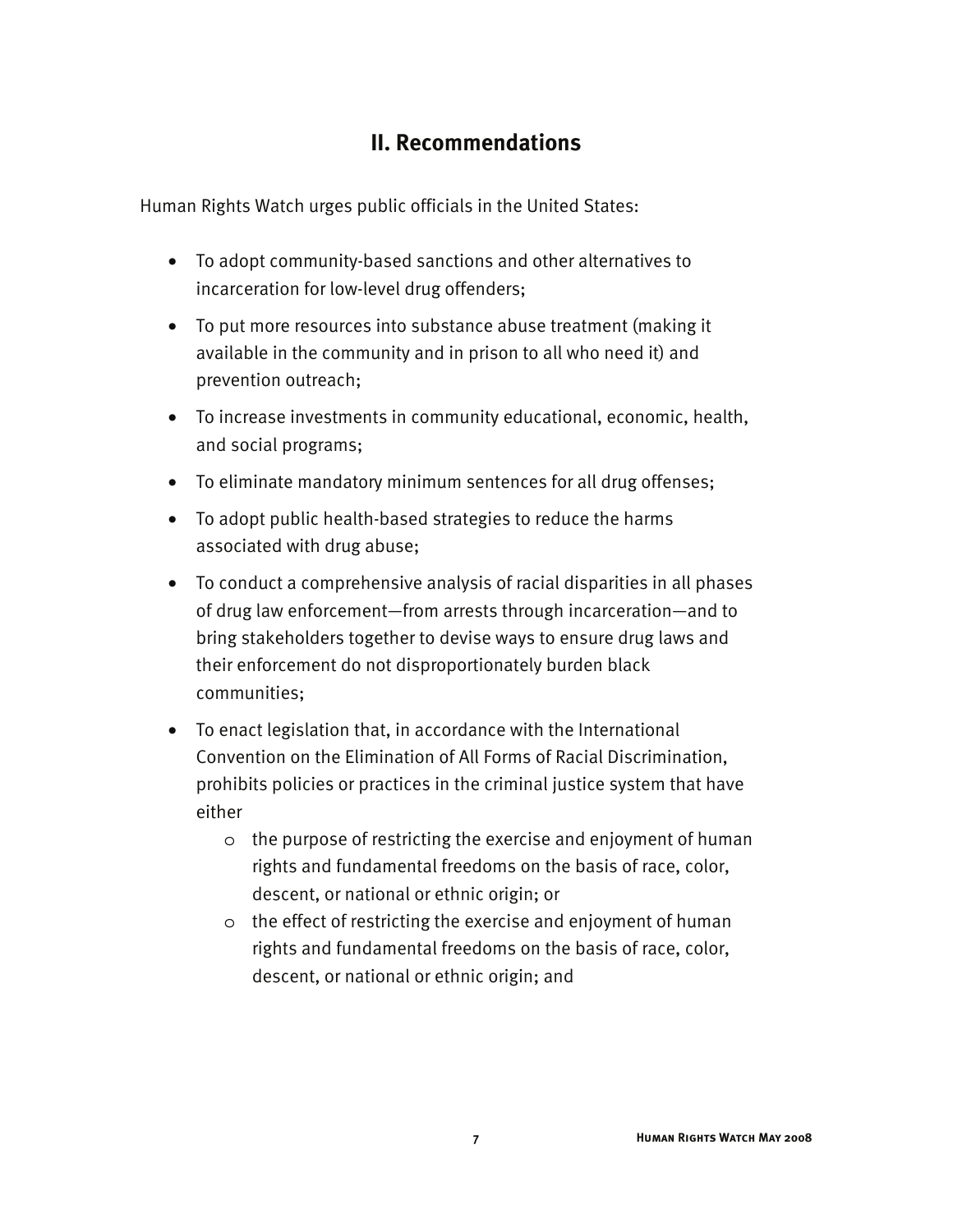- Pending enactment of such legislation, to eliminate anti-drug policies or practices that have
	- o the purpose of discriminating against blacks, or
	- o the effect of discriminating against blacks

in violation of the International Convention on the Elimination of All Forms of Racial Discrimination.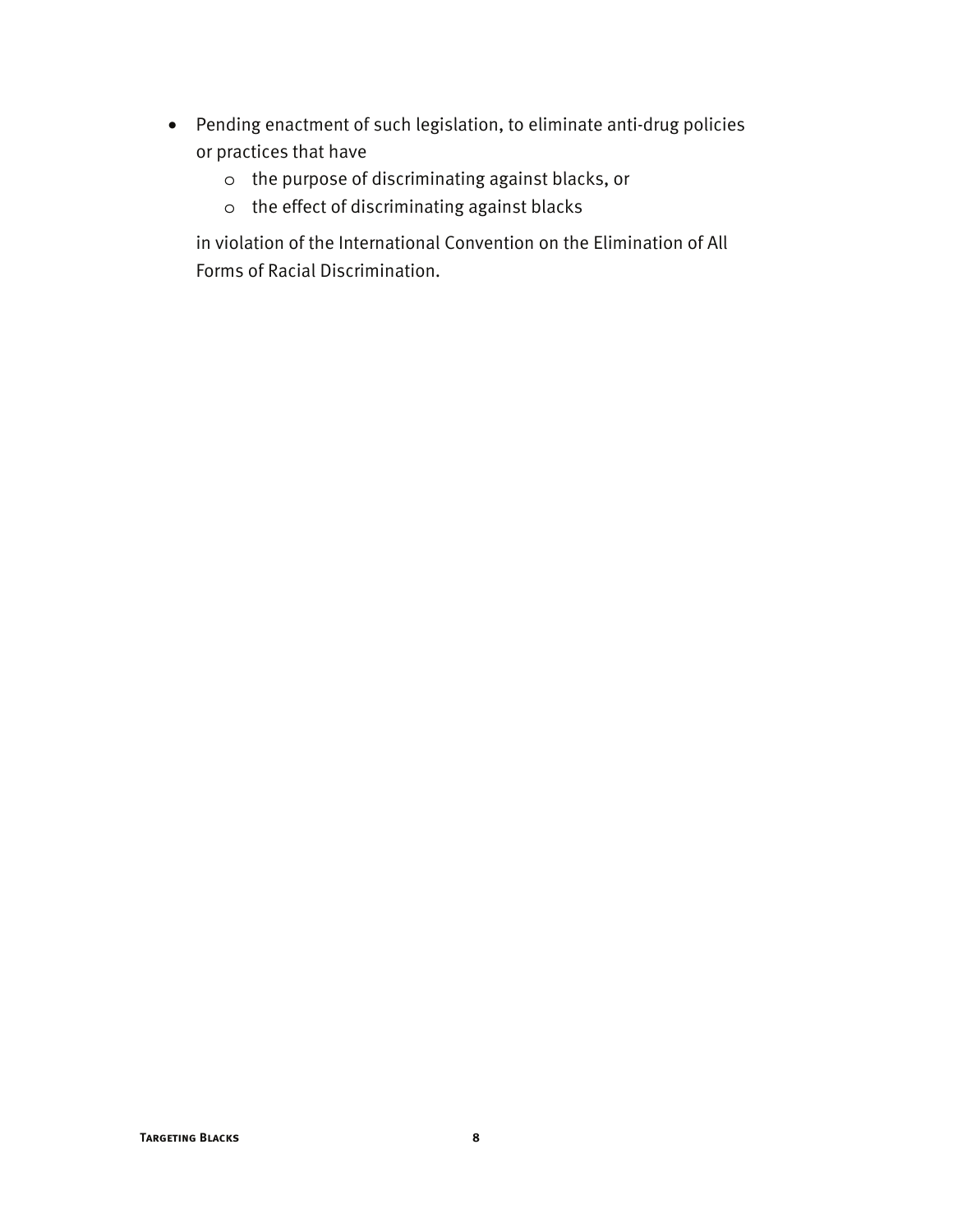### **III. Background: The War on Drugs and the US Criminal Justice System**

Since the early 1980s, when the Reagan administration launched the "war on drugs," federal and state measures to battle the use and sale of drugs have emphasized arrest and incarceration rather than prevention and treatment.15 The impact on the criminal justice system has been dramatic. Between 1980 and 2006, arrests for drug offenses more than tripled, rising from 581,000 arrests in 1980 to 1,889,810 in 2006.16





I

Source: Federal Bureau of Investigation (FBI), Uniform Crime Reports, Crime in the United States, annual.<sup>17</sup>

<sup>15</sup> In the late 1960s and early 1970s, the national response to drug abuse was primarily one of treatment. Since then the focus has been primarily on law enforcement. About two-thirds of the federal drug budget is allocated to interdiction, law enforcement, and supply reduction efforts; one-third is allocated for prevention, treatment, and other demand reduction strategies. These proportions have not varied significantly in recent years. The White House, "National Drug Control Strategy," February 2008, Appendix B, p. 71, http://www.whitehousedrugpolicy.gov/publications/policy/ndcs08/2008ndcs.pdf (accessed April 16, 2008).

<sup>16</sup> Federal Bureau of Investigation (FBI), "Crime in the United States, 2006," September 2007, Table 29, http://www.fbi.gov/ucr/cius2006/data/table\_29.html (accessed April 16, 2008).

<sup>17</sup> Drug arrest data for 1980 to 2004 is made available by the BJS, "Drug and Crime Facts: Drug Law Violations- Enforcement," http://www.ojp.usdoj.gov/bjs/dcf/tables/arrtot.htm (accessed April 16, 2008). 2005 and 2006 arrest data is made available by the FBI, "Crime in the United States, 2005," http://www.fbi.gov/ucr/05cius/data/table\_29.html, "Crime in the United States, 2006," http://www.fbi.gov/ucr/cius2006/data/table\_29.html (both accessed April 16, 2008).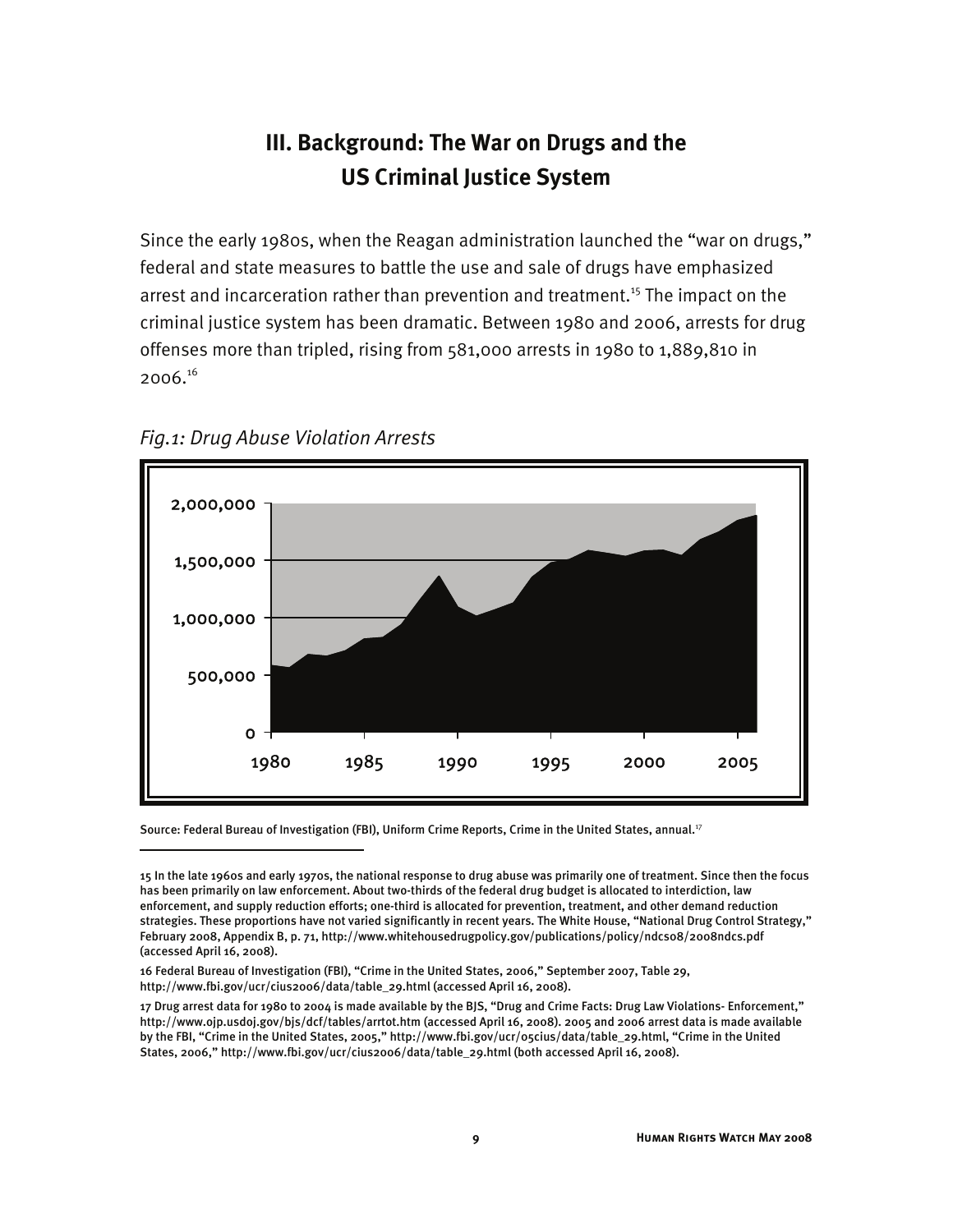In some states, the growth in drug arrests has been even more dramatic. For example, drug arrests in Illinois quintupled between the mid-1980s and 2000, $18$  and quadrupled in Minnesota between 1985 and 2005.<sup>19</sup>

The war on drugs was part of a larger "tough on crime" policy approach whose advocates believed harsh mandatory punishments were needed to restore law and order to America. Many factors beyond drug use and abuse encouraged politicians and public officials to embrace tough mandatory sentences for drug crimes, including the deterioration of inner cities, racial tensions, fear of crime, an unwillingness to tackle social inequalities, the willingness to use crime as a partisan issue, and intense media pressures—what a group of leading criminologists have called a "'perfect storm' that drove the imprisonment binge."<sup>20</sup> New laws increased the likelihood of a prison sentence even for low-level offenses, increased the length of prison sentences, and required prisoners to serve a greater proportion of their sentences. This occurred for drug offenses as well as crimes of violence. In particular, laws establishing mandatory minimum sentences for drug law violations were enacted that replaced judicial discretion with fixed sentences determined by one or two factors (for example, the quantity and type of drugs involved in the offense). $^{21}$ 

One result of the new drug laws<sup>22</sup> was a soaring prison population, as greater proportions of drug offenders received prison sentences and the length of incarceration increased. Between 1980 and 1998 the total number of new admissions of drug offenders to state and federal prison exceeded 1.5 million.<sup>23</sup> Between 1980 and 2003 the number of drug offenders in state prisons grew

http://www.rwjf.org/files/publications/other/DrugPoliciesReport.pdf (accessed April 16, 2008).

-

<sup>18</sup> Drug arrests rose from 10,000 in the mid-1980s to 50,000 in 2000. Tim Whitney, Illinois Criminal Justice Information Authority and TASC, "Disproportionate Sentencing of Minority Drug Offenders in Illinois," November 17, 2005, http://www.icjia.state.il.us/public/pdf/ResearchReports/Disproportionate%20Sentencing%20Report.pdf (accessed April 16, 2008).

<sup>19</sup> Drug arrests rose from 5,372 in 1985 to 20,015 in 2005. Council on Crime and Justice, "Justice, Where Art Thou," p. 15.

<sup>20</sup> James Austin, The JFA Institute, "Unlocking America: Why and How to Reduce America's Prison Population," November 2007, p. 6, http://www.jfa-associates.com/publications/srs/UnlockingAmerica.pdf (accessed April 16, 2008).

<sup>21</sup> Human Rights Watch, Cruel and Usual: Disproportionate Sentences for New York Drug Offenders, vol. 9, no. 2(B), March 1997, http://hrw.org/reports/1997/usny/.

<sup>22</sup> Among the 50 states, statutory penalties for violating sale and possession provisions for drugs "vary greatly by substance, by the quantity of the substance sold or possessed, and by the type of offense (i.e., sale or possession). For example, the maximum statutory penalty for the sale of a standard retail amount of cocaine, methamphetamine, or ecstasy ranges from one year of imprisonment to life in prison." ImpactTeen Illicit Drug Team, Andrews University and the RAND Corporation, "Illicit Drug Policies: Selected laws from the 50 States," January 2002, p. 11,

<sup>23</sup> Human Rights Watch, *Punishment and Prejudice*, p. 14, fig. 5.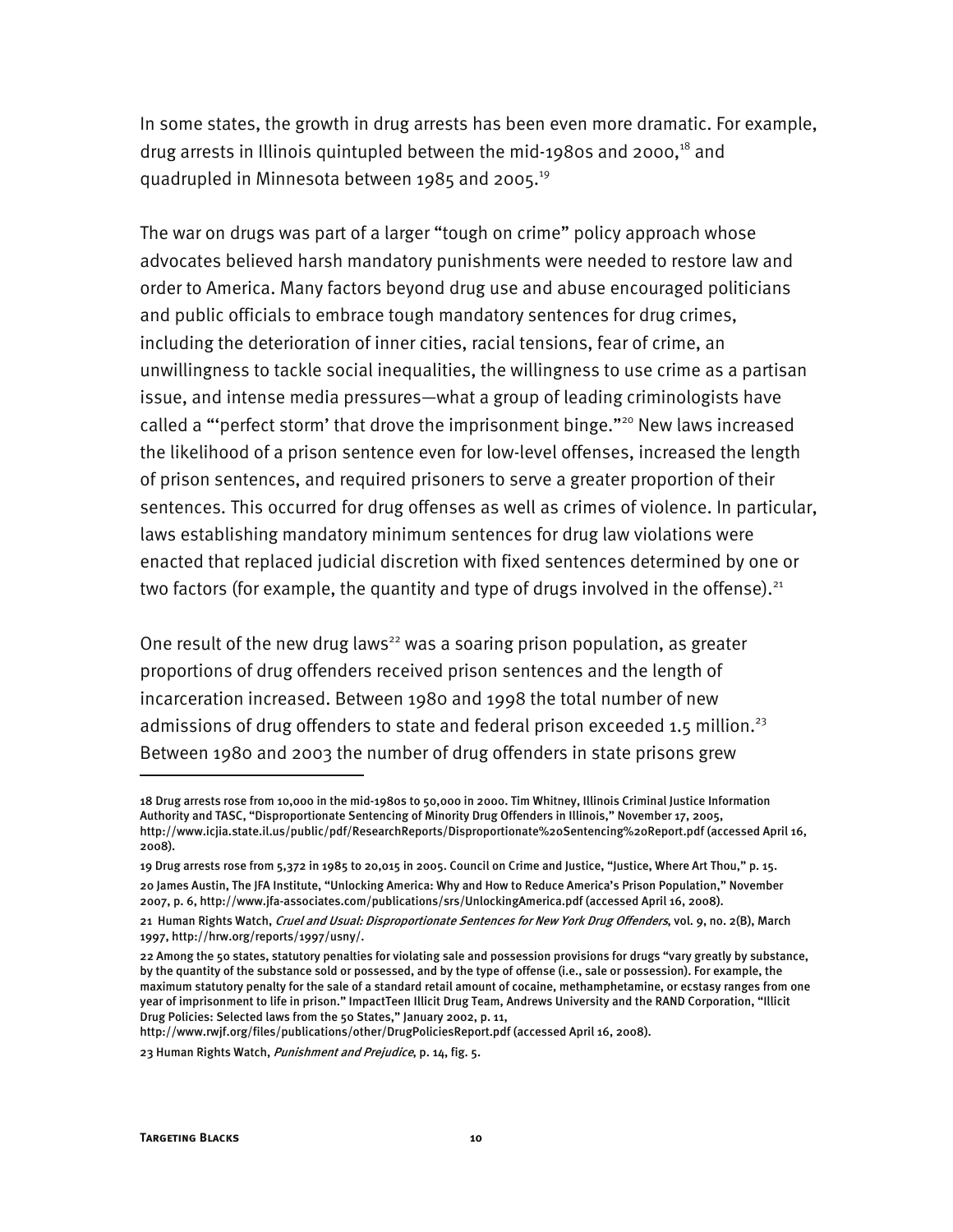twelvefold.<sup>24</sup> In 2006 an estimated 248,547 men and women were serving time in state prisons for drug offenses, constituting 19.5 percent of all state prisoners.<sup>25</sup>

In some states, the increase was even greater. For example, the number of drug offenders sentenced to prison in Illinois was 14 times greater in 2002 than 20 years earlier.<sup>26</sup> In 1990, prison admissions for drug crimes constituted 27 percent of Illinois prison admissions; by 2000, they constituted 40 percent.<sup>27</sup>

Countrywide, in 2002 the maximum prison sentence for a person convicted of a felony drug offense in state court was 48 months; for possession alone, the maximum sentence was  $35$  months.<sup>28</sup>

Few of the men and women who enter prison because of drug offenses are kingpins or major traffickers. The overwhelming preponderance are low-level non-violent offenders, primarily street-level dealers, couriers, and other bit players in the drug trade. In New York State, for example, 63 percent of the men and women sent to prison for drug offenses in 1998 had been convicted of the lowest level of drug offense; one in four were convicted of simple possession.<sup>29</sup> A federal survey of state prisoners nationwide revealed that among drug offenders, 58 percent had no history of violence or high-level drug activity; 35 percent had criminal histories limited to drug offenses; 21 percent were serving a sentence for a first-time offense; and 43 percent were convicted of drug possession. Half of the drug offenders who were

I

<sup>24</sup> The number of drug offenders in state prison rose from 19,000 to 250,900. Mauer and King, "25-Year Quagmire," fig. 2. 25 William J. Sabol, Ph.D., BJS, "Prisoners in 2006," December 2007, Table 11, pp. 8-9,

http://www.ojp.usdoj.gov/bjs/pub/pdf/p06.pdf (accessed April 16, 2008). There are currently 93,751 federal prisoners doing time for drug offenses. Ibid., Table 12. The number of drug offenders held in local jails also increased dramatically: in 1983, 9.3 percent of jail inmates were drug offenders. By 2002 the figure was 24.7 percent. BJS, "Sourcebook of Criminal Justice Statistics 2003," Table 6.19, http://www.albany.edu/sourcebook/pdf/t619.pdf (accessed April 16, 2008).

<sup>26</sup> Whitney, "Disproportionate Sentencing of Minority Drug Offenders in Illinois," p. 3.

<sup>27</sup> Arthur J. Lurigio, Ph.D., Loyola University and TASC, "The Disproportionate Incarceration of African Americans for Drug Crimes: The Illinois Perspective," November 2000, p. 6,

http://www.icjia.state.il.us/public/pdf/ResearchReports/Disproportionate%20Incarceration%20of%20African%20Americans %20for%20Drug%20Crimes.pdf (accessed April 16, 2008).

<sup>28</sup> The sentence lengths provided are the mean for maximum sentences. Matthew R. Durose and Patrick A. Langan, Ph.D., BJS, "Felony Sentences in State Courts, 2002," December 2004, Table 3, p. 4, http://www.ojp.usdoj.gov/bjs/pub/pdf/fssc02.pdf (accessed April 16, 2008).

<sup>29</sup> Human Rights Watch, "Who Goes to Prison for Drug Offenses? A Rebuttal to the New York State District Attorney's Association," 1999, http://www.hrw.org/campaigns/drugs/ny-drugs.htm; "Official Data Reveal Most New York Drug Offenders are Nonviolent," Human Rights Watch news release, January 7, 1999,

http://hrw.org/english/docs/1999/01/07/usdom793.htm, revealing that 80 percent of the drug offenders who received prison sentences for drug offenses had never been convicted of a violent crime.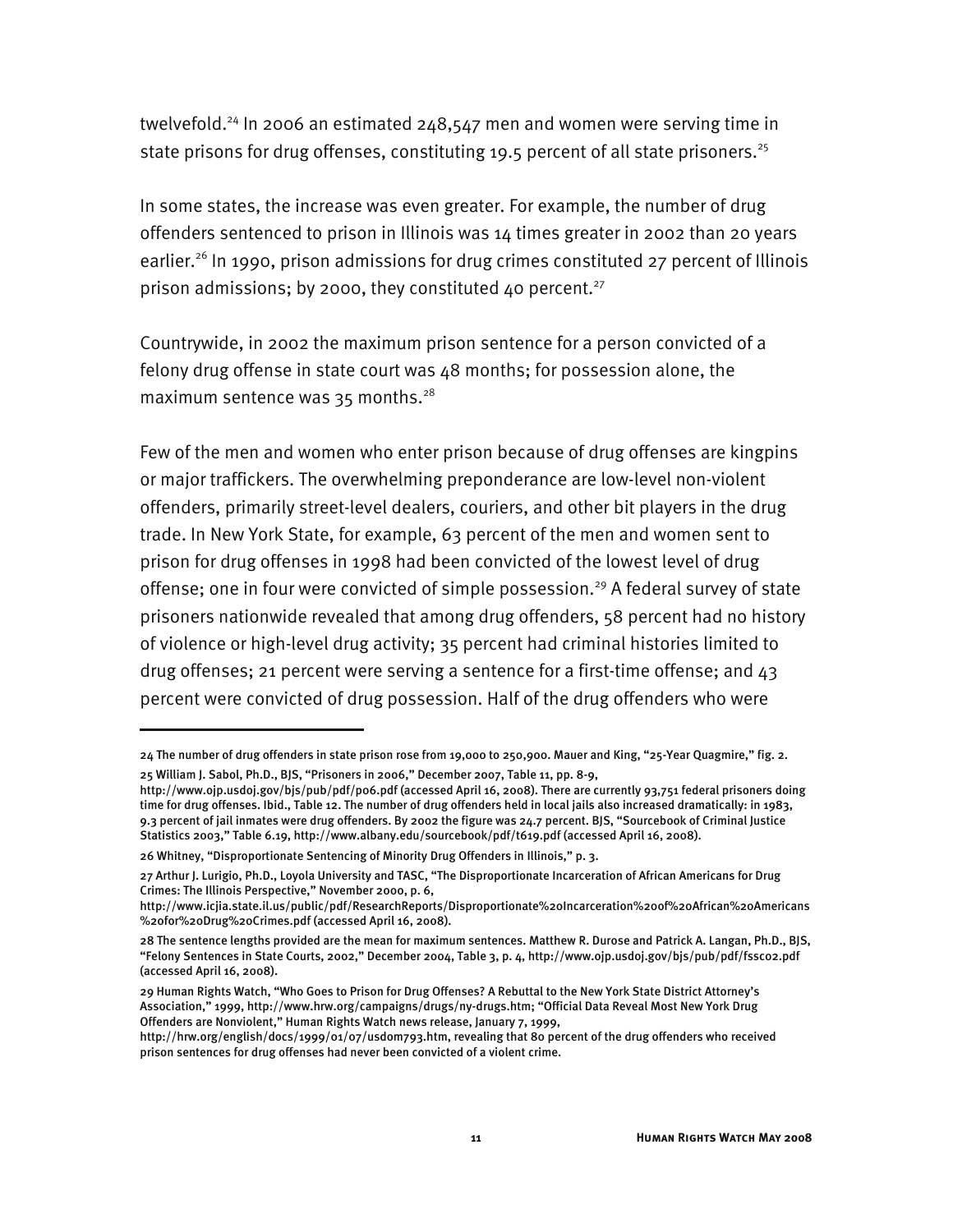surveyed reported their drug activity consisted of selling or helping to sell drugs to others for their use, and less than a third (28.5 percent) reported activity that might constitute a higher-level role (for example, distributing or helping distribute drugs to dealers).<sup>30</sup>

More than two decades of incarcerating drug offenders has apparently had little impact on the demand for illicit drugs. In surveys carried out during the years 1991- 1993, an average of 5.8 percent of persons surveyed reported using an illicit drug during the previous month.<sup>31</sup> In the same survey carried out in 2006, 8.3 percent of persons said they had used an illicit drug in the previous month.<sup>32</sup> During 2002-2006, an estimated 500,000 men and women entered prison on drug charges.<sup>33</sup> Yet during that period, the proportion of persons age 12 and older who used illicit drugs remained essentially unchanged.<sup>34</sup> Even the use of crack, so highly targeted by law enforcement since the mid-1980s, remains surprisingly prevalent: in 2006 an estimated 702,000 people were using it.<sup>35</sup> As currently carried out—that is, with an emphasis on law enforcement rather than substance abuse treatment—punitive antidrug policies may be as futile as they are unfair.

They are also expensive. The average annual operating cost per inmate in state prison is  $$22,650.<sup>36</sup>$  Substance abuse treatment is far less expensive—prison costs

j

<sup>30</sup> These figures were developed by The Sentencing Project from data in the 1997 Survey of Inmates conducted by the Bureau of Justice Statistics (BJS). Ryan S. King and Marc Mauer, The Sentencing Project, "Distorted Priorities: Drug Offenders in State Prisons," September 2002, pp. 2, 4, and 7,

http://www.sentencingproject.org/Admin%5CDocuments%5Cpublications%5Cdp\_distortedpriorities.pdf (accessed April 16, 2008). Federal drug offenders are also predominantly low-level: 61.5 percent of federal crack cocaine offenders and 53.1 percent of federal powder cocaine offenders are street-level dealers, couriers, lookouts, or perform other low-level functions, for example. USSC, "Report to Congress: Cocaine and Federal Sentencing Policy," May 2007, figs. 2-4, p. 19, http://www.ussc.gov/r\_congress/cocaine2007.pdf (accessed April 16, 2008).

<sup>31</sup> SAMHSA, "Substance Abuse in States and Metropolitan Areas: Model Based Estimates from the 1991-1993 National Household Surveys on Drug Abuse," September 1996, Exhibits 3.1-3.4, http://www.oas.samhsa.gov/96state/ch3.htm#Ch3.2 (accessed April 16, 2008).

<sup>32</sup> The persons surveyed were age 12 or older. SAMHSA, "Results from the 2006 National Survey," Appendix G, Selected Prevalence Tables, Table G.6.

<sup>33</sup> Since 1990 state drug admissions have averaged 100,000 and upwards a year. Human Rights Watch, Punishment and Prejudice, fig. 5. In 2003 there were 168,000 drug admissions in 34 NCRP reporting states.

<sup>34</sup> SAMHSA, "Results from the 2006 National Survey," Appendix G: Selected Prevalence Tables, Table G.2 (lifetime), Table G.4 (past year), and Table G.6 (prior month). These tables provide percentages of the population age 12 or older using selected drugs for the years 2002 through 2006.

<sup>35</sup> This figure is an increase from the 567,000 estimated users in 2002. Ibid., Table G.5.

<sup>36</sup> James J. Stephen, BJS, "State Prison Expenditures," June 2004, p. 1, http://www.ojp.usdoj.gov/bjs/pub/pdf/spe01.pdf, (accessed February 25, 2008). These figures do not count capital outlays. In 2001, the total operating costs and capital outlays for state adult correctional facilities amounted to \$29.5 billion.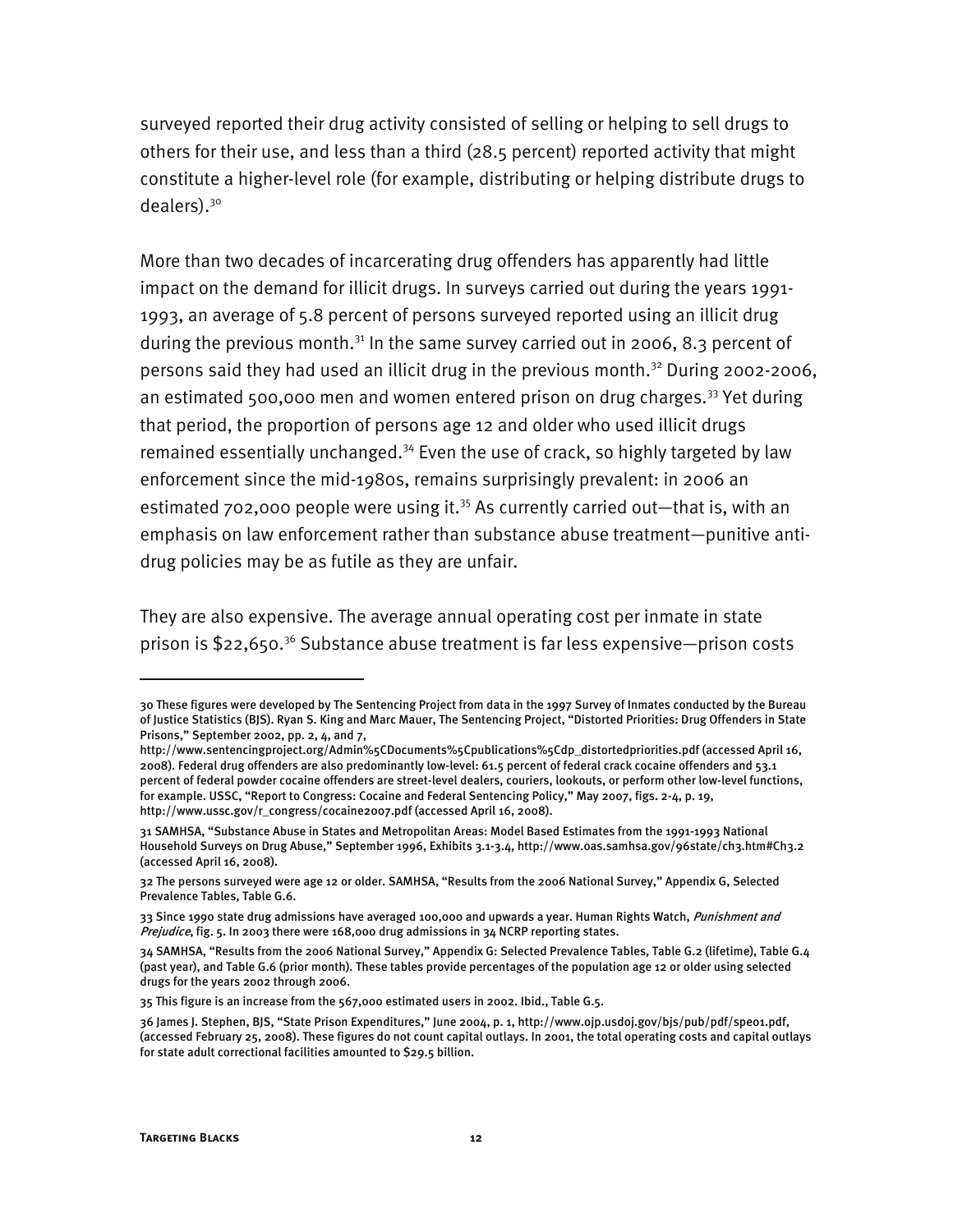five to six times more than non-residential drug treatment.<sup>37</sup> It is also more effective at reducing addiction and associated crime. As the director of the National Institute on Drug Abuse recently pointed out, "Comprehensive drug treatment works. It not only reduces drug use but also curtails criminal behavior and recidivism."<sup>38</sup> According to the National Institute on Drug Abuse, every dollar invested in addiction treatment programs yields a return of four to seven dollars in reduced costs of drugrelated crimes.<sup>39</sup> The Justice Policy Institute has calculated that California may have saved more than \$350 million in the five years after it legislated the use of drug treatment instead of prison for non-violent offenders convicted of simple possession.40

I

39 US Department of Health and Human Services, National Institute on Drug Abuse (NIDA), "NIDA InfoFacts: Treatment Approaches for Drug Addiction," August 2006, http://www.nida.nih.gov/PDF/InfoFacts/Treatment06.pdf (accessed April 16, 2008). The Washington State Institute for Public Policy concluded that a dollar spent on community-based drug treatment yields an estimated \$18.52 in benefits. Steve Aos, Washington State Institute for Public Policy, "The Criminal Justice System in Washington State: Incarceration Rates, Taxpayer Costs, Crime Rates and Prison Economics," January 2003, http://www.wsipp.wa.gov/rptfiles/SentReport2002.pdf (accessed April 16, 2008). These and other examples of the costeffectiveness of substance abuse treatment are presented in Justice Policy Institute, "Substance Abuse Treatment and Public Safety," January 2008, http://www.justicepolicy.org/images/upload/08\_01\_REP\_DrugTx\_AC-PS.pdf (accessed April 16, 2008).

<sup>37</sup> The average daily cost per inmate in a state prison is \$62.05. Ibid. The mean cost per client day for outpatient drug treatment was \$10.32 (methadone) and \$9.17 (non-methadone). SAMHSA, "The ADSS Cost Study: Costs of Substance Abuse Treatment in the Specialty Sector," 2003, Table 4.2, p. 21, http://www.oas.samhsa.gov/ADSS/ADSSCostStudy.pdf (accessed February 25, 2008).

<sup>38</sup> Nora D. Volkow, "Treat the Addict, Cut the Crime Rate," The Washington Post, August 19, 2006. Volkow cites SAMHSA reports that substance abuse treatment can dramatically cut drug abuse and reduce criminal activity.

<sup>40</sup> In 2001 the Substance Abuse and Crime Prevention Act of 2000, or Proposition 36, went into effect in California, requiring drug treatment as an alternative to incarceration for non-violent adult offenders convicted of simple drug possession. In the following five years, the rate of incarceration for drug possession in the state dropped by 34.3 percent. Scott Ehlers and Jason Ziedenberg, Justice Policy Institute, "Proposition 36: Five years later," April 2006,

http://www.justicepolicy.org/images/upload/06-04\_REP\_CAProp36FiveYearsLater\_DP-AC.pdf (accessed April 16, 2008).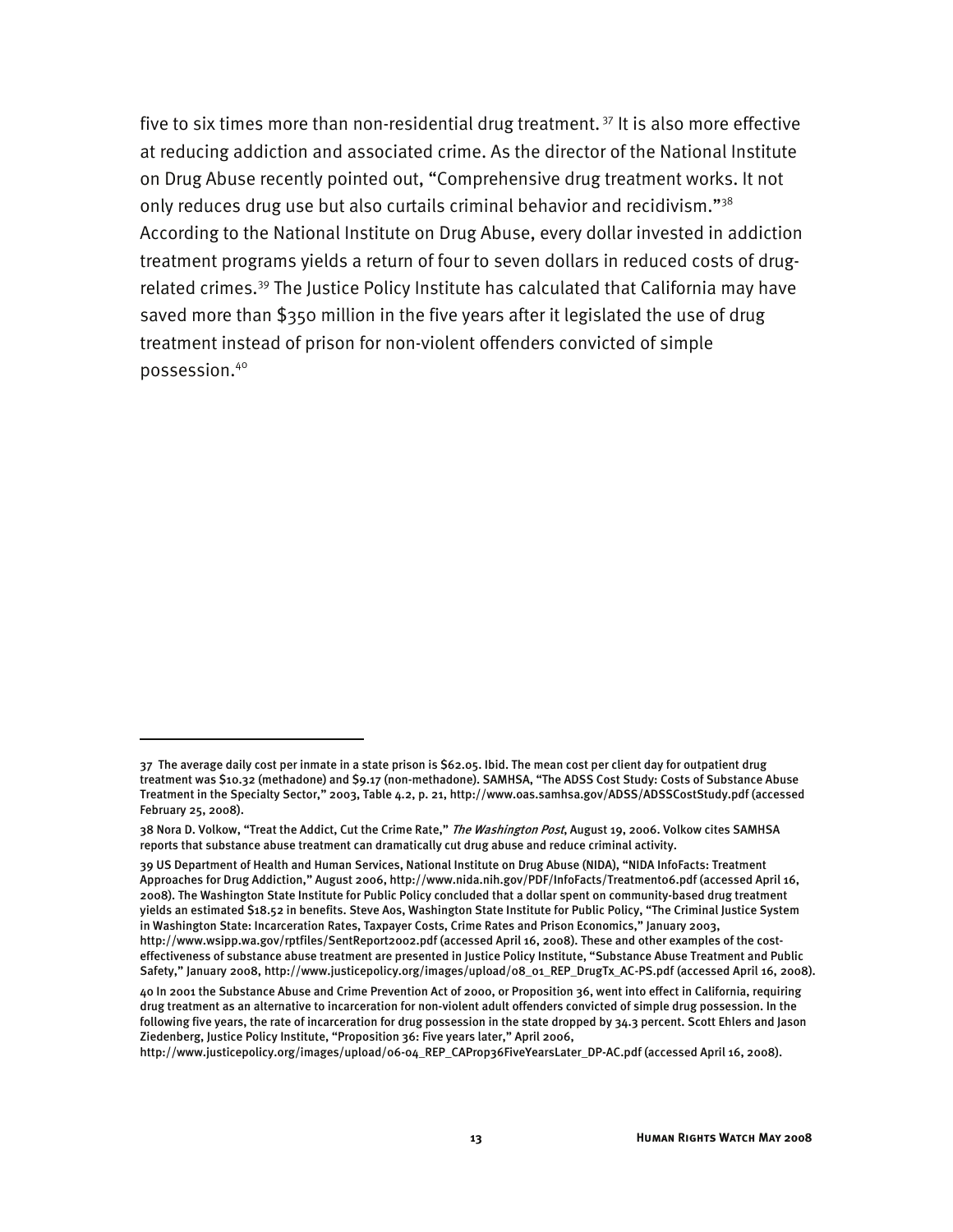#### **IV. Race and the Incarceration of Drug Offenders**

The punitive anti-drug policies of the last 20 years bear heavy responsibility for the extremely high and disproportionate representation of black Americans in the US prison population.<sup>41</sup>

#### Drug Offenses and Black Incarceration

Drug offenses have played a greater role in black incarceration than white:

- 38.2 percent of all blacks entering prison in 2003 with new sentences had been convicted of drug offenses, compared to 25.4 percent of whites. (Table 1).
- Between 1990 and 2000, drug offenses accounted for 27 percent of the total increase in black inmates in state prison and only 15 percent of the increase in white inmates.42
- Among blacks currently serving state prison sentences, 22.9 percent were convicted of drug offenses; among whites,  $14.8$  percent.  $43$

In some individual states, the impact of drug policies on black incarceration has been far greater: for example, in Illinois, the number of black admissions for drug offenses grew six-fold between 1990 and 2000, while the number of whites admitted for drug offenses remained relatively stable.<sup>44</sup>

I

<sup>41</sup> Racial disproportions in US incarceration have been extensively documented. For example, black men are incarcerated under state or federal jurisdiction at 6.2 times the rate of white men, and black women are incarcerated at 3.1 times the rate of white women. Sabol, BJS, "Prisoners in 2006," Table 10, p. 8. The rate of sentenced prisoners under state or federal jurisdiction per 100,000 residents is 487 for white men, compared to 3,042 for black men. The rate for white women is 48, compared to 148 for black women. Ibid., Appendix, Table 7, p. 23. About one in every 33 black men is a sentenced prisoner, compared to one in every 205 white men. Ibid., p. 8. Approximately 16.6 percent of adult African American men have been in prison, compared to 2.6 percent of white men. Bonczar, "Prevalence of Imprisonment in the U.S. Population 1974-2001," p. 1.

<sup>42</sup> Paige M. Harrison and Allen J. Beck, Ph.D., BJS, "Prisoners in 2001," July 2002, Table 19, p. 13, http://www.ojp.usdoj.gov/bjs/pub/pdf/p01.pdf (accessed April 18, 2008).

<sup>43</sup> Sabol, BJS, "Prisoners in 2006," Table 11, p.8.

<sup>44</sup> Lurigio, " Disproportionate Incarceration of African Americans for Drug Crimes: The Illinois Perspective," p. 6.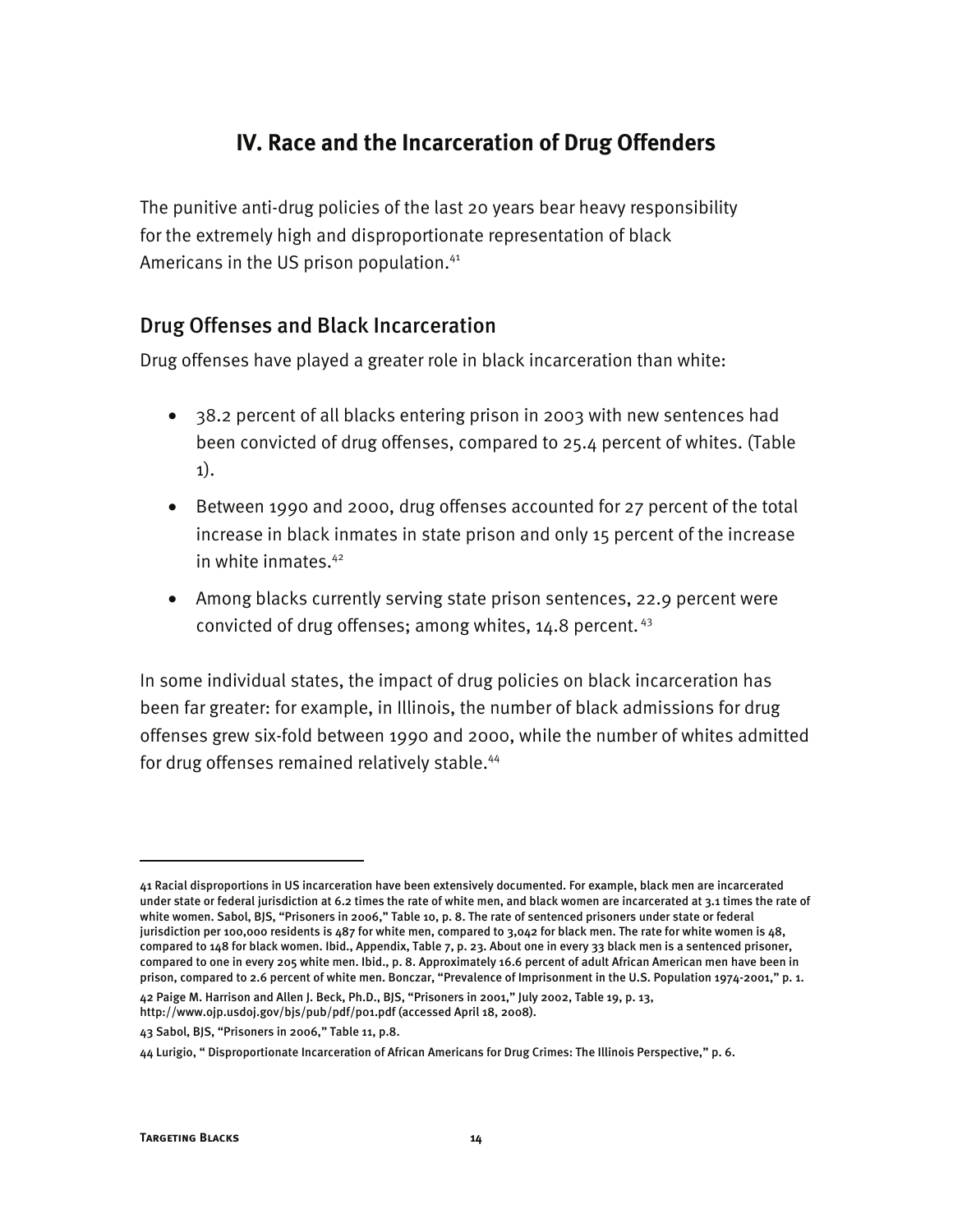| <b>State</b>   | White   | White    | White        | <b>Black</b> | <b>Black</b>  | <b>Black</b> |
|----------------|---------|----------|--------------|--------------|---------------|--------------|
|                | Male    | Female   | All          | Male         | <b>Female</b> | All          |
| Alabama        | 29.5%   | 40.7%    | 31.2%        | 32.7%        | 29.8%         | 32.4%        |
| California     | 28.2%   | 35.1%    | 29.2%        | 32.9%        | 32.1%         | 32.8%        |
| Colorado       | 20.9%   | 38.9%    | 23.3%        | 35.7%        | 46.5%         | 37.3%        |
| Florida        | 18.4%   | 37.1%    | 20.5%        | 39.0%        | 36.8%         | 38.8%        |
| Georgia        | 27.7%   | 40.5%    | 29.5%        | 34.8%        | 26.6%         | 34.0%        |
| Hawaii         | 12.0%   | 21.7%    | 13.6%        | 31.1%        | 33.3%         | 31.4%        |
| Illinois       | 24.2%   | 32.3%    | 25.3%        | 48.2%        | 42.4%         | 47.5%        |
| lowa           | 32.6%   | 36.1%    | 32.9%        | 22.9%        | 10.5%         | 21.4%        |
| Kentucky       | 28.5%   | 43.5%    | 30.8%        | 39.3%        | 38.6%         | 39.2%        |
| Louisiana      | 26.6%   | 38.8%    | 28.1%        | 44.2%        | 39.9%         | 43.9%        |
| Maryland       | 22.5%   | 26.0%    | 22.8%        | 50.7%        | 54.2%         | 50.9%        |
| Michigan       | 10.6%   | 18.3%    | 11.2%        | 22.9%        | 17.1%         | 22.5%        |
| Minnesota      | 33.8%   | 48.9%    | 35.3%        | 28.2%        | 30.4%         | 28.3%        |
| Mississippi    | 34.5%   | 39.2%    | 35.3%        | 36.3%        | 36.4%         | 36.3%        |
| Missouri       | 29.4%   | $43.2\%$ | 31.1%        | 38.2%        | 27.6%         | 37.5%        |
| Nebraska       | 30.1%   | 38.9%    | 31.1%        | 17.2%        | 32.6%         | 18.9%        |
| Nevada         | 14.3%   | 29.2%    | 16.2%        | 19.2%        | 15.7%         | 18.8%        |
| New Hampshire  | 19.0%   | 30.6%    | 19.9%        | $24.2\%$     | 0.0%          | 21.1%        |
| New Jersey     | 30.2%   | 49.4%    | 32.2%        | 55.1%        | 53.8%         | 55.0%        |
| New York       | 23.9%   | 43.0%    | 25.9%        | 43.9%        | 54.3%         | 44.6%        |
| North Carolina | 12.7%   | 24.2%    | 14.4%        | 27.3%        | 30.2%         | 27.6%        |
| North Dakota   | 39.5%   | 62.9%    | 42.3%        | 15.6%        | 20.0%         | 16.2%        |
| Oklahoma       | 41.8%   | 59.1%    | 44.5%        | 42.3%        | 52.5%         | 43.6%        |
| Oregon         | 13.7%   | 25.9%    | 14.8%        | 11.6%        | 26.3%         | 13.4%        |
| Pennsylvania   | 24.7%   | 31.0%    | $25.2\%$     | 43.6%        | 31.7%         | 43.1%        |
| South Carolina | 16.3%   | 18.5%    | 16.7%        | 33.0%        | 20.8%         | 31.8%        |
| South Dakota   | 30.1%   | 33.3%    | 30.6%        | 32.6%        | 45.5%         | 35.1%        |
| Tennessee      | 16.8%   | 28.1%    | 18.8%        | 30.6%        | 29.2%         | 30.5%        |
| Texas          | 23.5%   | 38.8%    | 25.7%        | 38.8%        | 38.7%         | 38.8%        |
| Utah           | 36.8%   | 52.5%    | 38.9%        | 35.1%        | 70.0%         | 38.0%        |
| Virginia       | 13.7%   | 21.6%    | 14.9%        | 31.8%        | 35.4%         | 32.2%        |
| Washington     | 30.0%   | 44.8%    | 31.9%        | 43.1%        | $55.5\%$      | 44.5%        |
| West Virginia  | $9.2\%$ | 15.8%    | 10.1%        | 31.8%        | 31.8%         | 31.8%        |
| Wisconsin      | 19.1%   | 25.7%    | <u>19.7%</u> | 44.3%        | 53.3%         | 44.9%        |
| Total*         | 23.9%   | 35.9%    | 25.4%        | 38.3%        | 36.7%         | 38.2%        |

*Table 1: Prison Admissions for Drug Offenses as a Percentage of All Admissions, by Race and Gender, 2003*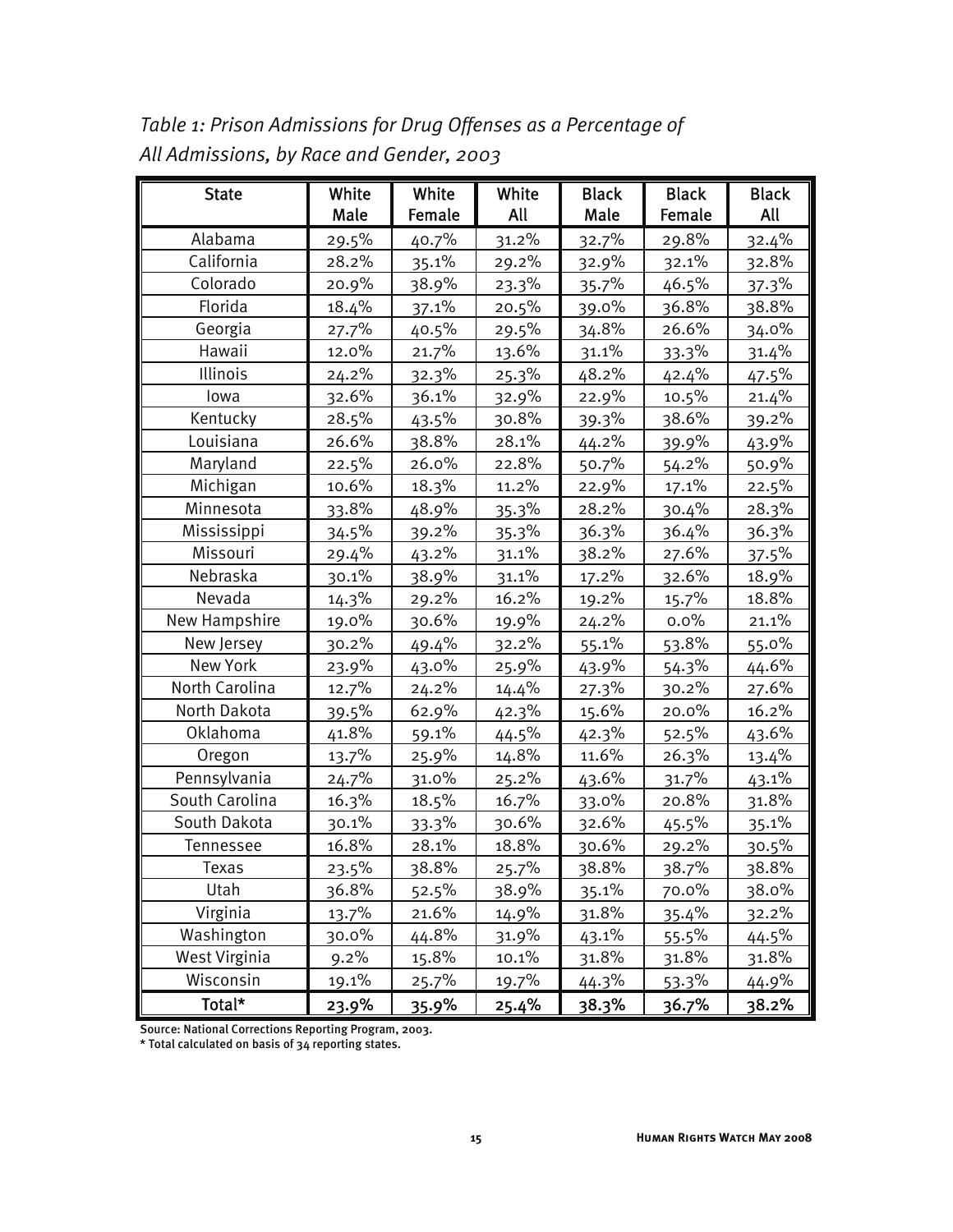#### Racial Composition of Drug Offender Admissions

Among the 34 states reporting new admissions to the National Corrections Reporting Program (NCRP) in 2003, there were a total of 111,247 adult men and women who entered state prison that year convicted of drug offenses—possession, sales, manufacturing, or other drug related offenses. The new drug offender prison admissions included 59,535 black men and women (53.5 percent of the total) and 37,003 white men and women (33.3 percent of the total). (See Table 2 for the number of prison admissions for drug offenders by race in each of the 34 states, and Figure 2 for the racial composition of drug offender admissions).<sup>45</sup>

#### Racial Disparities in Rates of Admission

Because the proportion of blacks and whites in state populations varies considerably, rates of admission for drug offenses relative to the black and white population of each state present a clearer picture of the racial impact of drug law enforcement than the racial composition of admissions. According to our analysis of the 2003 admissions, as shown in Figure 3, the total rate of prison admission for blacks in the 34 reporting states<sup>46</sup> was 256.2 per 100,000 adult black residents.<sup>47</sup> For whites, the rate was 25.3 per 100,000 adults. The black rate of admission has grown much faster than the white rate: between 1986 and 2003 the rate of admission to prison for drug offenses for blacks quintupled; the white rate did not quite triple.<sup>48</sup>

I

<sup>45</sup> Other racial backgrounds—Indian American, Asian, Native Hawaiians, other—as well as admissions where race was marked unknown or left blank account for the remainder.

<sup>46</sup> The "total" rate is calculated on the basis of all prison admissions for drug offenses in the 34 states and the combined populations of those states. Throughout this report, "totals" are calculated on the basis of all the 34 states' data combined. They do not reflect averages. We do not know the extent to which the figures for the 34 reporting states would be consistent with figures for the non-reporting states.

<sup>47</sup> Throughout this report, all calculations of rates relative to population are based on adult residents in the state. See Chapter IX, Methodology.

<sup>48</sup> In 1986 the rate of admission for blacks for drug offenses was 49 per 100,000 black adults, and for whites it was 9 per 100,000 white adults. Vincent Schiraldi, Barry Holman, and Phillip Beatty, The Sentencing Project, "Poor Prescription: The Costs of Imprisoning Drug Offenders in the United States," p. 7, http://www.cjcj.org/drug/ (accessed April 24, 2008). See also Pamela E. Oliver, Ph.D., "Racial Patterns in State Trends in Prison Admissions 1983-2003: Drug and Non-drug Sentences and Revocations," http://www.ssc.wisc.edu/~oliver/RACIAL/StateTrends/RacialPatterns\_Intro\_National.pdf (accessed February 19, 2008). Dr. Oliver uses data from the National Corrections Reporting Program to develop national and state-by-state graphs depicting prison admissions for participating states over a 20-year period.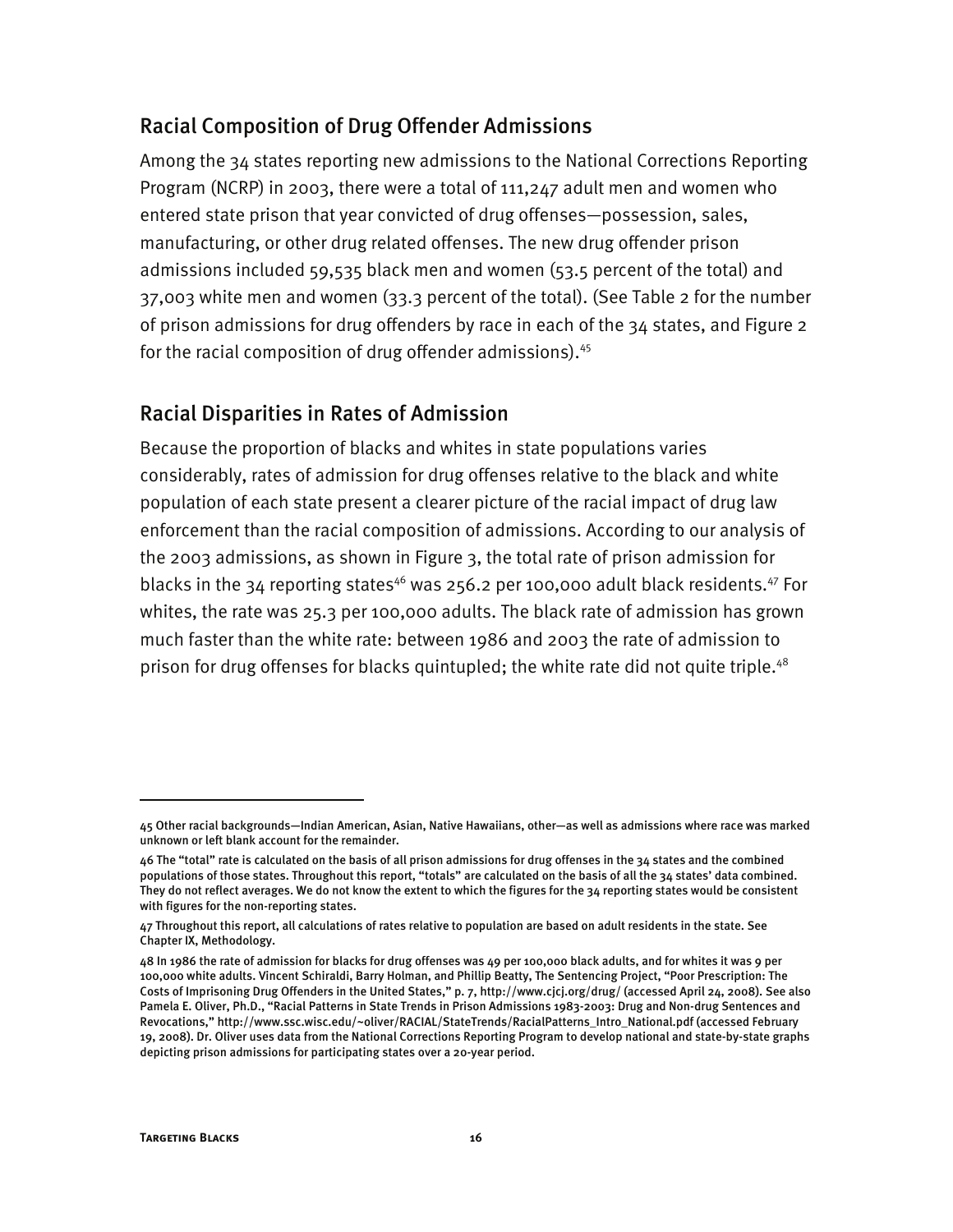| <b>State</b>   | White  | <b>Black</b> | Other  | <b>Total</b> |
|----------------|--------|--------------|--------|--------------|
| Alabama        | 1,261  | 1,463        | 6      | 2,730        |
| California     | 5,341  | 4,777        | 7,524  | 17,642       |
| Colorado       | 634    | 380          | 490    | 1,504        |
| Florida        | 3,009  | 5,740        | 216    | 8,965        |
| Georgia        | 1,502  | 3,005        | 30     | 4,537        |
| Hawaii         | 39     | 16           | 177    | 232          |
| Illinois       | 1,982  | 8,052        | 723    | 10,757       |
| lowa           | 625    | 98           | 10     | 733          |
| Kentucky       | 1,799  | 847          | 9      | 2,655        |
| Louisiana      | 616    | 2,021        | 12     | 2,649        |
| Maryland       | 585    | 4,200        | 44     | 4,829        |
| Michigan       | 565    | 1,054        | 12     | 1,631        |
| Minnesota      | 805    | 305          | 59     | 1,169        |
| Mississippi    | 1,080  | 1,706        | 9      | 2,795        |
| Missouri       | 1,321  | 783          | 9      | 2,113        |
| Nebraska       | 432    | 80           | 20     | 532          |
| Nevada         | 247    | 131          | 170    | 548          |
| New Hampshire  | 126    | 8            | 8      | 142          |
| New Jersey     | 1,019  | 3,600        | 542    | 5,161        |
| New York       | 1,242  | 3,870        | 1,395  | 6,507        |
| North Carolina | 1,170  | 3,419        | 318    | 4,907        |
| North Dakota   | 247    | 6            | 44     | 297          |
| Oklahoma       | 1,869  | 725          | 359    | 2,953        |
| Oregon         | 285    | 21           | 32     | 338          |
| Pennsylvania   | 1,233  | 1,732        | 13     | 2,978        |
| South Carolina | 618    | 2,223        | 51     | 2,892        |
| South Dakota   | 305    | 20           | 41     | 366          |
| Tennessee      | 804    | 1,241        | 72     | 2,117        |
| Texas          | 2,646  | 4,136        | 2,090  | 8,872        |
| Utah           | 653    | 46           | 20     | 719          |
| Virginia       | 735    | 2,404        | 45     | 3,184        |
| Washington     | 1,787  | 665          | 144    | 2,596        |
| West Virginia  | 116    | 61           | 1      | 178          |
| Wisconsin      | 305    | 700          | 14     | 1,019        |
| Total*         | 37,003 | 59,535       | 14,709 | 111,247      |

*Table 2: Number of Prison Admissions for Drug Offenses, by Race, 2003*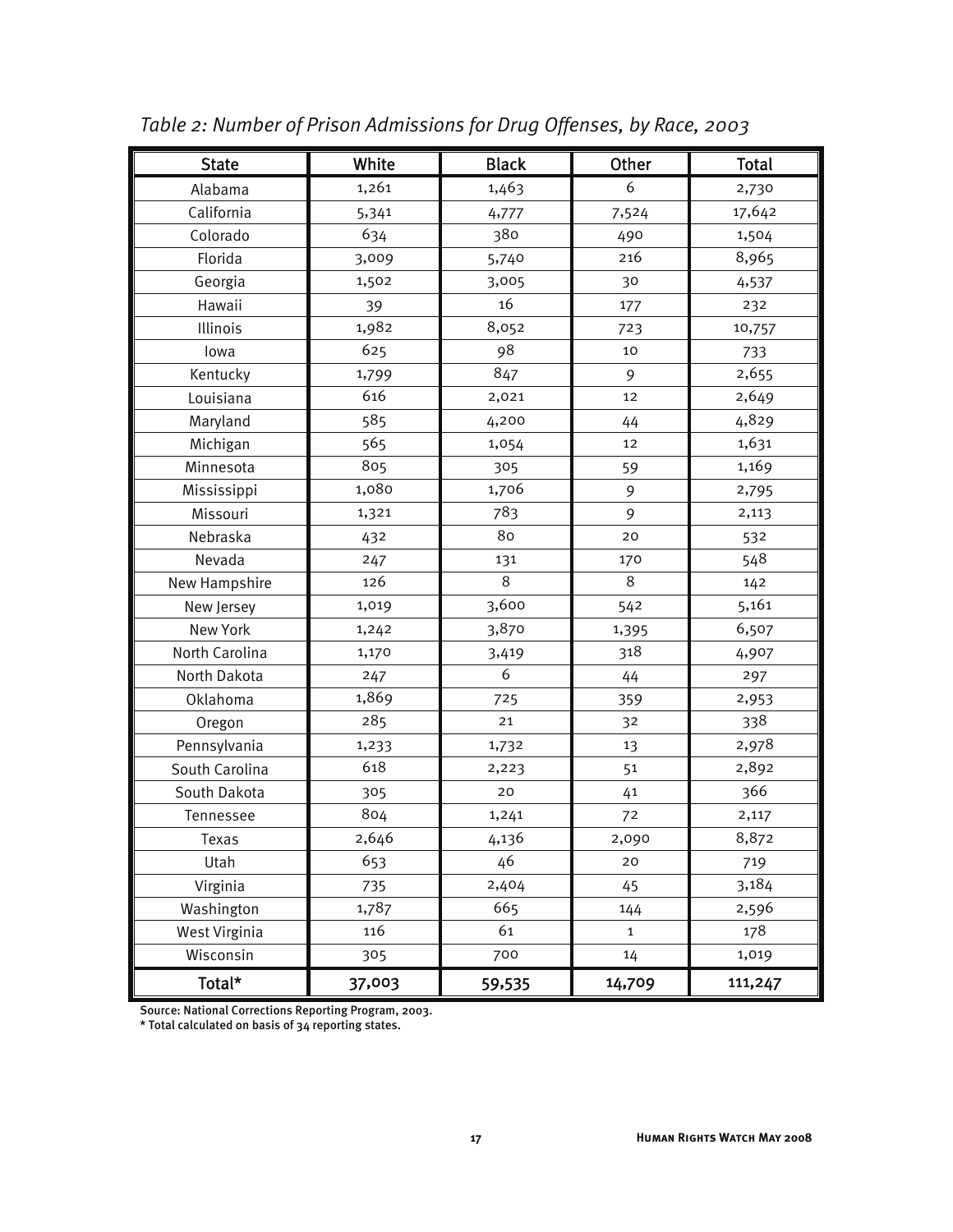

*Fig.2: Racial Composition of Prison Admissions for Drug Offenses, 2003*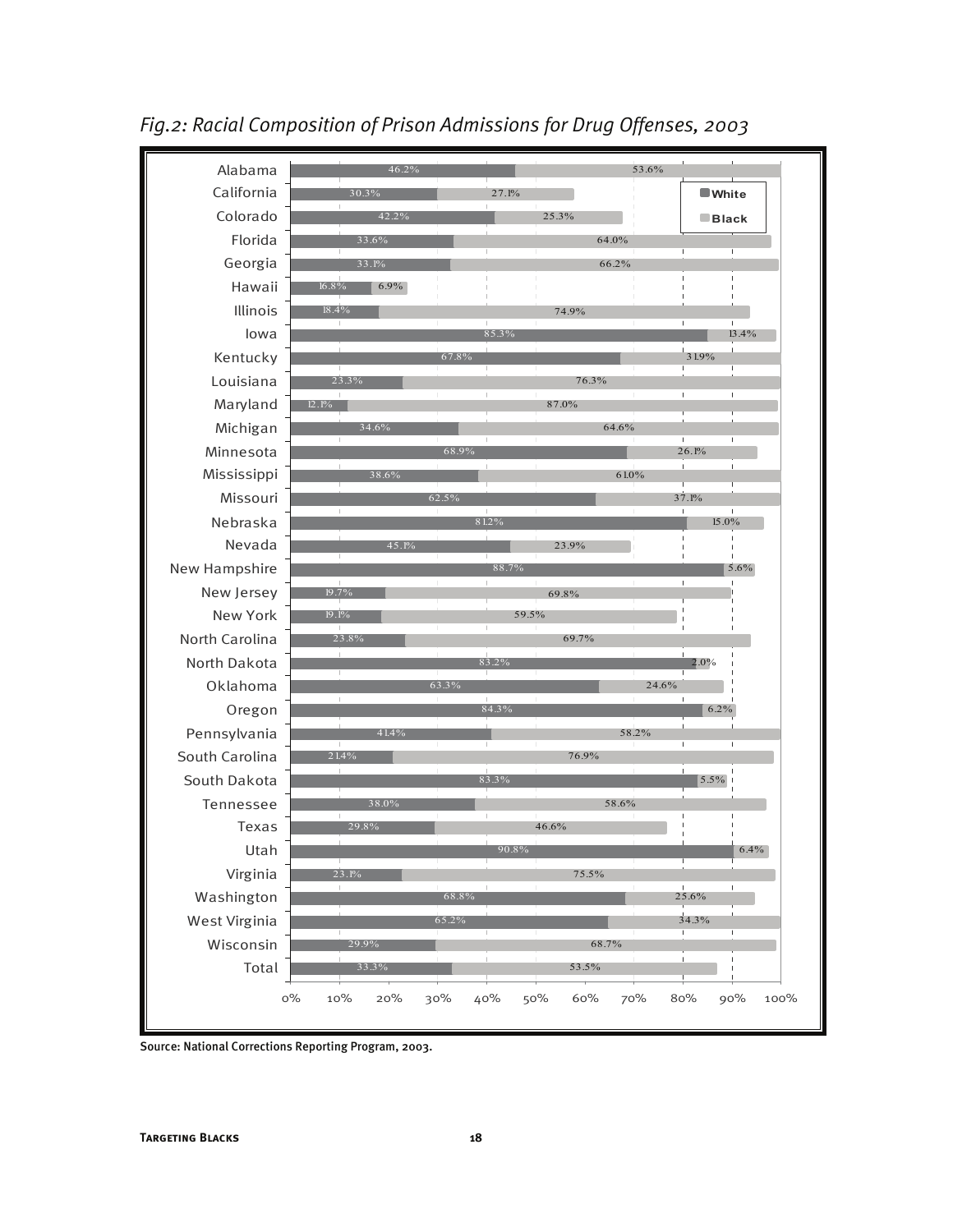*Table 3: Rates of Prison Admissions for Drug Offenses, by Gender and Race, 2003*  (Rates calculated per 100,000 residents of each race and gender)

| <b>State</b>         | White<br>Male | White<br>Female | White<br>All | <b>Black</b><br>Male | <b>Black</b><br>Female | <b>Black</b><br>All |
|----------------------|---------------|-----------------|--------------|----------------------|------------------------|---------------------|
| Alabama              | 83.5          | 19.9            | 50.6         | 363.6                | 26.1                   | 177.2               |
| California           | 43.8          | 9.2             | 26.5         | 515.1                | 62.5                   | 280.8               |
| Colorado             | 31.9          | 8.9             | 20.4         | 456.5                | 117.2                  | 294.8               |
| Florida              | 44.9          | 11.2            | 27.5         | 628.2                | 50.7                   | 321.5               |
| Georgia              | 55.5          | 12.7            | 33.9         | 345.3                | 21.8                   | 169.9               |
| Hawaii               | 20.0          | 7.7             | 14.2         | 122.0                | 25.3                   | 82.5                |
| Illinois             | 44.2          | 8.5             | 26.0         | 1,227.6              | 109.4                  | 613.8               |
| lowa                 | 53.7          | 6.4             | 29.3         | 402.7                | 28.8                   | 224.3               |
| Kentucky             | 102.6         | 26.4            | 63.1         | 725.8                | 88.5                   | 392.3               |
| Louisiana            | 47.7          | 9.1             | 27.8         | 414.0                | 27.4                   | 202.9               |
| Maryland             | 39.7          | 4.1             | 21.3         | 760.5                | 50.1                   | 370.5               |
| Michigan             | 16.3          | 2.1             | 9.0          | 218.8                | 11.0                   | 106.3               |
| Minnesota            | 40.8          | 6.1             | 23.1         | 412.1                | 38.5                   | 233.6               |
| Mississippi          | 132.4         | 29.0            | 79.2         | 477.7                | 41.1                   | 239.4               |
| Missouri             | 60.9          | 11.6            | 35.4         | 129.8                | 14.3                   | 95.4                |
| Nebraska             | 62.3          | 10.6            | 35.9         | 277.3                | 60.7                   | 166.2               |
| Nevada               | 26.6          | 8.2             | 17.6         | 211.5                | 19.4                   | 115.5               |
| <b>New Hampshire</b> | 24.2          | 3.1             | 13.3         | 167.0                | 0.0                    | 95.2                |
| New Jersey           | 34.7          | 6.2             | 19.9         | 822.1                | 59.5                   | 409.4               |
| New York             | 19.5          | 3.7             | 11.3         | 333.9                | 24.1                   | 161.8               |
| North Carolina       | 36.7          | 12.2            | 24.2         | 519.5                | 50.7                   | 264.2               |
| North Dakota         | 90.1          | 19.2            | 54.4         | 281.7                | 91.5                   | 209.2               |
| Oklahoma             | 143.7         | 35.9            | 88.3         | 684.0                | 119.5                  | 392.4               |
| Oregon               | 19.4          | 3.8             | 11.4         | 66.8                 | 24.7                   | 47.5                |
| Pennsylvania         | 27.6          | 3.1             | 14.8         | 407.7                | 13.0                   | 193.7               |
| South Carolina       | 47.3          | 9.7             | 28.0         | 537.2                | 30.8                   | 260.0               |
| South Dakota         | 99.5          | 19.3            | 58.8         | 597.6                | 387.6                  | 526.3               |
| Tennessee            | 33.8          | 10.9            | 22.0         | 371.9                | 28.9                   | 184.7               |
| Texas                | 31.1          | 8.6             | 19.7         | 430.6                | 51.4                   | 230.2               |
| Utah                 | 70.7          | 15.2            | 42.8         | 468.6                | 117.7                  | 322.4               |
| Virginia             | 28.4          | 6.9             | 17.4         | 435.2                | 49.5                   | 229.4               |
| Washington           | 74.4          | 15.6            | 44.7         | 719.8                | 133.5                  | 449.7               |
| <b>West Virginia</b> | 14.3          | 3.3             | 8.6          | 245.9                | 32.4                   | 140.0               |
| Wisconsin            | 14.4          | 1.9             | 8.0          | 664.8                | 51.5                   | 340.3               |
| Total*               | 42.1          | 9.1             | 25.3         | 495.5                | 44.0                   | 256.2               |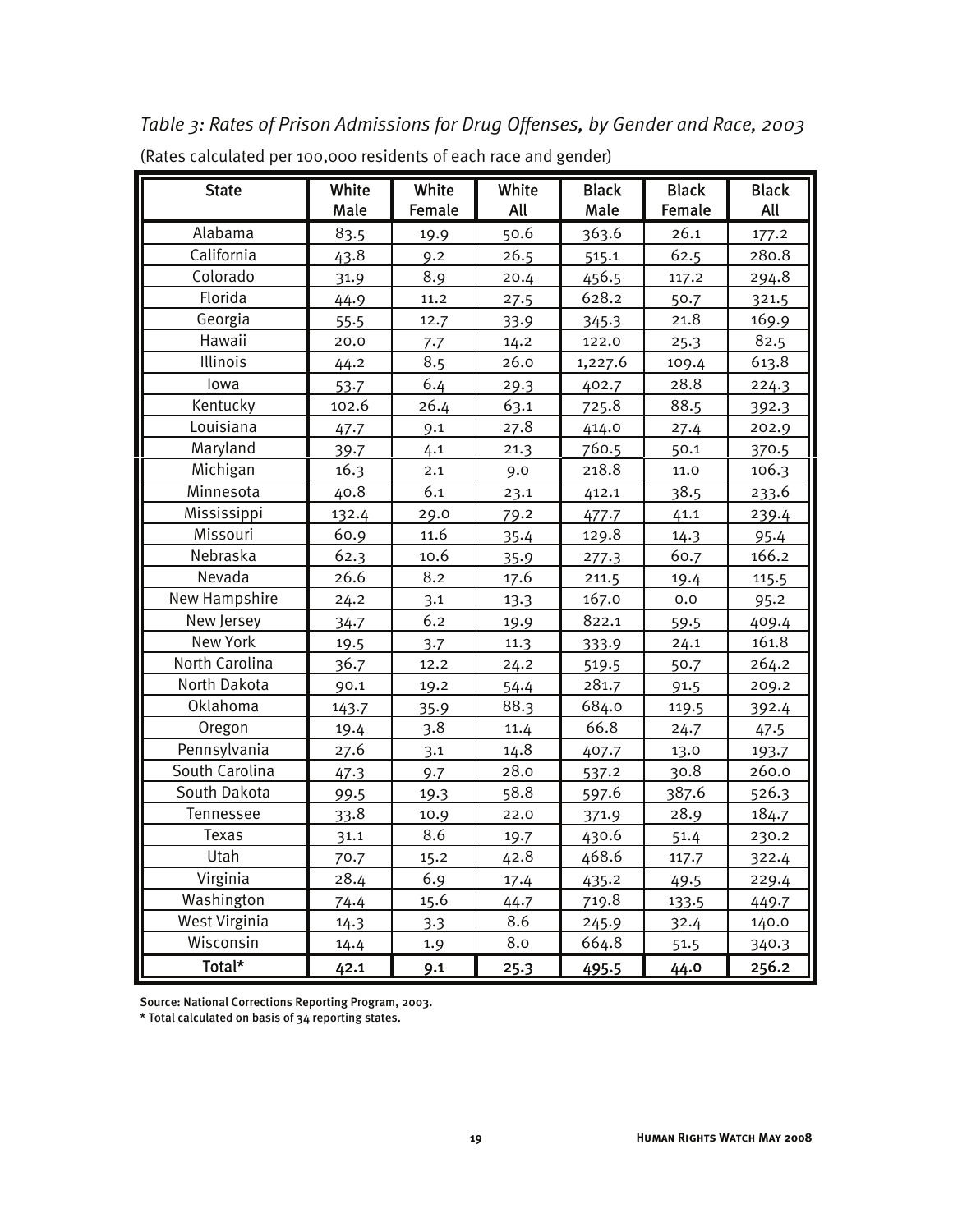280.8  $1294.8$ 106.3 209.2 322.4 449.7 140.0 340.3 256.2  $\blacksquare$  50.6 26.5 20.4 ■ 27.5 33.9  $14.2$ 26.0  $29.3$ 63.1 ■ 27.8 ■21.3 9.0 23.1 79.2 35.4  $35.9$ 17.6  $13.3$ 19.9 11.3  $24.2$  $-54.4$ 88.3 11.4 47.5 14.8 28.0 ■58.8  $122.0$ 19.7  $42.8$ 17.4  $-44.7$ 8.6 ■8.0  $125.3$ 177.2 321.5 169.9 82.5 613.8 224.3 392.3 202.9 370.5 233.6 239.4 95.4 166.2  $115.5$  $95.2$ 409.4 161.8  $1264.2$ 392.4 193.7 260.0 526.3 184.7 230.2 229.4 0 100 200 300 400 500 600 700 Alabama California Colorado Florida Georgia Hawaii Illinois Iowa Kentucky Louisiana Maryland Michigan Minnesota Mississippi Missouri Nebraska Nevada New Hampshire New Jersey New York North Carolina North Dakota Oklahoma Oregon Pennsylvania South Carolina South Dakota Tennessee Texas Utah Virginia Washington West Virginia Wisconsin Total White Rate Black Rate

### *Fig.3: Rates of Prison Admissions for Drug Offenses, by Race, 2003*  (Rates calculated per 100,000 residents of each race)

Source: National Corrections Reporting Program, 2003.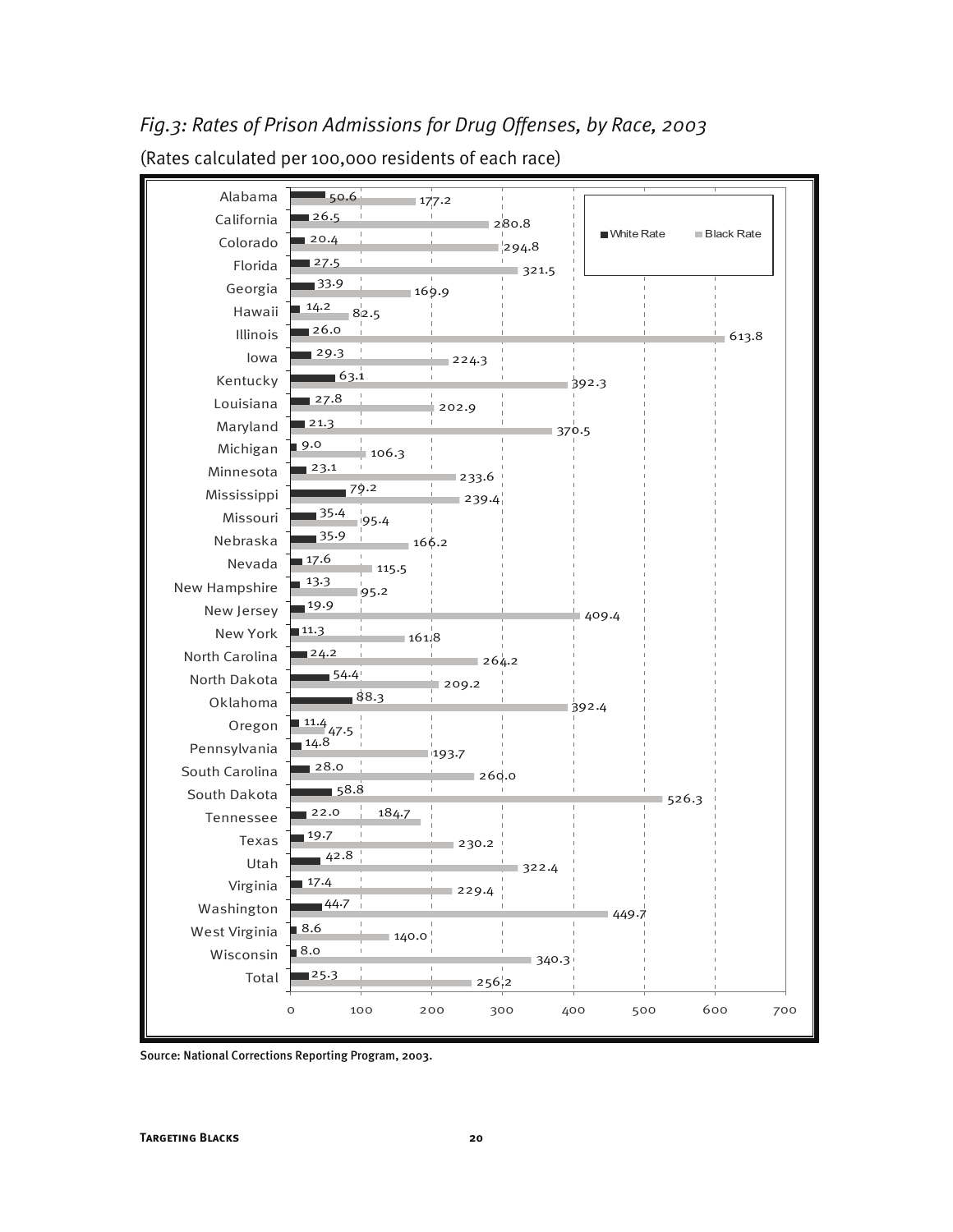The state rates for drug offender prison admissions for whites ranged from a low of 8 (Wisconsin) to a high of 88.3 (Oklahoma) per 100,000 white residents. (Table 3). The rates for drug offender admissions for blacks ranged from a low of 47.5 (Oregon) to a high of 613.8 (Illinois) per 100,000 black residents. The five states with the highest black drug offender admission rates were Illinois (613.8), South Dakota (526.3), Washington (449.7), New Jersey (409.4), and Oklahoma (392.4). Table 3 also shows that in every one of the 34 states, blacks were sent to prison for drug offenses at far higher rates than whites in that state.

In Figure 4, we present the ratio of black drug admission rates to white drug admission rates in the 34 states. Overall, blacks were sent to state prison for drug offenses in 2003 at 10.1 times the rate of whites. The disparity between black and white rates of admission was lowest in Missouri, where the black rate was still 2.7 times greater than the white rate. In the state with the highest disparity, Wisconsin, blacks entered prison on drug charges at 42.4 times the rate of whites. The rate of black drug offender admissions was more than 20 times that of whites in Illinois  $(23.6)$  and New Jersey  $(20.6)$ . As shown in Table 4, the 10 states with the worst ratios between the rates at which blacks and whites were sent to prison for drug offenses were: Wisconsin  $(42.4)$ , Illinois  $(23.6)$ , New Jersey  $(20.6)$ , Maryland  $(17.4)$ , West Virginia (16.3), Colorado (14.4), New York (14.3), Virginia (13.2), Pennsylvania (13.1), and Michigan (11.8).

We analyzed the admissions data to determine whether some states send drug offenders of both races to prison at higher rates than other states, even though the drug admission rates of whites and blacks may be of a considerably different magnitude. As shown in Figure 5, there is a weak correlation between drug admission rates for blacks and for whites in each state.<sup>49</sup> Illinois and New Jersey, for example, have very high rates of black admissions but relatively low rates of white admissions. Conversely, Alabama and Mississippi have relatively high rates of white admissions and relatively low rates of black admissions. Oklahoma, in contrast, sends both whites and blacks to prison for drug offenses at relatively high rates.

j

<sup>49</sup> If there were a robust correlation, the states would cluster closely along a line rising diagonally from a low on the left side of the figure to a high on the right side.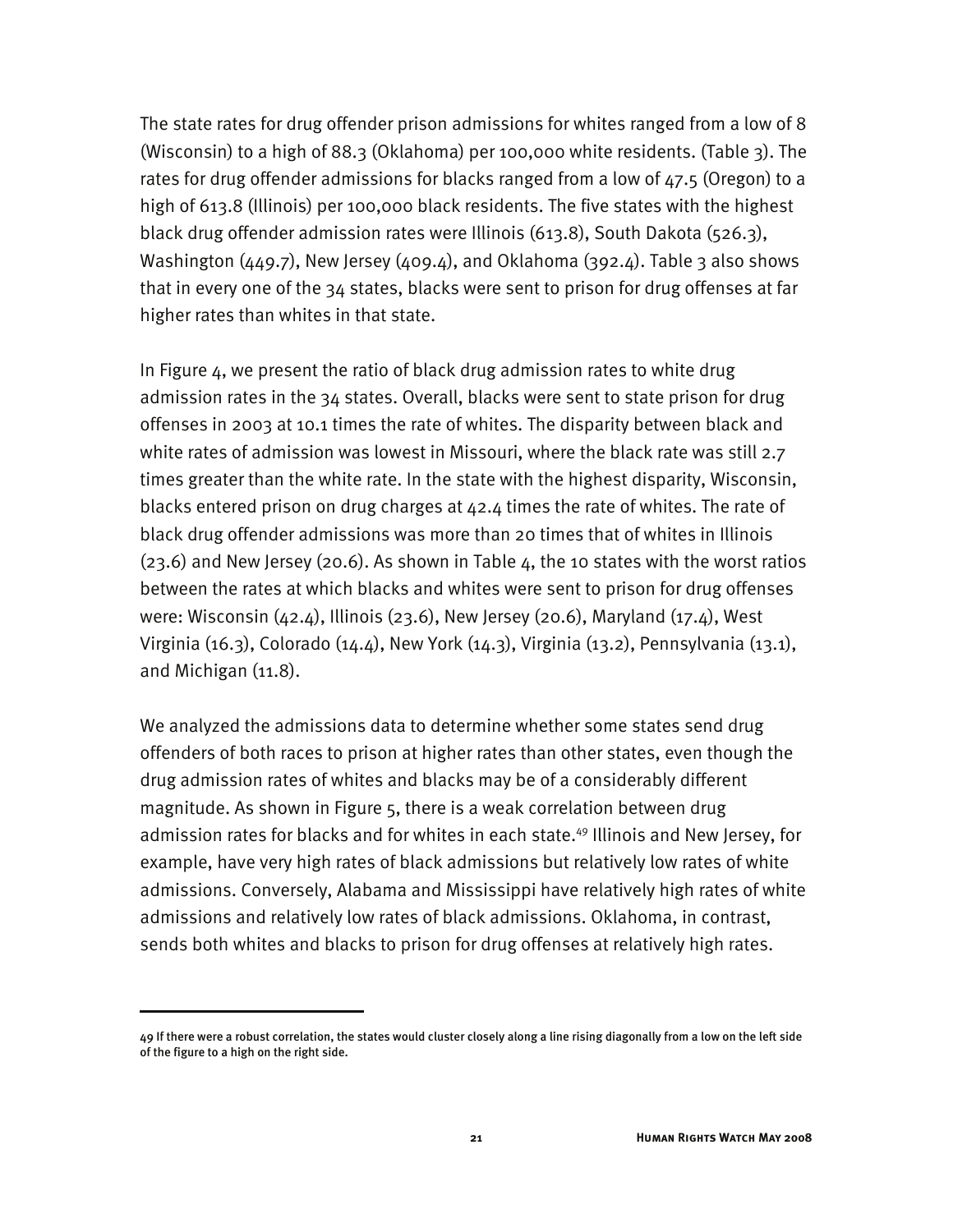

*Fig.4: Ratio of Black:White Rates of Prison Admissions for Drug Offenses, 2003*  (Rates calculated per 100,000 residents of each race)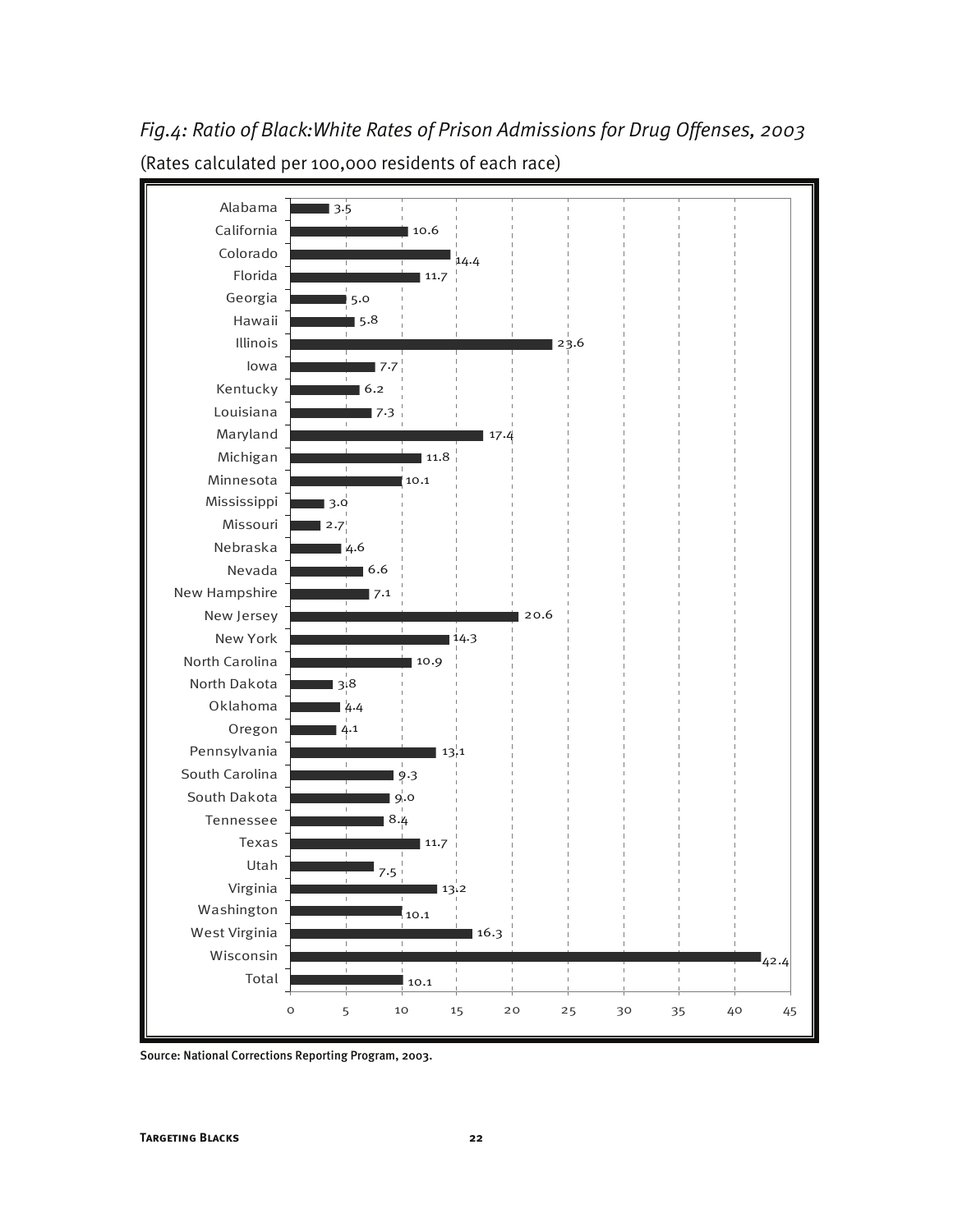*Table 4: Ranking of States by Ratio of Black:White Prison Admission Rates for Drug Offenses, 2003* 

| <b>State</b>   | <b>Black: White Rate Ratios</b> |
|----------------|---------------------------------|
| Wisconsin      | 42.4                            |
| Illinois       | 23.6                            |
| New Jersey     | 20.6                            |
| Maryland       | 17.4                            |
| West Virginia  | 16.3                            |
| Colorado       | 14.4                            |
| New York       | 14.3                            |
| Virginia       | 13.2                            |
| Pennsylvania   | 13.1                            |
| Michigan       | 11.8                            |
| Florida        | 11.7                            |
| Texas          | 11.7                            |
| North Carolina | 10.9                            |
| California     | 10.6                            |
| Minnesota      | 10.1                            |
| Washington     | 10.1                            |
| South Carolina | 9.3                             |
| South Dakota   | 9.0                             |
| Tennessee      | 8.4                             |
| lowa           | 7.7                             |
| Utah           | 7.5                             |
| Louisiana      | 7.3                             |
| New Hampshire  | 7.1                             |
| Nevada         | 6.6                             |
| Kentucky       | 6.2                             |
| Hawaii         | 5.8                             |
| Georgia        | 5.0                             |
| Nebraska       | 4.6                             |
| Oklahoma       | 4.4                             |
| Oregon         | 4.1                             |
| North Dakota   | 3.8                             |
| Alabama        | 3.5                             |
| Mississippi    | 3.0                             |
| Missouri       | 2.7                             |

(Rates calculated per 100,000 residents of each race)

Source: National Corrections Reporting Program, 2003.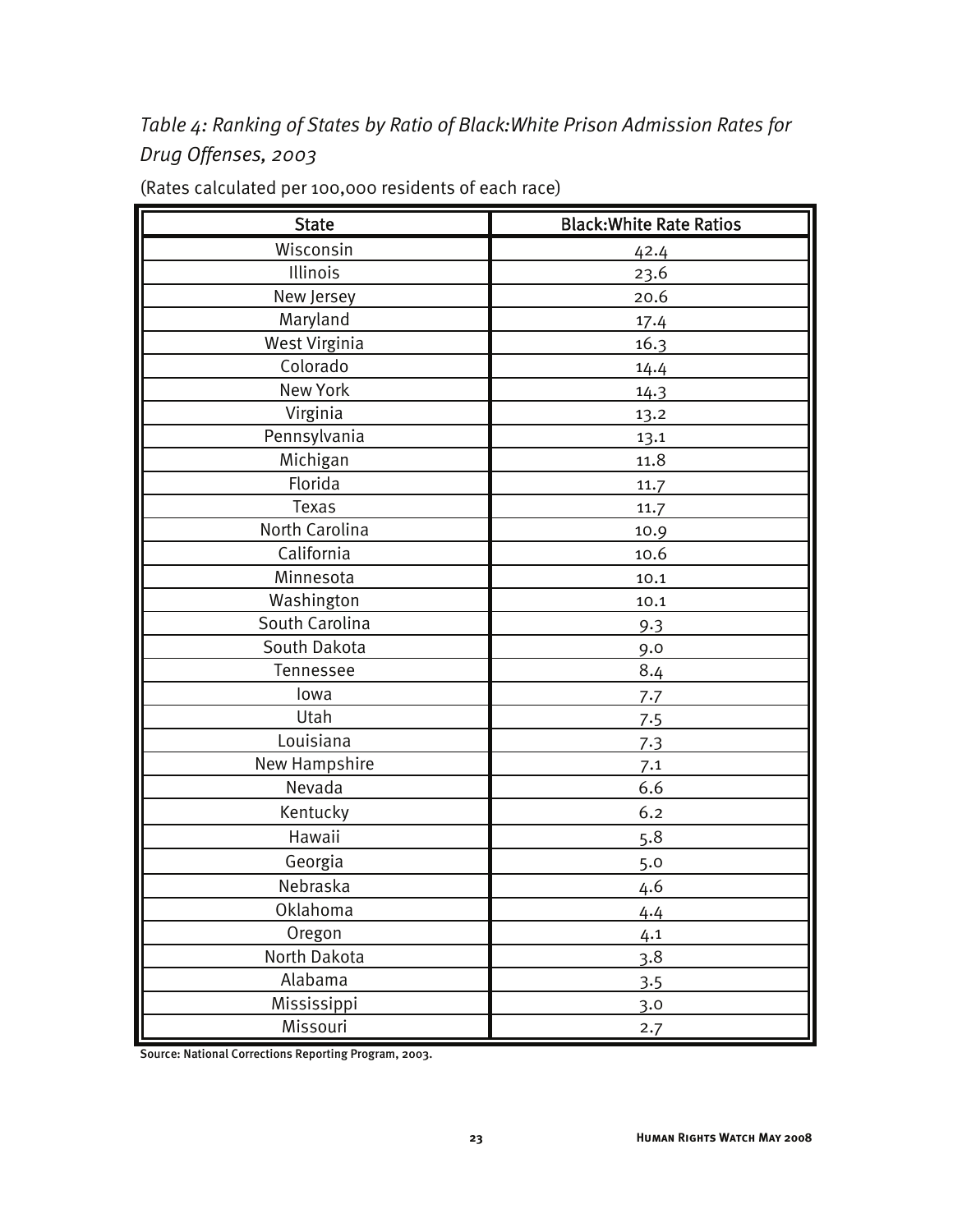*Fig.5: Correlation of White and Black Rates of Prison Admissions for Drug Offenses, 2003* 

700.0 **•** Illinois 600.0 ● South Dakota 500.0 Black Rate Washington New Jersey 400.0 **Kentucky** Oklahoma Maryland Wisconsin Florida Utah Colorado 300.0 California North Carolina South Carolina Minnesota Total Mississippi Virginia <sup>Texas</sup> lowa North Dakota Pennsylvania Louisiana 200.0 Georgia Alabama **Tennessee** New York Nebraska West Virginia Michigan Nevada **C**<sub>\_</sub>New Hampshire 100.0 Missouri ă Hawaii • Oregon 0.0 0.0 20.0 40.0 60.0 80.0 100.0 White Rate

(Rates calculated per 100,000 adults of each race)

Source: National Corrections Reporting Program, 2003.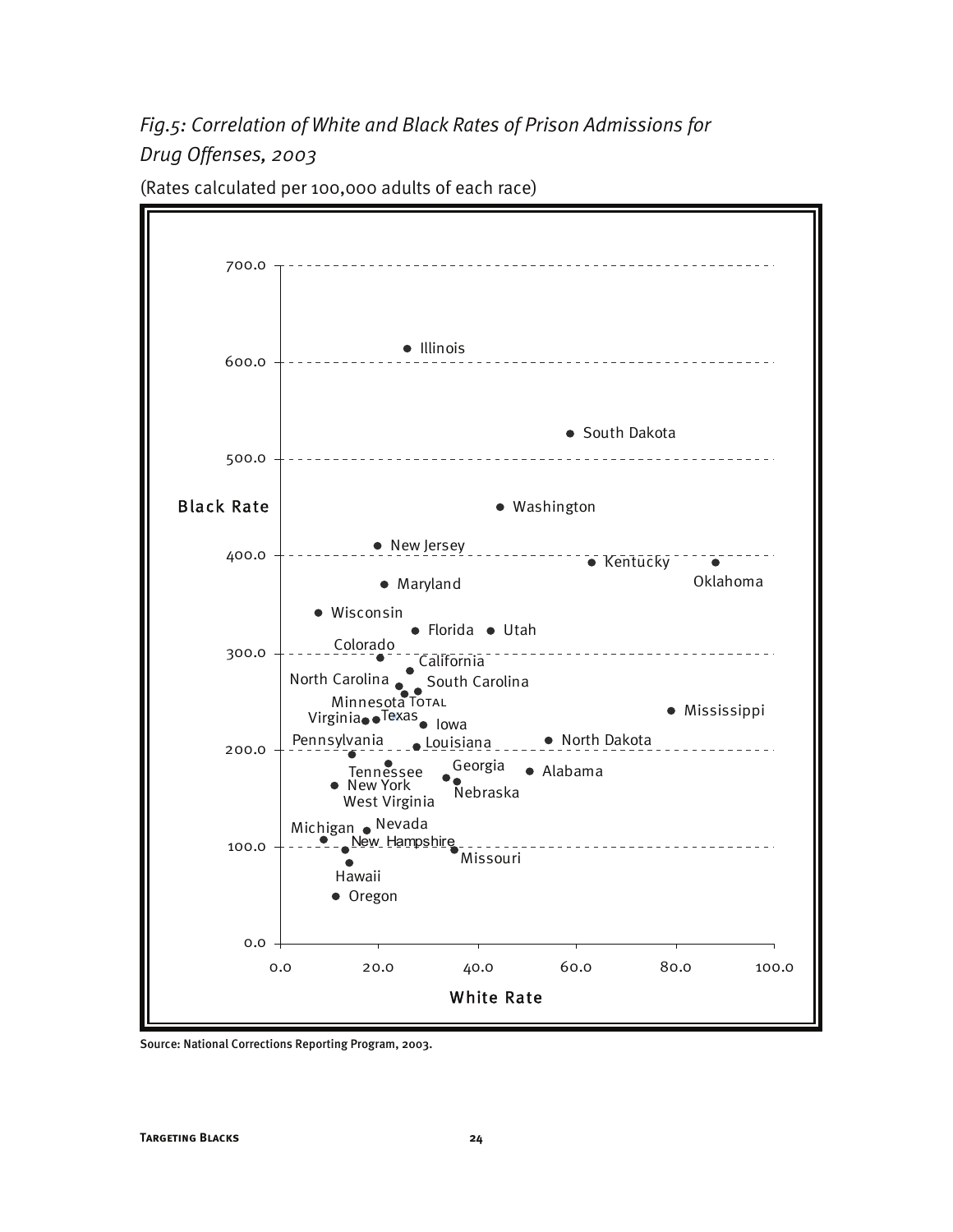#### Race and Gender

Racial disparities in incarceration for drug offenses are even more evident when the data analysis incorporates gender. As shown in Table 1, drug offenses in 2003 accounted for about two in ten white men entering prison that year (23.9 percent) but nearly four in ten black men (38.3 percent). The differences were less marked among women: drug offenses accounted for 35.9 percent of white women entering prison that year and 36.7 percent of black women.

The proportion of black men sent to prison in 2003 because of drug offenses ranged from a low of one in 10 (Oregon, 11.6 percent) to a high of one in two (New Jersey, 55.1 percent, and Maryland, 50.7 percent). The proportion of white men sent to prison because of drug offenses was never higher than 41.8 percent (Oklahoma).

Drug offenses play a greater role in sending women to prison than men. In seven states (Maryland, New Jersey, New York, Oklahoma, Utah, Washington, and Wisconsin), drug sentences accounted for 50 percent or more of all black women sent to prison in 2003. Convictions for drug offenses accounted for 50 percent or more of the new admissions among white women in three states (North Dakota, Oklahoma, and Utah).

We computed the prison admission rates for drug offenses per 100,000 adult residents for the 34 NCRP participating states, disaggregating the data by gender and race. As shown in Table 3, the drug admission rates for the 34 states together were 495.5 for black men, 44.0 for black women, 42.1 for white men and 9.1 for white women. Drug admission rates for black men ranged from a low of 66.8 per 100,000 black adult males in Oregon, to a high of 1,227.6 in Illinois. For white men, the rates of drug offender admissions ranged from a low of 14.3 per 100,000 white male adult residents in West Virginia to a high of 143.7 in Oklahoma. The highest black male rate is 8.5 times greater than the highest white male rate. The rates at which black women were sent to prison for drug offenses ranged from a low of 11.0 per 100,000 black female adults in Michigan<sup>50</sup> to a remarkably high 387.6 in South Dakota. The lowest rate for white women was 1.9 in Wisconsin and the highest was 35.9 in

-

<sup>50</sup> Excluding New Hampshire, which had an admission rate of zero for black women.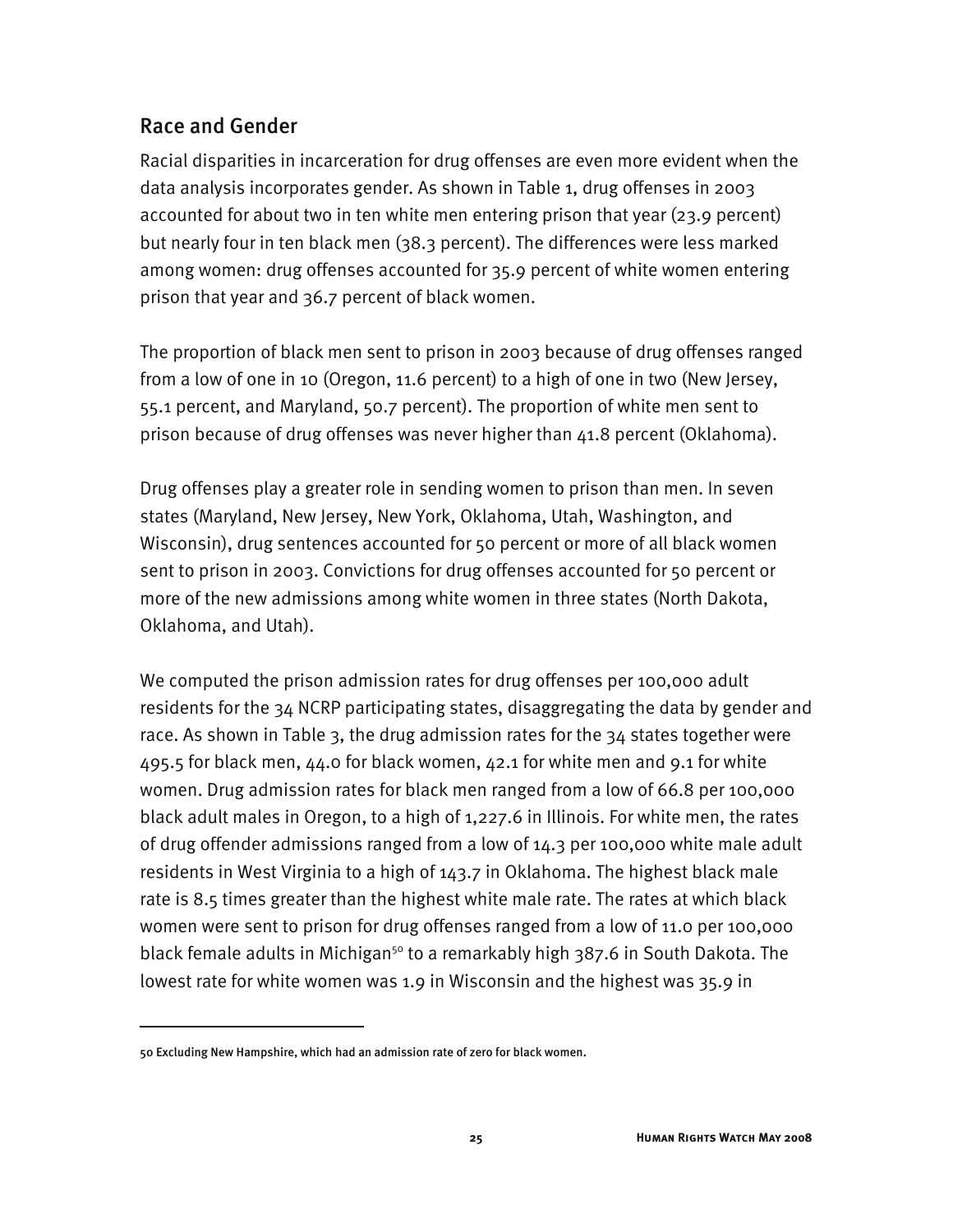Oklahoma. (The contrast between the black and white rates for men and women in each state is displayed graphically in Figures 6 and 7).

Among the 34 states, black men were admitted to prison on drug charges at 11.8 times the rate of white men. (Table 5). The lowest ratio of black to white male drug admission rates was 2.1, in Missouri, with the highest in Wisconsin, at 46.1. That is, a black man was twice as likely as a white man to be sent to prison on drug charges in Missouri and 46 times as likely in Wisconsin.

Marked racial disparities exist among female offenders as well, although the magnitude of the disparity is smaller. As seen in Table 5, black women are sent to prison on drug charges at 4.8 times the rate of white women. In five states (Colorado, Illinois, Maryland, South Dakota, and Wisconsin), black women are sent to prison on drug charges at more than 10 times the rate of white women, with the greatest disparities in South Dakota (the rate at which black women entered prison for drug offenses was 20 times greater than that of white women) and Wisconsin (black women's rate was 27.6 times greater than that of white women).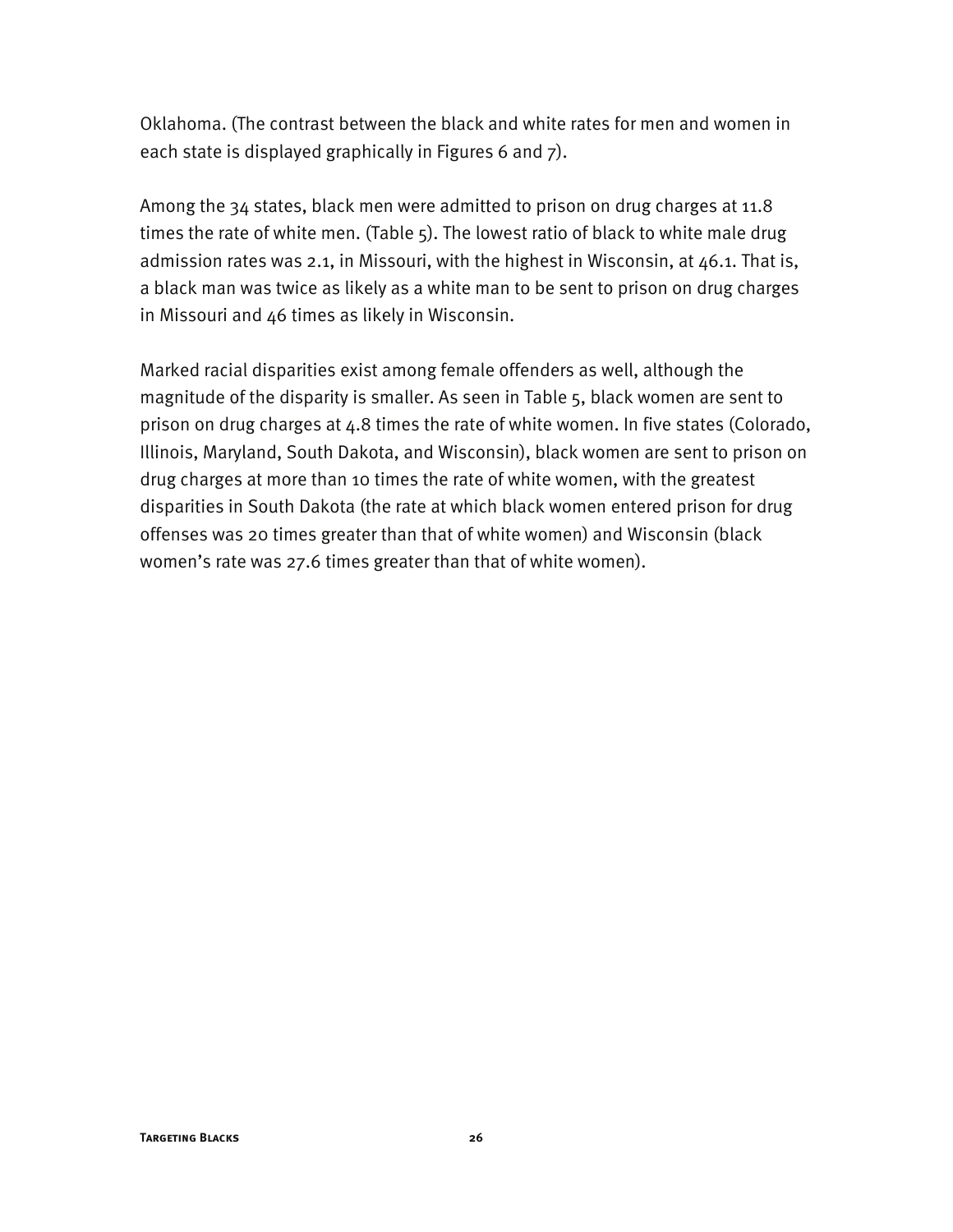515.1 456.5 218.8 281.7 468.6 719.8 245.9 664.8 495.5 42.1 14.4 14.3 74.4  $28.4$  $-70.7$ 31.1 <sub>∎</sub> 33.8 ■ 99.5  $\blacksquare$  47.3 27.6  $19.4$  $143.7$  $90.1$ 36.7 19.5  $134.7$  $24.2$ 26.6  $\blacksquare$  62.3 60.9 129.8 132.4  $40.8$  $16.3$ 39.7  $47.7$  $102.6$  $\blacksquare$  53  $\cdot$  7  $44.2$ 20.0 122.0  $-55.5$  $44.9$ 31.9 43.8  $\blacksquare$ 83.5 435.2 430.6 371.9 597.6 537.2 407.7 66.8 684.0 519.5 333.9 822.1 167.0  $1211.5$ 277.3 477.7 412.1 760.5 414.0 725.8 402.7 1227.6 345.3 628.2 363.6  $\circ$ 100 200 <u>ين</u><br>20 400 500 600 700 800 900 1,000 1,100 1,200 1,300 Alabama California Colorado Florida Georgia Hawaii Illinois Iowa Kentucky Louisiana Maryland Michigan Minnesota Mississippi Missouri Nebraska Nevada New Hampshire New Jersey New York North Carolina North Dakota Oklahoma Oregon Pennsylvania South Carolina South Dakota Tennessee Texas Utah Virginia Washington West Virginia Wisconsin Total WhiteRate BlackRate

### *Fig.6: Male Rates of Prison Admissions for Drug Offenses, by Race, 2003*  (Rates calculated per 100,000 male residents of each race)

Source: National Corrections Reporting Program, 2003.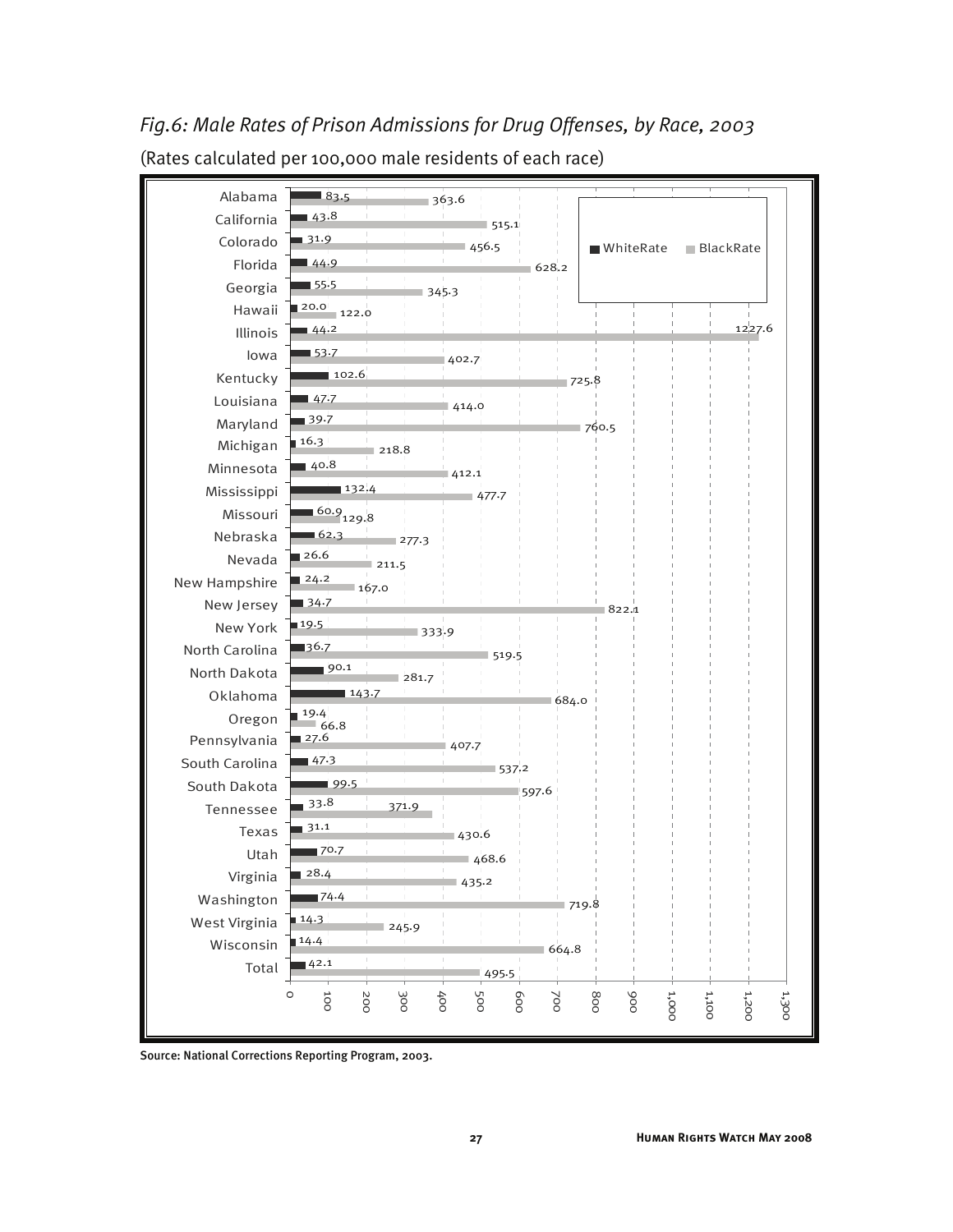

*Fig.7: Female Rates of Prison Admissions for Drug Offenses, by Race, 2003*  (Rates calculated per 100,000 female residents of each race)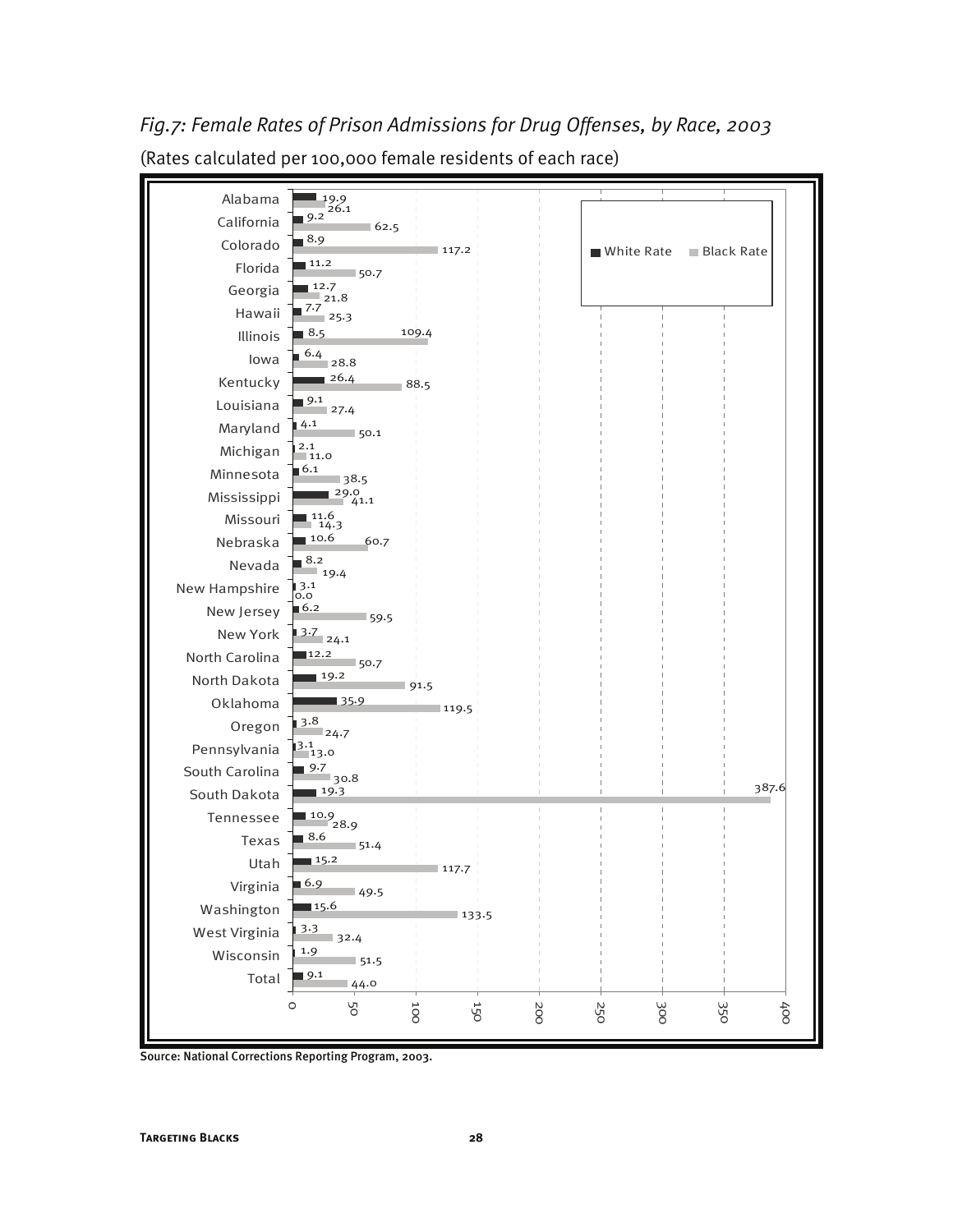*Table 5: Ratio of Black:White Rates of Prison Admissions for Drug Offenses by Gender, 2003* 

| <b>State</b>   | <b>Black: White</b><br>Male | <b>Black: White</b><br>Female | <b>Black: White</b><br>Total |
|----------------|-----------------------------|-------------------------------|------------------------------|
| Alabama        | 4.4                         | 1.3                           | 3.5                          |
| California     | 11.8                        | 6.8                           | 10.6                         |
| Colorado       | 14.3                        | 13.2                          | 14.4                         |
| Florida        | 14.0                        | 4.5                           | 11.7                         |
| Georgia        | 6.2                         | 1.7                           | 5.0                          |
| Hawaii         | 6.1                         | 3.3                           | 5.8                          |
| Illinois       | 27.7                        | 12.8                          | 23.6                         |
| lowa           | 7.5                         | 4.5                           | 7.7                          |
| Kentucky       | 7.1                         | 3.4                           | 6.2                          |
| Louisiana      | 8.7                         | 3.0                           | 7.3                          |
| Maryland       | 19.2                        | 12.3                          | 17.4                         |
| Michigan       | 13.4                        | 5.2                           | 11.8                         |
| Minnesota      | 10.1                        | 6.3                           | 10.1                         |
| Mississippi    | 3.6                         | 1.4                           | 3.0                          |
| Missouri       | 2.1                         | 1.2                           | 2.7                          |
| Nebraska       | 4.4                         | 5.8                           | 4.6                          |
| Nevada         | 8.0                         | 2.4                           | 6.6                          |
| New Hampshire  | 6.9                         | 0.0                           | 7.1                          |
| New Jersey     | 23.7                        | 9.6                           | 20.6                         |
| New York       | 17.1                        | 6.5                           | 14.3                         |
| North Carolina | 14.2                        | 4.2                           | 10.9                         |
| North Dakota   | 3.1                         | 4.8                           | 3.8                          |
| Oklahoma       | 4.8                         | 3.3                           | 4.4                          |
| Oregon         | 3.5                         | 6.5                           | 4.1                          |
| Pennsylvania   | 14.8                        | 4.2                           | 13.1                         |
| South Carolina | 11.3                        | 3.2                           | 9.3                          |
| South Dakota   | 6.0                         | 20.0                          | 9.0                          |
| Tennessee      | 11.0                        | 2.6                           | 8.4                          |
| Texas          | 13.9                        | 5.9                           | 11.7                         |
| Utah           | 6.6                         | 7.7                           | 7.5                          |
| Virginia       | 15.3                        | 7.1                           | 13.2                         |
| Washington     | 9.7                         | 8.5                           | 10.1                         |
| West Virginia  | 17.2                        | 9.9                           | 16.3                         |
| Wisconsin      | 46.1                        | 27.6                          | 42.4                         |
| Total*         | 11.8                        | 4.8                           | 10.1                         |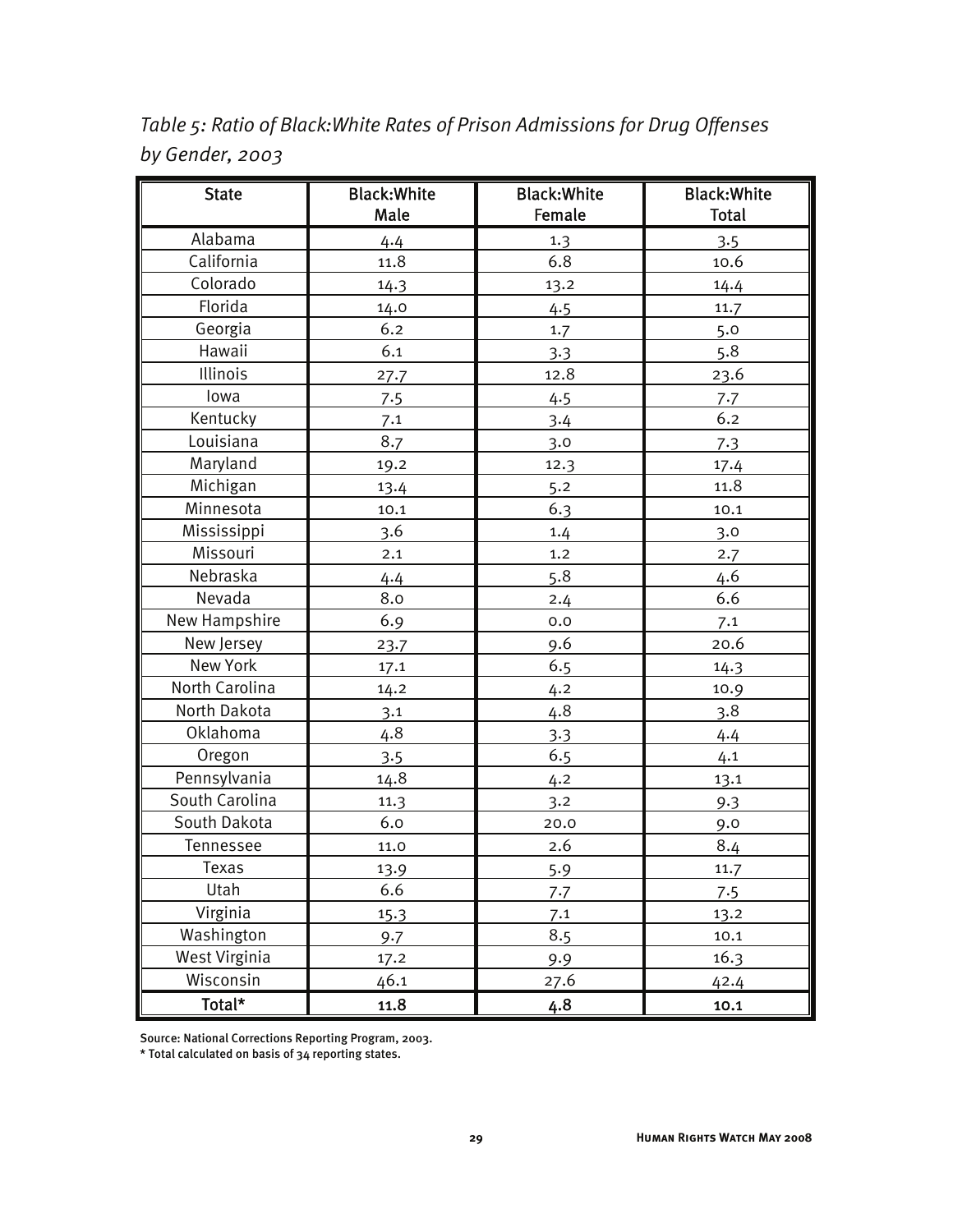#### **V. Changes between 1996 and 2003**

We have compared data from 1996, covered in our earlier report Punishment and *Prejudice*, with the results from our analysis here of the 2003 data.<sup>51</sup> Although racial disparities in rates of incarceration for drug offenders diminished to some extent in most of the reporting states, a comparison of the total rates for 1996 and 2003 indicates a slight worsening of the disparity nationwide.

#### Racial Disparities 1996-2003

As shown in Table 6, both black and white rates of prison admissions for drug offenses dropped during this period, although that of whites dropped by a bigger percentage. The black rate of prison admissions for drug offenses decreased 11.4 percent from 1996 to 2003, from 289.4 to 256.2 per 100,000 black adults. The white rate of prison admissions for drug offenses decreased by 13.2 percent, from 29.1 to 25.3 per 100,000 white adults. The white rate of prison admissions for drug offenses increased in 31 states between 1996 and 2003, and the black rate of admission increased in 18.

The racial disparity reflected in the ratio of black-to-white drug offender prison admission rates decreased in 30 of the 34 states, but it increased in states with large populations such as New York and California. (Table 7). The net result is that the racial disparity among the rates of drug offender prison admissions across the 34 states in 2003 appears to have increased slightly. In 1996 the black drug offender prison admission rate was 9.9 times greater than that of whites. In 2003 it was 10.1 times greater. (Table 7). This slight increase in the ratio of black and white rates may, however, reflect changes or errors in data reporting by the states, rather than a real increase in the disparity.

There was little change in the racial composition of drug offender prison admissions between 1996 and 2003. (Table 8). Taking the 34 reporting states together, the black

I

<sup>51</sup> Human Rights Watch, *Punishment and Prejudice*. We have recomputed the 1996 data, to ensure the admissions data for both 2003 and 1996 have been analyzed using the same methodology. The 1996 data presented in this report is thus in a few places not identical to that published in Punishment and Prejudice.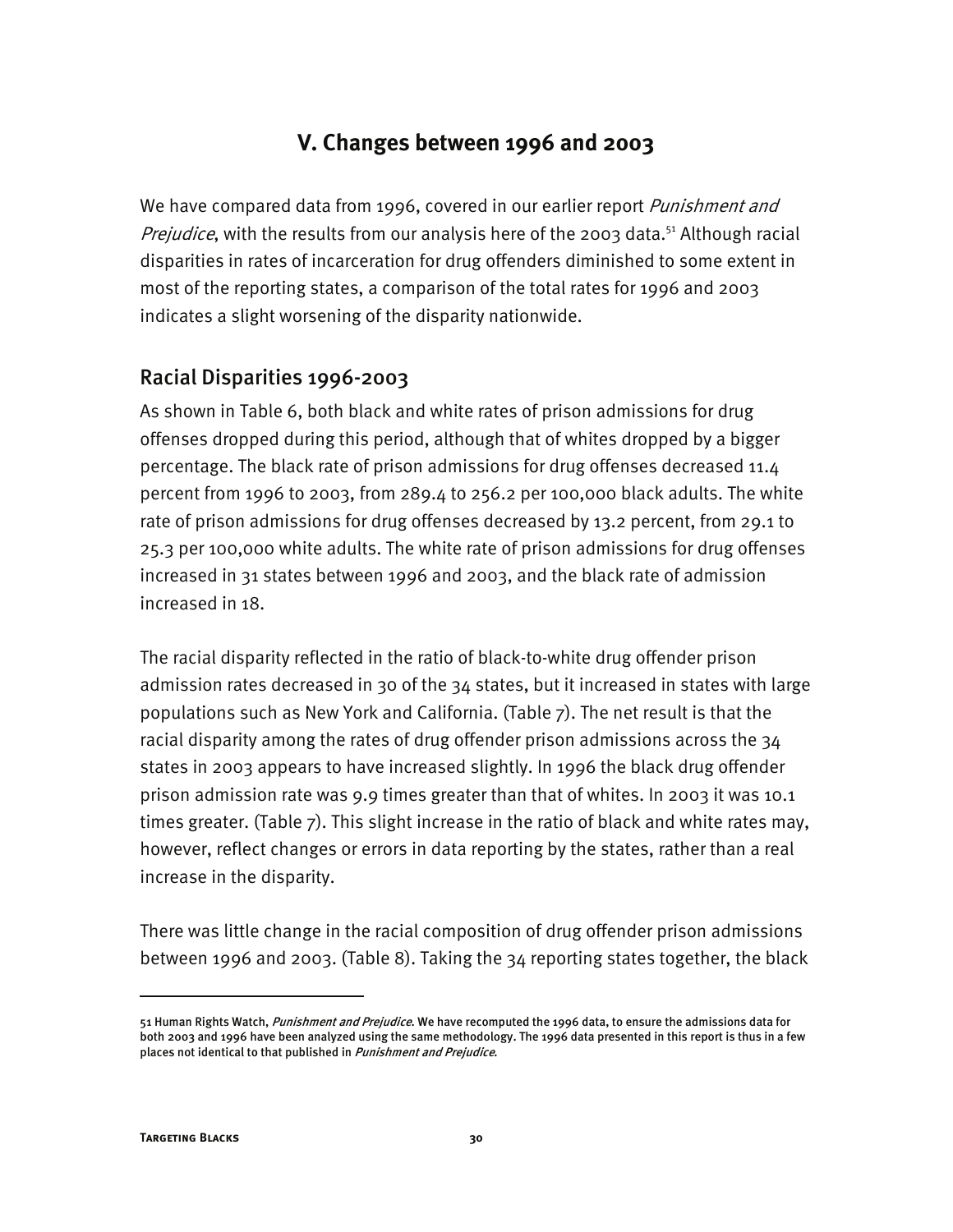proportion of drug admissions to prison remained at 53.5 percent. The white proportion of drug admissions decreased from 35.8 percent to 33.3 percent, while the proportion of drug offenders characterized as "other" increased from 10.6 percent to 13.2 percent.

The role of drug offenses in sending blacks and whites to prison did not change markedly between 1996 and 2003. As shown in Table 9, drug offenses accounted for 25 percent of all whites sent to prison in 1996, and 25.4 percent in 2003. For blacks the increase was slightly greater: drug offenses accounted for 36.8 percent of all blacks sent to prison in 1996 and 38.2 percent in 2003. The proportion of drug offenders among all whites sent to prison increased in 29 states, whereas it increased among black offenders in only 20 states.

Among the individual states, there were some notable changes in rates of prison admission for white and black drug offenders during this period:

- The white rate of drug offender prison admissions increased by more than 100 percent in 13 states. (Table 6).
- The three states with the largest increases in prison admission rates for white drug offenders were Minnesota (271.7 percent), Mississippi (275.4 percent), and Tennessee (604.5 percent). (Table 6).
- The rate of prison admissions for black drug offenders increased by more than 100 percent in three states (North Dakota, South Dakota, and Tennessee), and decreased by more than 50 percent in three states (California, New Hampshire, and Oregon). (Table 6).
- Two states had significant increases in the black-to-white ratio of drug offender prison admissions rates: California (ratio worsened by 61.5 percent) and New York (ratio worsened by 41.6 percent). In both states, the black and white rates of admission to prison for drug offenders decreased between 1996 and 2003, but the white rate decreased more than the black rate. (Tables 6, 7).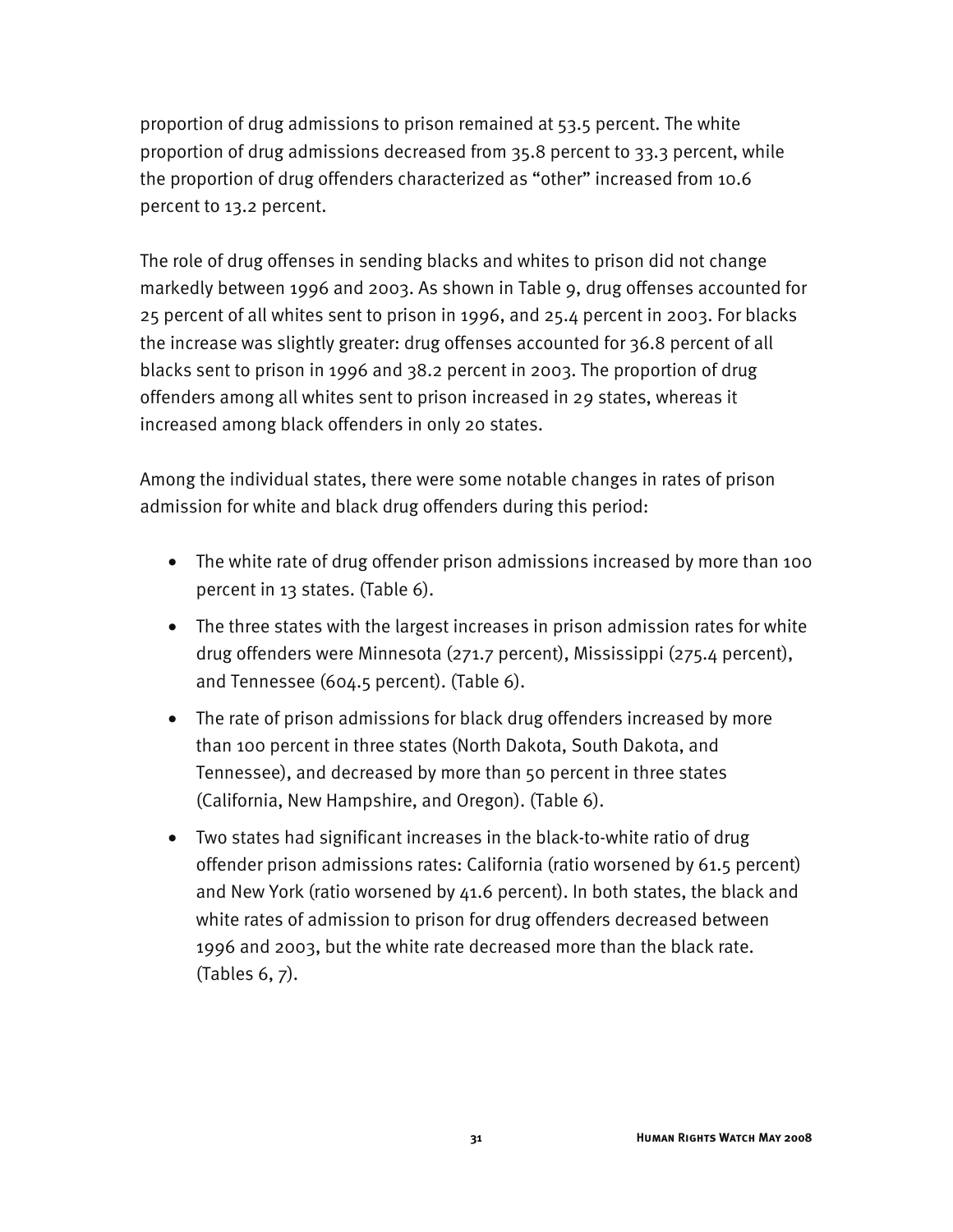*Table 6: Rates of Prison Admissions for Drug Offenses, by Race, 1996 and 2003*  (Rates calculated per 100,000 residents of each race)

| <b>State</b>         |       | White |          |       | <b>Black</b> |          |
|----------------------|-------|-------|----------|-------|--------------|----------|
|                      | 1996  | 2003  | % Change | 1996  | 2003         | % Change |
| Alabama              | 19.5  | 50.6  | 160.0%   | 171.3 | 177.2        | 3.5%     |
| California           | 121.7 | 26.5  | $-78.3%$ | 799.7 | 280.8        | $-64.9%$ |
| Colorado             | 11.4  | 20.4  | 79.5%    | 287.4 | 294.8        | 2.6%     |
| Florida              | 14.5  | 27.5  | 89.5%    | 257.7 | 321.5        | 24.7%    |
| Georgia              | 13.9  | 33.9  | 143.3%   | 133.2 | 169.9        | 27.5%    |
| Hawaii               | 10.8  | 14.2  | 31.8%    | 52.1  | 82.5         | 58.3%    |
| Illinois             | 10.9  | 26.0  | 137.9%   | 569.5 | 613.8        | 7.8%     |
| lowa                 | 12.9  | 29.3  | 126.8%   | 377.6 | 224.3        | $-40.6%$ |
| Kentucky             | 27.4  | 63.1  | 130.4%   | 450.2 | 392.3        | $-12.9%$ |
| Louisiana            | 19.2  | 27.8  | 45.0%    | 218.3 | 202.9        | $-7.1%$  |
| Maryland             | 10.9  | 21.3  | 95.9%    | 265.3 | 370.5        | 39.6%    |
| Michigan             | 6.9   | 9.0   | 31.8%    | 133.7 | 106.3        | $-20.5%$ |
| Minnesota            | 6.2   | 23.1  | 271.7%   | 266.1 | 233.6        | $-12.2%$ |
| Mississippi          | 21.1  | 79.2  | 275.4%   | 154.4 | 239.4        | 55.0%    |
| Missouri             | 13.4  | 35.4  | 164.6%   | 82.8  | 95.4         | 15.3%    |
| Nebraska             | 19.7  | 35.9  | 82.1%    | 283.3 | 166.2        | $-41.3%$ |
| Nevada               | 19.1  | 17.6  | $-8.1%$  | 170.0 | 115.5        | $-32.1%$ |
| New Hampshire        | 11.5  | 13.3  | 15.7%    | 238.7 | 95.2         | $-60.1%$ |
| New Jersey           | 15.4  | 19.9  | 29.2%    | 410.1 | 409.4        | $-0.2%$  |
| New York             | 22.2  | 11.3  | $-49.1%$ | 224.6 | 161.8        | $-28.0%$ |
| North Carolina       | 14.0  | 24.2  | 72.1%    | 308.2 | 264.2        | $-14.3%$ |
| North Dakota         | 15.4  | 54.4  | 253.1%   | 78.9  | 209.2        | 165.3%   |
| Oklahoma             | 33.9  | 88.3  | 160.3%   | 252.0 | 392.4        | 55.7%    |
| Oregon               | 9.9   | 11.4  | 15.2%    | 112.5 | 47.5         | $-57.8%$ |
| Pennsylvania         | 9.2   | 14.8  | 60.4%    | 134.1 | 193.7        | 44.5%    |
| South Carolina       | 14.4  | 28.0  | 95.2%    | 223.2 | 260.0        | 16.5%    |
| South Dakota         | 28.0  | 58.8  | 110.0%   | 225.4 | 526.3        | 133.5%   |
| Tennessee            | 3.1   | 22.0  | 604.5%   | 26.3  | 184.7        | 601.6%   |
| Texas                | 13.0  | 19.7  | 51.5%    | 222.2 | 230.2        | 3.6%     |
| Utah                 | 20.9  | 42.8  | 104.9%   | 196.5 | 322.4        | 64.1%    |
| Virginia             | 14.6  | 17.4  | 19.6%    | 276.0 | 229.4        | $-16.9%$ |
| Washington           | 33.7  | 44.7  | 32.7%    | 520.5 | 449.7        | $-13.6%$ |
| <b>West Virginia</b> | 5.0   | 8.6   | 69.9%    | 129.0 | 140.0        | 8.5%     |
| Wisconsin            | 6.8   | 8.0   | 17.6%    | 340.2 | 340.3        | $0.0\%$  |
| Total*               | 29.1  | 25.3  | $-13.2%$ | 289.4 | 256.2        | $-11.4%$ |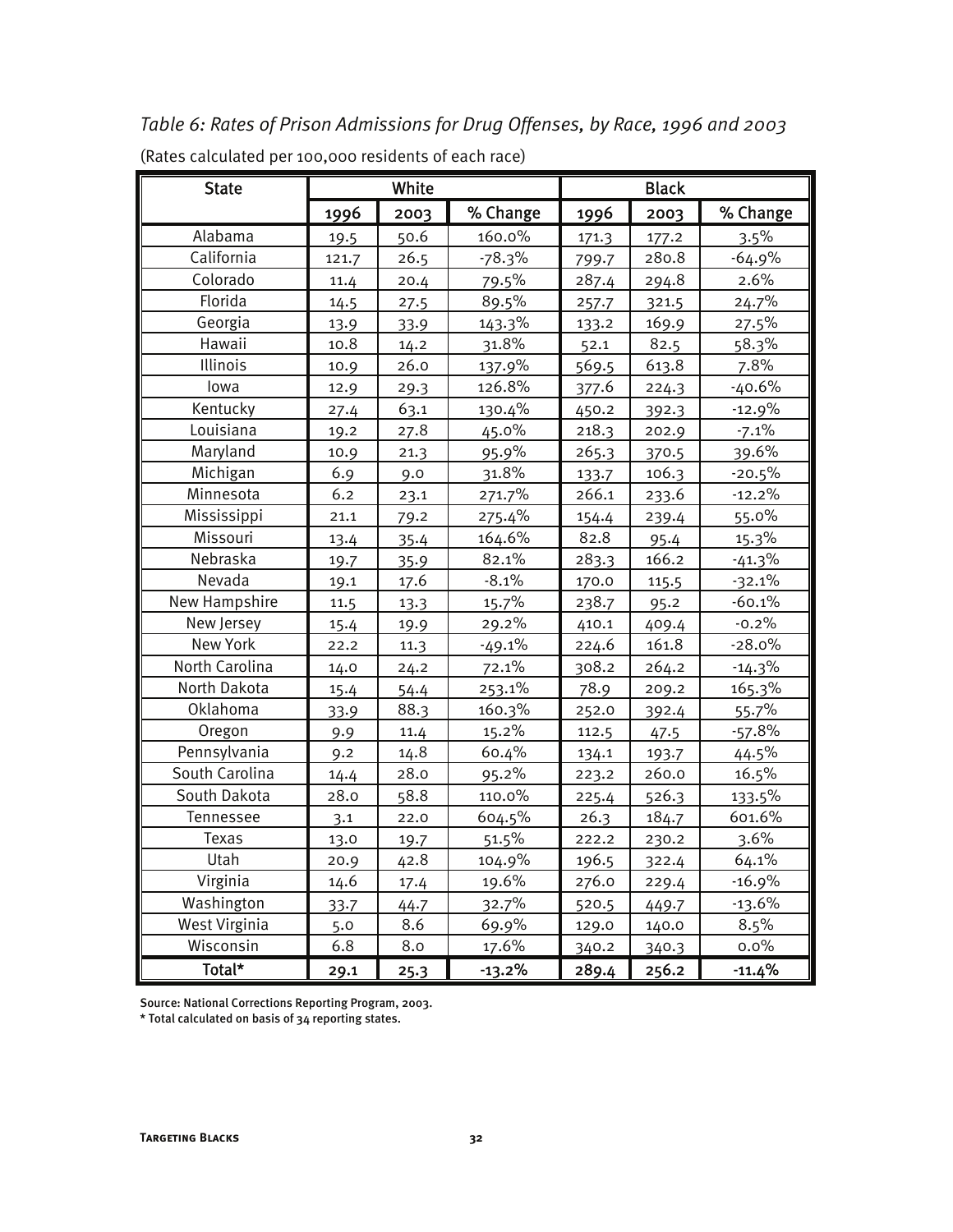### *Table 7: Ratio of Black:White Rates of Prison Admissions for Drug Offenses, 1996 and 2003*

| <b>State</b>         | <b>Black/White</b> | <b>Black/White</b> | % Change  |
|----------------------|--------------------|--------------------|-----------|
|                      | 1996               | 2003               | 1996-2003 |
| Alabama              | 8.8                | 3.5                | $-60.2%$  |
| California           | 6.6                | 10.6               | 61.5%     |
| Colorado             | 25.3               | 14.4               | $-42.9%$  |
| Florida              | 17.8               | 11.7               | $-34.2%$  |
| Georgia              | 9.6                | 5.0                | $-47.6%$  |
| Hawaii               | 4.8                | 5.8                | 20.1%     |
| Illinois             | 52.1               | 23.6               | $-54.7%$  |
| lowa                 | 29.2               | 7.7                | $-73.8%$  |
| Kentucky             | 16.4               | 6.2                | $-62.2%$  |
| Louisiana            | 11.4               | 7.3                | $-35.9%$  |
| Maryland             | 24.4               | 17.4               | $-28.7%$  |
| Michigan             | 19.5               | 11.8               | $-39.7%$  |
| Minnesota            | 42.8               | 10.1               | $-76.4%$  |
| Mississippi          | 7.3                | 3.0                | $-58.7%$  |
| Missouri             | 6.2                | 2.7                | $-56.4%$  |
| Nebraska             | 14.4               | 4.6                | $-67.8%$  |
| Nevada               | 8.9                | 6.6                | $-26.1%$  |
| <b>New Hampshire</b> | 20.7               | 7.1                | $-65.5%$  |
| New Jersey           | 26.6               | 20.6               | $-22.8%$  |
| <b>New York</b>      | 10.1               | 14.3               | 41.6%     |
| North Carolina       | 22.0               | 10.9               | $-50.2%$  |
| North Dakota         | 5.1                | 3.8                | $-24.9%$  |
| Oklahoma             | 7.4                | 4.4                | $-40.2%$  |
| Oregon               | 11.3               | 4.1                | $-63.4%$  |
| Pennsylvania         | 14.5               | 13.1               | -9.9%     |
| South Carolina       | 15.5               | 9.3                | $-40.3%$  |
| South Dakota         | 8.1                | 9.0                | 11.2%     |
| Tennessee            | 8.4                | 8.4                | $-0.4%$   |
| Texas                | 17.0               | 11.7               | $-31.6%$  |
| Utah                 | 9.4                | 7.5                | $-19.9%$  |
| Virginia             | 19.0               | 13.2               | $-30.5%$  |
| Washington           | 15.5               | 10.1               | $-34.9%$  |
| <b>West Virginia</b> | 25.6               | 16.3               | $-36.2%$  |
| Wisconsin            | 49.8               | 42.4               | $-14.9%$  |
| Total*               | 9.9                | 10.1               | 2.0%      |

(Rates calculated per 100,000 residents)

Source: National Corrections Reporting Program, 2003.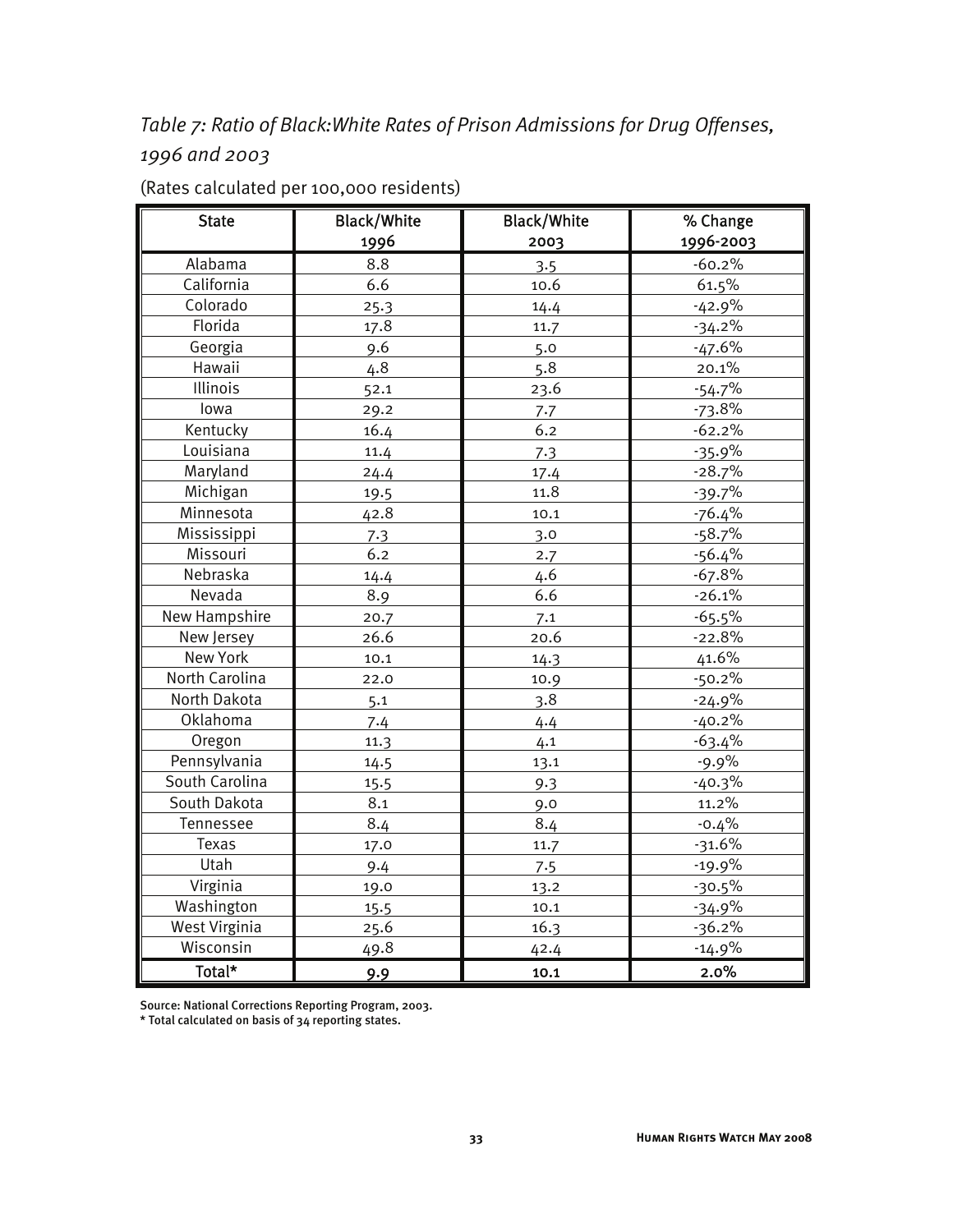| <b>State</b>   |       | 1996         |         |       | 2003         |         |
|----------------|-------|--------------|---------|-------|--------------|---------|
|                | White | <b>Black</b> | Other   | White | <b>Black</b> | Other   |
| Alabama        | 26.6% | 73.1%        | 0.3%    | 46.2% | 53.6%        | 0.2%    |
| California     | 55.3% | 33.3%        | 11.5%   | 30.3% | 27.1%        | 42.6%   |
| Colorado       | 28.4% | 30.5%        | 41.1%   | 42.2% | 25.3%        | 32.6%   |
| Florida        | 27.2% | 71.3%        | 1.5%    | 33.6% | 64.0%        | 2.4%    |
| Georgia        | 22.4% | 77.1%        | 0.4%    | 33.1% | 66.2%        | 0.7%    |
| Hawaii         | 24.8% | 9.8%         | 65.4%   | 16.8% | 6.9%         | 76.3%   |
| Illinois       | 9.5%  | 82.4%        | 8.1%    | 18.4% | 74.9%        | 6.7%    |
| lowa           | 60.7% | 31.1%        | 8.2%    | 85.3% | 13.4%        | 1.4%    |
| Kentucky       | 45.7% | 54.1%        | 0.2%    | 67.8% | 31.9%        | 0.3%    |
| Louisiana      | 17.2% | 82.2%        | 0.6%    | 23.3% | 76.3%        | 0.5%    |
| Maryland       | 9.8%  | 87.6%        | 2.5%    | 12.1% | 87.0%        | 0.9%    |
| Michigan       | 24.8% | 75.1%        | 0.1%    | 34.6% | 64.6%        | 0.7%    |
| Minnesota      | 48.2% | 50.1%        | 1.7%    | 68.9% | 26.1%        | 5.0%    |
| Mississippi    | 21.6% | 78.3%        | 0.1%    | 38.6% | 61.0%        | 0.3%    |
| Missouri       | 58.6% | 40.9%        | 0.5%    | 62.5% | 37.1%        | 0.4%    |
| Nebraska       | 64.8% | 34.0%        | 1.2%    | 81.2% | 15.0%        | 3.8%    |
| Nevada         | 43.4% | 29.5%        | 27.1%   | 45.1% | 23.9%        | 31.0%   |
| New Hampshire  | 86.7% | 12.4%        | 0.9%    | 88.7% | 5.6%         | 5.6%    |
| New Jersey     | 16.5% | 72.3%        | 11.1%   | 19.7% | 69.8%        | 10.5%   |
| New York       | 24.5% | 52.1%        | 23.4%   | 19.1% | 59.5%        | 21.4%   |
| North Carolina | 14.4% | 83.2%        | 2.4%    | 23.8% | 69.7%        | 6.5%    |
| North Dakota   | 83.3% | 2.4%         | 14.3%   | 83.2% | 2.0%         | 14.8%   |
| Oklahoma       | 53.7% | 32.3%        | 14.0%   | 63.3% | 24.6%        | 12.2%   |
| Oregon         | 46.9% | 9.2%         | 43.9%   | 84.3% | 6.2%         | 9.5%    |
| Pennsylvania   | 41.4% | 58.5%        | 0.1%    | 41.4% | 58.2%        | 0.4%    |
| South Carolina | 14.2% | 85.5%        | 0.2%    | 21.4% | 76.9%        | 1.8%    |
| South Dakota   | 90.2% | 4.6%         | 5.2%    | 83.3% | 5.5%         | 11.2%   |
| Tennessee      | 40.1% | 59.2%        | 0.8%    | 38.0% | 58.6%        | 3.4%    |
| Texas          | 21.4% | 50.3%        | 28.4%   | 29.8% | 46.6%        | 23.6%   |
| Utah           | 89.9% | 7.4%         | 2.7%    | 90.8% | 6.4%         | 2.8%    |
| Virginia       | 18.0% | 81.3%        | 0.8%    | 23.1% | 75.5%        | 1.4%    |
| Washington     | 60.3% | 32.4%        | $7.2\%$ | 68.8% | 25.6%        | $5.5\%$ |
| West Virginia  | 55.3% | 43.9%        | 0.8%    | 65.2% | 34.3%        | 0.6%    |
| Wisconsin      | 28.7% | 69.4%        | 2.0%    | 29.9% | 68.7%        | $1.4\%$ |
| Total*         | 35.8% | 53.5%        | 10.6%   | 33.3% | 53.5%        | 13.2%   |

*Table 8: Racial Composition of Prison Admissions for Drug Offenses, 1996 and 2003*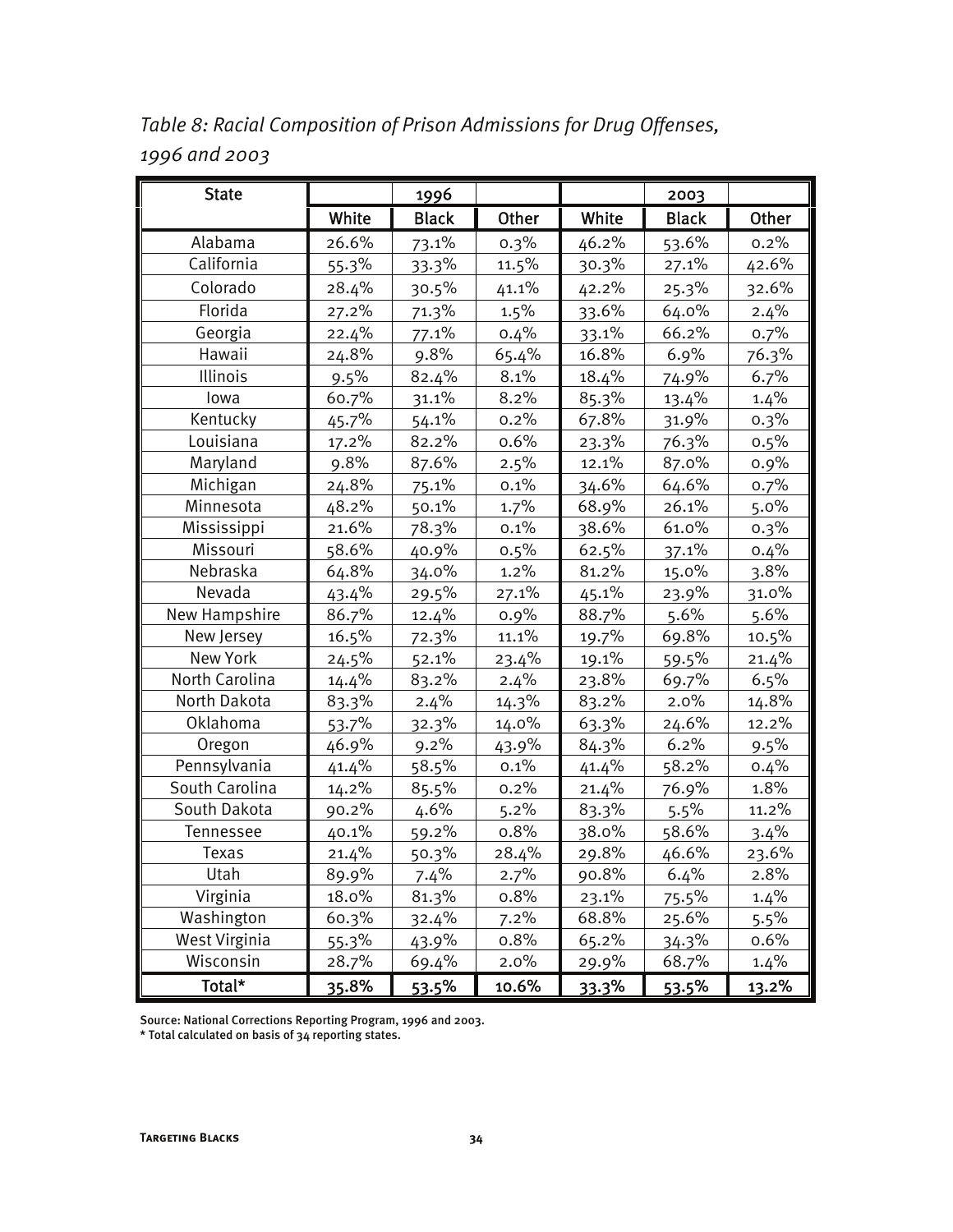| <b>State</b>   |             | White |          |             | <b>Black</b> |          |
|----------------|-------------|-------|----------|-------------|--------------|----------|
|                | <u>1996</u> | 2003  | % Change | <u>1996</u> | 2003         | % Change |
| Alabama        | 20.1%       | 31.2% | 55.7%    | 31.9%       | 32.4%        | 1.6%     |
| California     | 33.6%       | 29.2% | $-13.2%$ | 36.9%       | 32.8%        | $-11.1%$ |
| Colorado       | 15.3%       | 23.3% | 52.4%    | 32.1%       | 37.3%        | 16.4%    |
| Florida        | 14.0%       | 20.5% | 47.1%    | 34.0%       | 38.8%        | 14.3%    |
| Georgia        | 17.3%       | 29.5% | 70.5%    | 31.8%       | 34.0%        | 7.0%     |
| Hawaii         | 10.9%       | 13.6% | 25.2%    | 23.6%       | 31.4%        | 32.7%    |
| Illinois       | 15.3%       | 25.3% | 65.5%    | 47.1%       | 47.5%        | 0.9%     |
| lowa           | 11.9%       | 32.9% | 176.8%   | 22.1%       | 21.4%        | $-3.4%$  |
| Kentucky       | 19.3%       | 30.8% | 59.8%    | 44.6%       | 39.2%        | $-12.0%$ |
| Louisiana      | 20.3%       | 28.1% | 38.6%    | 33.8%       | 43.9%        | 29.8%    |
| Maryland       | 11.3%       | 22.8% | 102.1%   | 26.1%       | 50.9%        | 94.6%    |
| Michigan       | 10.1%       | 11.2% | 11.1%    | 28.5%       | 22.5%        | $-21.3%$ |
| Minnesota      | 13.5%       | 35.3% | 162.1%   | 22.6%       | 28.3%        | 25.5%    |
| Mississippi    | 21.7%       | 35.3% | 62.9%    | 33.1%       | 36.3%        | 9.7%     |
| Missouri       | 17.0%       | 31.1% | 82.7%    | 20.2%       | 37.5%        | 85.9%    |
| Nebraska       | 22.0%       | 31.1% | 41.9%    | 29.4%       | 18.9%        | $-35.6%$ |
| Nevada         | 15.3%       | 16.2% | 6.0%     | 23.6%       | 18.8%        | $-20.2%$ |
| New Hampshire  | 18.4%       | 19.9% | 8.1%     | 60.9%       | 21.1%        | $-65.4%$ |
| New Jersey     | 29.5%       | 32.2% | 9.3%     | 50.0%       | 55.0%        | 10.0%    |
| New York       | 39.9%       | 25.9% | $-35.2%$ | 48.8%       | 44.6%        | $-8.6%$  |
| North Carolina | 10.4%       | 14.4% | 38.3%    | 33.2%       | 27.6%        | $-16.9%$ |
| North Dakota   | 21.1%       | 42.3% | 100.0%   | 20.0%       | 16.2%        | $-18.9%$ |
| Oklahoma       | 25.0%       | 44.5% | 78.4%    | 31.8%       | 43.6%        | 37.1%    |
| Oregon         | 10.9%       | 14.8% | 36.1%    | 11.7%       | 13.4%        | 14.0%    |
| Pennsylvania   | 26.1%       | 25.2% | $-3.2%$  | 33.8%       | 43.1%        | 27.5%    |
| South Carolina | 10.7%       | 16.7% | 55.4%    | 30.1%       | 31.8%        | 5.6%     |
| South Dakota   | 22.4%       | 30.6% | 36.9%    | 25.0%       | 35.1%        | 40.4%    |
| Tennessee      | 12.6%       | 18.8% | 48.9%    | 36.3%       | 30.5%        | $-16.0%$ |
| Texas          | 18.4%       | 25.7% | 39.5%    | 37.6%       | 38.8%        | 3.1%     |
| Utah           | 27.9%       | 38.9% | 39.4%    | 28.2%       | 38.0%        | 34.8%    |
| Virginia       | 15.9%       | 14.9% | $-6.5\%$ | 38.2%       | 32.2%        | $-15.7%$ |
| Washington     | 32.6%       | 31.9% | $-2.4%$  | 51.0%       | 44.5%        | $-12.9%$ |
| West Virginia  | $9.0\%$     | 10.1% | 11.9%    | 42.5%       | 31.8%        | $-25.3%$ |
| Wisconsin      | 17.2%       | 19.7% | 14.9%    | 37.8%       | 44.9%        | 19.0%    |
| Total*         | 25.0%       | 25.4% | 1.9%     | 36.8%       | 38.2%        | 3.7%     |

*Table 9: Prison Admissions for Drug Offenses as a Percentage of All Admissions, by Race, 1996 and 2003*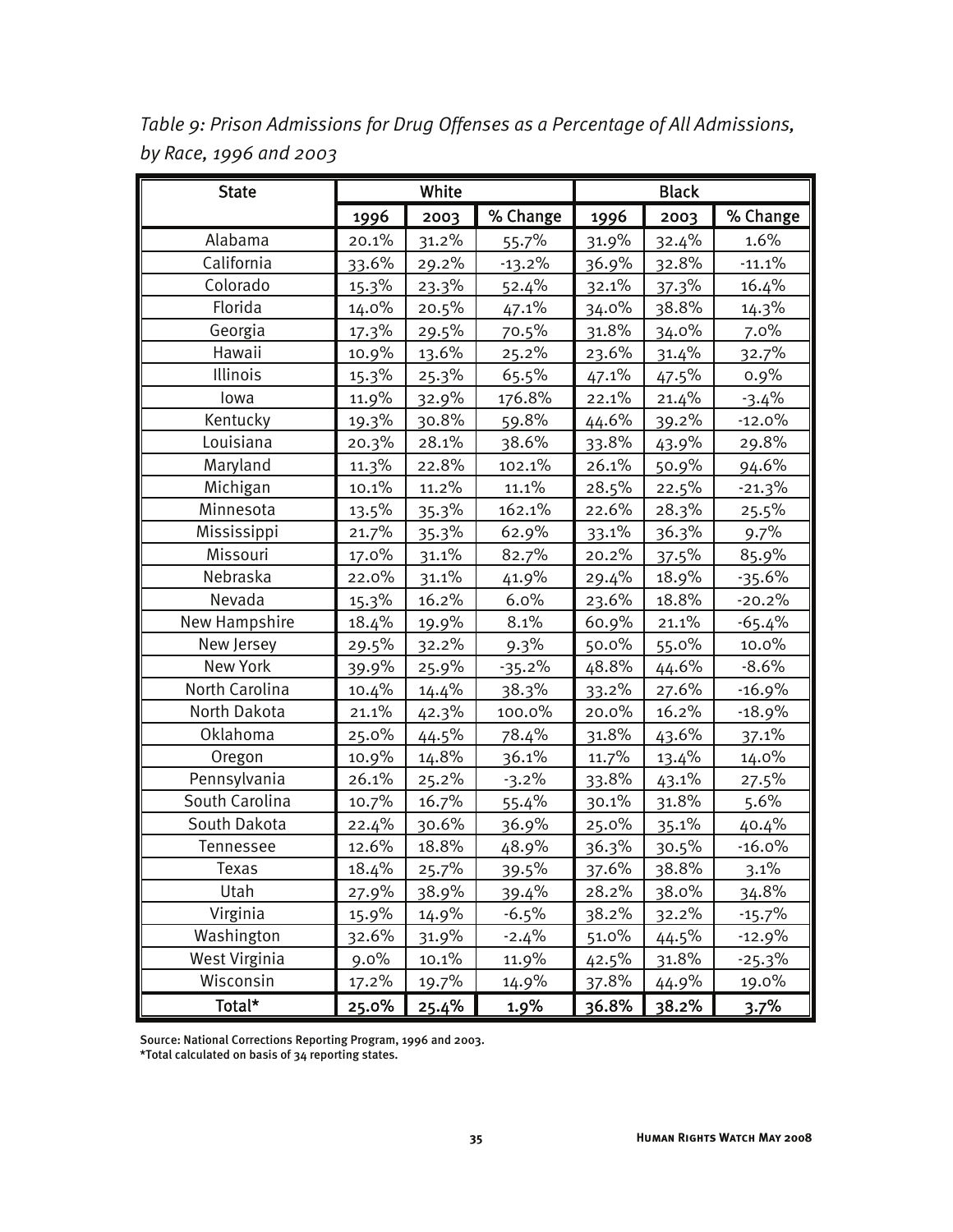The increase in the rate of white drug offender admissions in 31 states between 1996 and 2003 may partially reflect the impact of the increased manufacturing and use of methamphetamine in the past decade. $52$  For example, in 1994, an estimated 3,825,000 people age 12 and older had used methamphetamine for nonmedical purposes in their lifetime, and 760,000 had used it in the past year.<sup>53</sup> By 2006, the estimated number of people who had used methamphetamine for nonmedical purposes in their lifetime had soared to 14,206,000, including 1,889,000 who had used it in the past year.<sup>54</sup> The available data also suggests whites use methamphetamine far more than blacks. For example, in 2006, 6.9 percent of whites surveyed reported use of methamphetamine during their lifetime, compared to 1.9 percent of blacks. Translating these rates into numbers yields an estimate of 11,540,000 whites who have used methamphetamine, and  $546,000$  blacks.<sup>55</sup> According to a study on racial disparities in Minnesota's imprisonment rates, the disparity had indeed lessened recently due to the "imprisonment of Methamphetamine offenders who are predominately white."<sup>56</sup>

#### Race and Gender 1996-2003

Tables 10 and 11 show the rates of drug offender prison admissions for men and for women, disaggregated by race, along with the percentage of change in those rates between 1996 and 2003. The rate for white men increased in 31 states, including in

j

 <sup>52</sup> Methamphetamine is a synthetic psychostimulant that is cheap, highly addictive, and dangerous when used for nonmedical purposes. Traditionally, it has been a drug used primarily by lower middle class white men, although this may be changing as the number of women as well as minorities using the drug is apparently increasing. Since the early 1990s, use of "meth" has spread from the west and southwest into the midwest and south. See, for example, SAMHSA, "State Estimates of Past Year Methamphetamine Use," The National Survey on Drug Use and Health (NSDUH) Report, Issue 37, 2006,

http://www.oas.samhsa.gov/2k6/stateMeth/stateMeth.htm (accessed April 16, 2008); and SAMHSA, "Methamphetamine Use," The NSDUH Report, January 26, 2007, http://www.oas.samhsa.gov/2k7/meth/meth.pdf (accessed April 16, 2008). Persons in the west were more likely to have used methamphetamine in the past year than persons in the midwest, south, and northeast. Use of the drug is lowest in the northeast. In certain parts of the country, methamphetamine now exceeds cocaine and heroin as the drug of greatest law enforcement concern. For example, the National Association of Counties reported that 47.4 percent of surveyed county law enforcement officials said that methamphetamine was the biggest drug problem in their counties, compared to 21 percent who reported that cocaine was their biggest problem. See National Association of Counties (NACO), "The Meth Epidemic: The Changing Demographics of Methamphetamine," August 2007,

http://www.naco.org/Template.cfm?Section=Library&template=/ContentManagement/ContentDisplay.cfm&ContentID=2479 7 (accessed April 16, 2008).

<sup>53</sup> SAMHSA, "National Household Survey on Drug Abuse: Advance Report # 18 on the Findings of the 1995 National Household Survey on Drug Abuse," http://oas.samhsa.gov/nhsda/ar18t028.htm#A1 (lifetime use), and

http://www.oas.samhsa.gov/treatan/treana13.htm#E10E52 (past year use) (accessed April 16, 2008).

<sup>54</sup> SAMHSA, "Results from the 2006 National Survey," Tables 8.43A-8.45BB.

<sup>55</sup> The respondents were age 12 years and older. Ibid., Detailed Tables, Table 8.43B. See also, for example, Council on Crime and Justice, "Justice, Where Art Thou."

<sup>56</sup> Council on Crime and Justice, "Justice, Where Art Thou."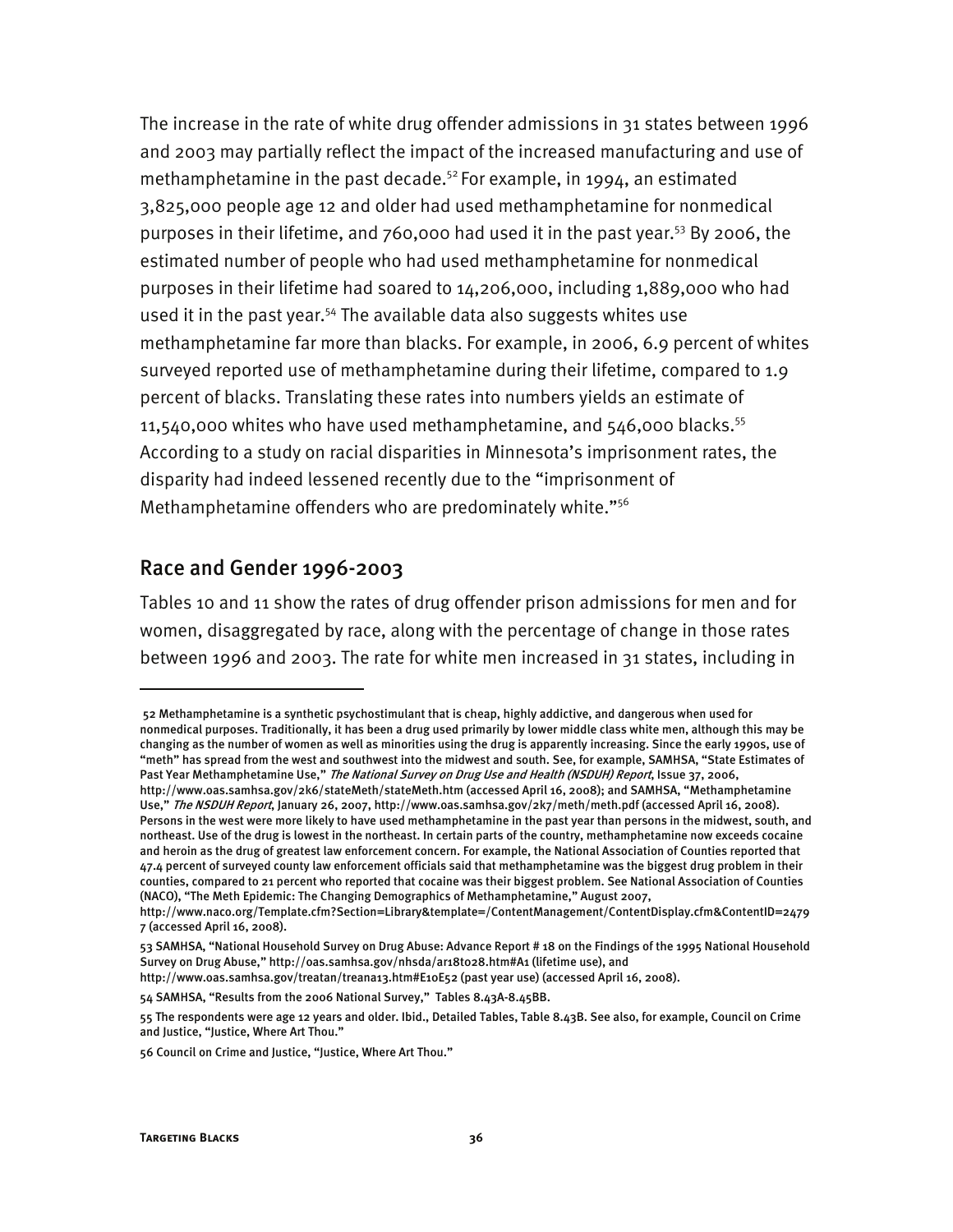13 states where the increase was over 100 percent. Nevertheless, the total white male rate declined over the period by 18.4 percent because of the marked decline in such large states as California and New York. The rate for black men decreased in 17 states, including in California and New York, and in only two states (Tennessee and North Dakota) did the growth exceed 100 percent. The net result was a decrease of 11.2 percent for the total black rate between 1996 and 2003. Because the rate for black men declined less than the rate of white men, the disparity between the two grew worse: as shown in Table 12, black men were sent to prison on drug charges at 10.8 times the rate of white men in 1996. In 2003, black men were sent to prison on drug charges at 11.8 times the rate of white men.

The pattern was different for women. Between 1996 and 2003, the rate for white women increased in 30 states. (Table 11). Although the increases in many states were significant—in 19 states the rate increased by more than 100 percent—the declines in California and New York kept the total increase to only 14 percent. The rate at which black women were sent to prison for drug offenses decreased in 21 states during this period—and where the rate increased, the growth was relatively small compared to the increases in white women's rates. The result was a significant total decrease of 28.9 percent among black women entering prison for drug offenses. As a result of these changes, the ratio of rates at which black and white women were sent to prison for drug offenses decreased, dropping from 7.7 to 4.8. (Table 12). That is, the racial disparity in the women's rates was reduced.

Because women are only a small percentage of prison drug admissions, the changes in the male rates have a much greater impact on the overall rates.

The changes—or lack thereof—in the total as well as state-specific figures between 1996 and 2003 reflect many factors, the analysis of which is beyond the scope of this report. We want to emphasize the huge impact that a large state, such as California, can have on the total figures for the 34 states. We also want to caution that to an unknown extent, the data may reflect changes in reporting methods by the states with regard to race and ethnicities.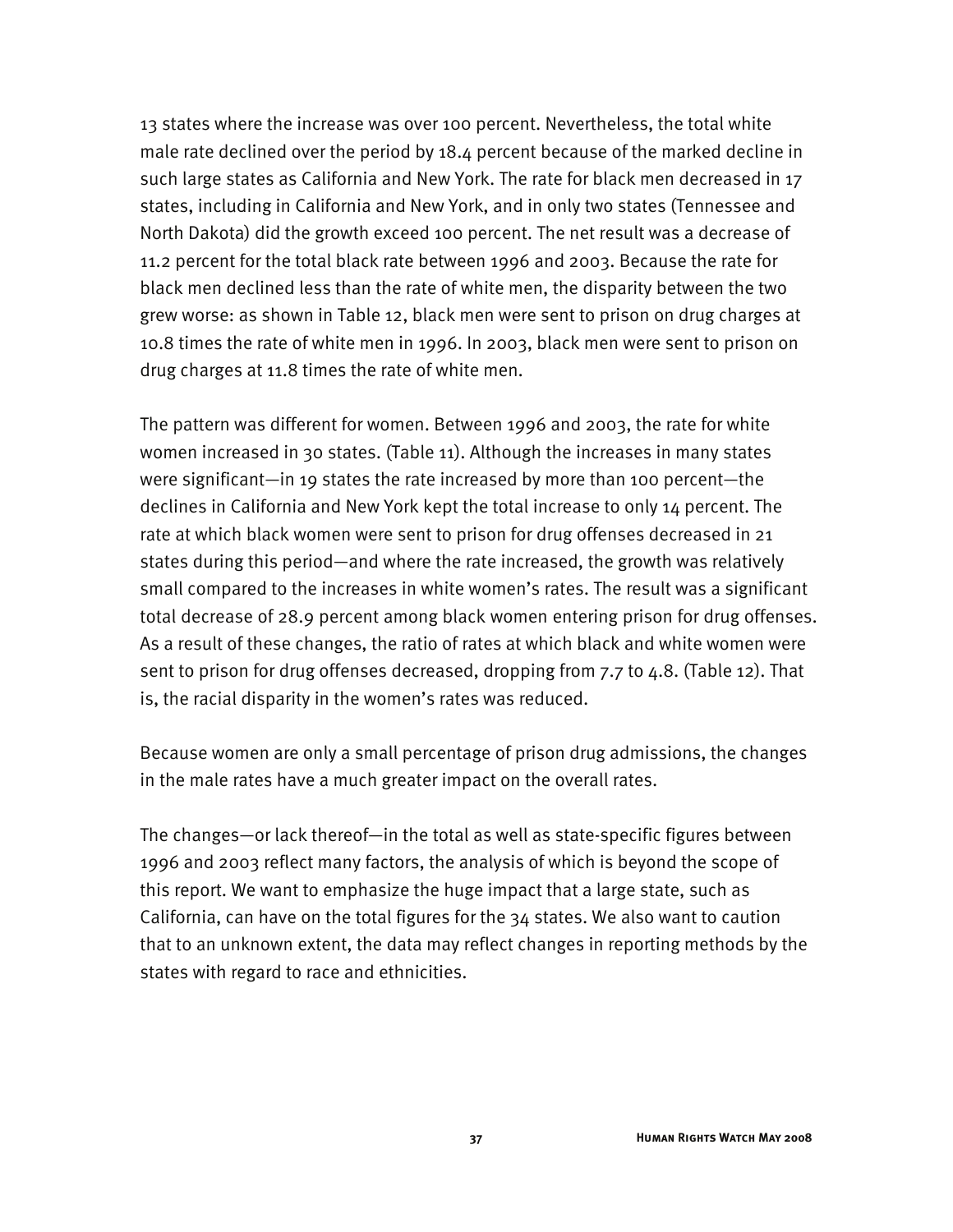### *Table 10: Male Rates of Prison Admissions for Drug Offenses, by Race, 1996 and 2003*

| <b>State</b>         | White |       |          | <b>Black</b> |        |          |  |
|----------------------|-------|-------|----------|--------------|--------|----------|--|
|                      | 1996  | 2003  | % Change | 1996         | 2003   | % Change |  |
| Alabama              | 34.0  | 83.5  | 145.3%   | 341.1        | 363.6  | 6.6%     |  |
| California           | 214.6 | 43.8  | $-79.6%$ | 1414.5       | 515.1  | $-63.6%$ |  |
| Colorado             | 19.1  | 31.9  | 67.1%    | 471.0        | 456.5  | $-3.1%$  |  |
| Florida              | 25.1  | 44.9  | 78.9%    | 507.4        | 628.2  | 23.8%    |  |
| Georgia              | 23.4  | 55.5  | 137.1%   | 268.3        | 345.3  | 28.7%    |  |
| Hawaii               | 14.7  | 20.0  | 35.8%    | 62.4         | 122.0  | 95.6%    |  |
| Illinois             | 19.6  | 44.2  | 125.3%   | 1116.2       | 1227.6 | 10.0%    |  |
| lowa                 | 23.6  | 53.7  | 127.3%   | 672.3        | 402.7  | $-40.1%$ |  |
| Kentucky             | 44.8  | 102.6 | 129.0%   | 886.3        | 725.8  | $-18.1%$ |  |
| Louisiana            | 34.1  | 47.7  | 39.8%    | 442.7        | 414.0  | $-6.5%$  |  |
| Maryland             | 18.6  | 39.7  | 113.3%   | 541.5        | 760.5  | 40.4%    |  |
| Michigan             | 12.1  | 16.3  | 34.2%    | 274.2        | 218.8  | $-20.2%$ |  |
| Minnesota            | 11.3  | 40.8  | 262.6%   | 466.6        | 412.1  | $-11.7%$ |  |
| Mississippi          | 38.8  | 132.4 | 241.6%   | 322.1        | 477.7  | 48.3%    |  |
| Missouri             | 24.1  | 60.9  | 152.4%   | 173.0        | 129.8  | $-24.9%$ |  |
| Nebraska             | 35.2  | 62.3  | 77.1%    | 480.5        | 277.3  | $-42.3%$ |  |
| Nevada               | 30.6  | 26.6  | $-13.1%$ | 307.1        | 211.5  | $-31.1%$ |  |
| New Hampshire        | 20.2  | 24.2  | 20.0%    | 363.5        | 167.0  | $-54.1%$ |  |
| New Jersey           | 28.4  | 34.7  | 22.3%    | 829.0        | 822.1  | $-0.8%$  |  |
| New York             | 38.6  | 19.5  | $-49.5%$ | 432.9        | 333.9  | $-22.9%$ |  |
| North Carolina       | 22.8  | 36.7  | 60.7%    | 606.8        | 519.5  | $-14.4%$ |  |
| North Dakota         | 27.7  | 90.1  | 225.6%   | 68.4         | 281.7  | 311.5%   |  |
| Oklahoma             | 54.1  | 143.7 | 165.6%   | 433.8        | 684.0  | 57.7%    |  |
| Oregon               | 16.4  | 19.4  | 18.0%    | 205.9        | 66.8   | $-67.6%$ |  |
| Pennsylvania         | 17.8  | 27.6  | 54.7%    | 277.9        | 407.7  | 46.7%    |  |
| South Carolina       | 25.6  | 47.3  | 84.7%    | 452.5        | 537.2  | 18.7%    |  |
| South Dakota         | 47.7  | 99.5  | 108.7%   | 304.9        | 597.6  | 96.0%    |  |
| Tennessee            | 5.7   | 33.8  | 495.5%   | 53.4         | 371.9  | 596.9%   |  |
| Texas                | 20.5  | 31.1  | 51.7%    | 387.5        | 430.6  | 11.1%    |  |
| Utah                 | 37.9  | 70.7  | 86.7%    | 344.2        | 468.6  | 36.2%    |  |
| Virginia             | 24.6  | 28.4  | 15.6%    | 516.2        | 435.2  | $-15.7%$ |  |
| Washington           | 57.1  | 74.4  | 30.3%    | 836.4        | 719.8  | $-13.9%$ |  |
| <b>West Virginia</b> | 9.1   | 14.3  | 57.0%    | 245.1        | 245.9  | 0.3%     |  |
| Wisconsin            | 12.7  | 14.4  | 13.8%    | 654.9        | 664.8  | 1.5%     |  |
| Total*               | 51.6  | 42.1  | $-18.4%$ | 558.0        | 495.5  | $-11.2%$ |  |

#### (Rates calculated per 100,000 male residents)

Source: National Corrections Reporting Program, 1996 and 2003.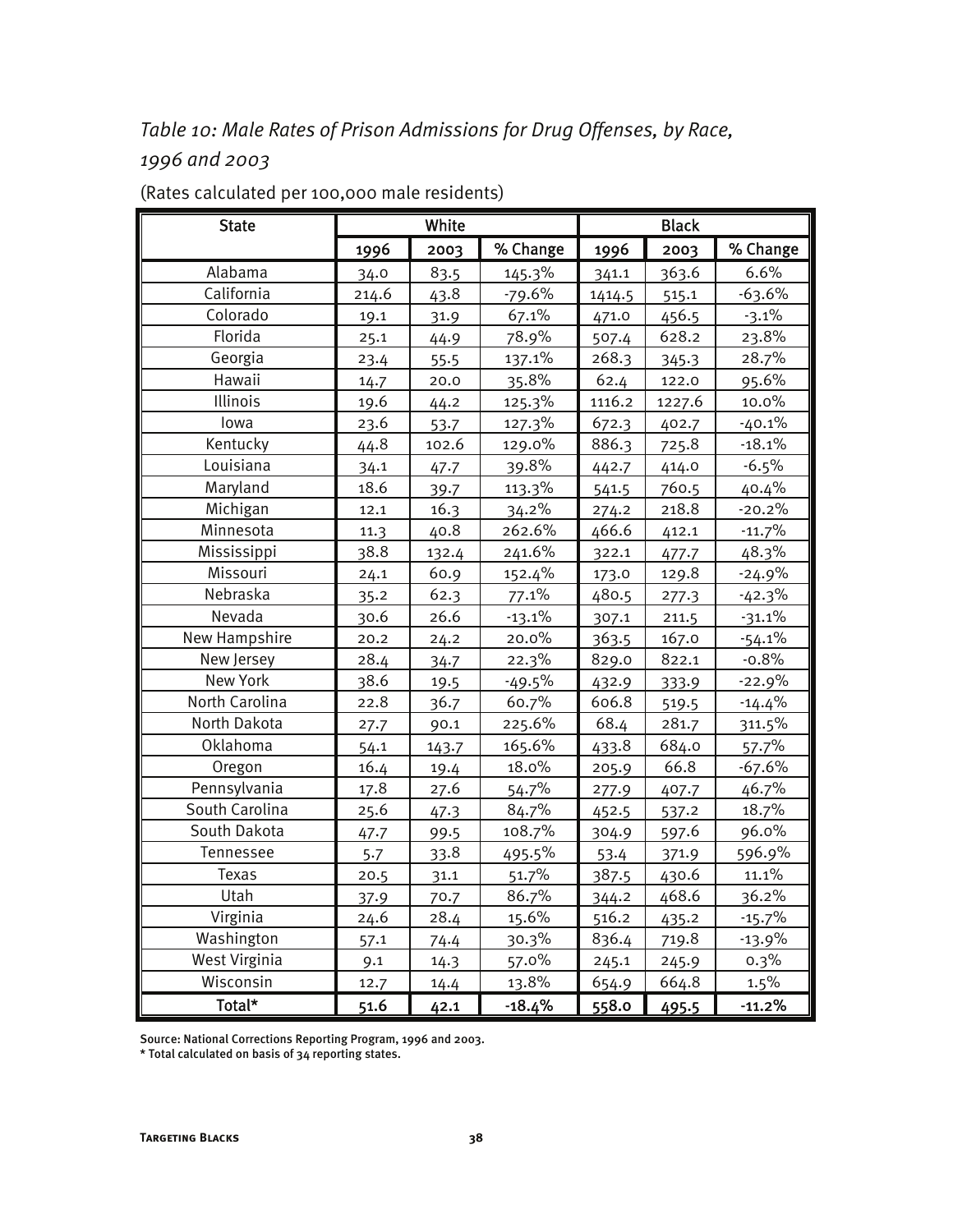### *Table 11: Female Rates of Prison Admissions for Drug Offenses, by Race, 1996 and 2003*

| <b>State</b>   | White |                  |          | <b>Black</b> |       |            |  |
|----------------|-------|------------------|----------|--------------|-------|------------|--|
|                | 1996  | % Change<br>2003 |          | 1996         | 2003  | % Change   |  |
| Alabama        | 6.2   | 19.9             | 223.1%   | 36.7         | 26.1  | $-28.9%$   |  |
| California     | 29.5  | 9.2              | $-68.7%$ | 212.0        | 62.5  | $-70.5%$   |  |
| Colorado       | 4.0   | 8.9              | 124.6%   | 99.6         | 117.2 | 17.6%      |  |
| Florida        | 4.8   | 11.2             | 131.0%   | 41.7         | 50.7  | 21.7%      |  |
| Georgia        | 4.9   | 12.7             | 157.6%   | 23.5         | 21.8  | $-7.4%$    |  |
| Hawaii         | 6.3   | 7.7              | 22.8%    | 38.1         | 25.3  | $-33.6%$   |  |
| Illinois       | 2.8   | 8.5              | 203.5%   | 120.5        | 109.4 | $-9.2%$    |  |
| lowa           | 3.2   | 6.4              | 101.7%   | 73.4         | 28.8  | $-60.8%$   |  |
| Kentucky       | 11.6  | 26.4             | 128.5%   | 83.5         | 88.5  | 6.1%       |  |
| Louisiana      | 5.4   | 9.1              | 68.1%    | 37.8         | 27.4  | $-27.5%$   |  |
| Maryland       | 3.6   | 4.1              | 14.4%    | 34.0         | 50.1  | 47.7%      |  |
| Michigan       | 2.0   | 2.1              | 8.7%     | 18.8         | 11.0  | $-41.5%$   |  |
| Minnesota      | 1.5   | 6.1              | 309.2%   | 52.6         | 38.5  | $-26.9%$   |  |
| Mississippi    | 4.9   | 29.0             | 494.1%   | 20.5         | 41.1  | 100.7%     |  |
| Missouri       | 3.6   | 11.6             | 223.7%   | 10.0         | 14.3  | 43.2%      |  |
| Nebraska       | 5.4   | 10.6             | 96.0%    | 105.1        | 60.7  | $-42.2%$   |  |
| Nevada         | 7.2   | 8.2              | 14.2%    | 35.2         | 19.4  | $-44.9%$   |  |
| New Hampshire  | 3.4   | 3.1              | $-9.7%$  | 78.0         | 0.0   | $-100.0\%$ |  |
| New Jersey     | 3.5   | 6.2              | 74.3%    | 53.5         | 59.5  | 11.2%      |  |
| New York       | 7.3   | 3.7              | $-49.4%$ | 55.7         | 24.1  | $-56.8%$   |  |
| North Carolina | 5.8   | 12.2             | 108.5%   | 63.0         | 50.7  | $-19.5%$   |  |
| North Dakota   | 3.5   | 19.2             | 453.9%   | 93.0         | 91.5  | $-1.6%$    |  |
| Oklahoma       | 15.3  | 35.9             | 135.1%   | 90.0         | 119.5 | 32.7%      |  |
| Oregon         | 3.8   | 3.8              | $-0.2%$  | 10.7         | 24.7  | 130.7%     |  |
| Pennsylvania   | 1.5   | 3.1              | 101.2%   | 15.5         | 13.0  | $-16.2%$   |  |
| South Carolina | 3.9   | 9.7              | 150.7%   | 36.5         | 30.8  | $-15.7%$   |  |
| South Dakota   | 9.4   | 19.3             | 104.7%   | 87.9         | 387.6 | 341.1%     |  |
| Tennessee      | 0.8   | 10.9             | 1272.9%  | 4.6          | 28.9  | 529.0%     |  |
| Texas          | 6.0   | 8.6              | 45.1%    | 73.9         | 51.4  | $-30.5%$   |  |
| Utah           | 4.6   | 15.2             | 231.5%   | $_{0.0}$     | 117.7 |            |  |
| Virginia       | 5.1   | 6.9              | 36.0%    | 65.2         | 49.5  | $-24.0%$   |  |
| Washington     | 10.9  | 15.6             | 42.9%    | 167.4        | 133.5 | $-20.2%$   |  |
| West Virginia  | 1.4   | 3.3              | 132.7%   | 30.9         | 32.4  | 4.9%       |  |
| Wisconsin      | 1.4   | 1.9              | 38.0%    | 64.6         | 51.5  | $-20.3%$   |  |
| Total*         | 8.0   | 9.1              | 14.0%    | 61.9         | 44.0  | $-28.9%$   |  |

#### (Rates calculated per 100,000 female residents)

Source: National Corrections Reporting Program, 1996 and 2003.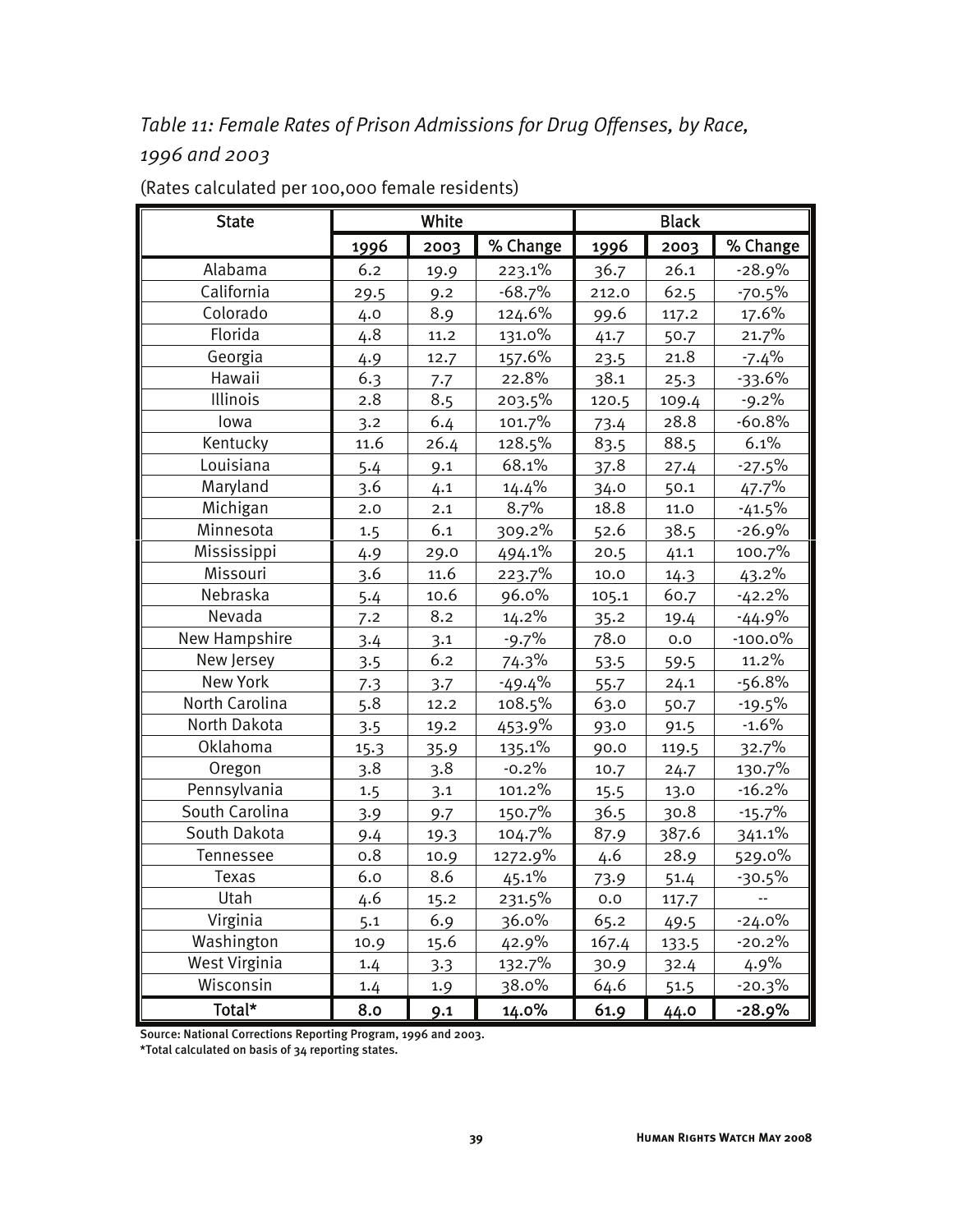*Table 12: Ratio of Black:White Rates of Prison Admissions for Drug Offenses by Gender, 1996 and 2003* 

| <b>State</b>         | 1996<br><b>Black: White</b> |               |      | 2003<br><b>Black: White</b> |        |      |  |
|----------------------|-----------------------------|---------------|------|-----------------------------|--------|------|--|
|                      | Male                        | <b>Female</b> | All  | Male                        | Female | All  |  |
| Alabama              | 10.0                        | 6.0           | 8.8  | 4.4                         | 1.3    | 3.5  |  |
| California           | 6.6                         | 7.2           | 6.6  | 11.8                        | 6.8    | 10.6 |  |
| Colorado             | 24.7                        | 25.1          | 25.3 | 14.3                        | 13.2   | 14.4 |  |
| Florida              | 20.2                        | 8.6           | 17.8 | 14.0                        | 4.5    | 11.7 |  |
| Georgia              | 11.5                        | 4.8           | 9.6  | 6.2                         | 1.7    | 5.0  |  |
| Hawaii               | 4.2                         | 6.1           | 4.8  | 6.1                         | 3.3    | 5.8  |  |
| Illinois             | 56.8                        | 42.9          | 52.1 | 27.7                        | 12.8   | 23.6 |  |
| lowa                 | 28.5                        | 23.3          | 29.2 | 7.5                         | 4.5    | 7.7  |  |
| Kentucky             | 19.8                        | 7.2           | 16.4 | 7.1                         | 3.4    | 6.2  |  |
| Louisiana            | 13.0                        | 7.0           | 11.4 | 8.7                         | 3.0    | 7.3  |  |
| Maryland             | 29.1                        | 9.5           | 24.4 | 19.2                        | 12.3   | 17.4 |  |
| Michigan             | 22.6                        | 9.6           | 19.5 | 13.4                        | 5.2    | 11.8 |  |
| Minnesota            | 41.5                        | 35.0          | 42.8 | 10.1                        | 6.3    | 10.1 |  |
| Mississippi          | 8.3                         | 4.2           | 7.3  | 3.6                         | 1.4    | 3.0  |  |
| Missouri             | 7.2                         | 2.8           | 6.2  | 2.1                         | 1.2    | 2.7  |  |
| Nebraska             | 13.7                        | 19.5          | 14.4 | 4.4                         | 5.8    | 4.6  |  |
| Nevada               | 10.0                        | 4.9           | 8.9  | 8.0                         | 2.4    | 6.6  |  |
| New Hampshire        | 18.0                        | 22.8          | 20.7 | 6.9                         | 0.0    | 7.1  |  |
| New Jersey           | 29.2                        | 15.1          | 26.6 | 23.7                        | 9.6    | 20.6 |  |
| <b>New York</b>      | 11.2                        | 7.6           | 10.1 | 17.1                        | 6.5    | 14.3 |  |
| North Carolina       | 26.6                        | 10.8          | 22.0 | 14.2                        | 4.2    | 10.9 |  |
| North Dakota         | 2.5                         | 26.8          | 5.1  | 3.1                         | 4.8    | 3.8  |  |
| Oklahoma             | 8.0                         | 5.9           | 7.4  | 4.8                         | 3.3    | 4.4  |  |
| Oregon               | 12.6                        | 2.8           | 11.3 | 3.5                         | 6.5    | 4.1  |  |
| Pennsylvania         | 15.6                        | 10.1          | 14.5 | 14.8                        | 4.2    | 13.1 |  |
| South Carolina       | 17.7                        | 9.4           | 15.5 | 11.3                        | 3.2    | 9.3  |  |
| South Dakota         | 6.4                         | 9.3           | 8.1  | 6.0                         | 20.0   | 9.0  |  |
| Tennessee            | 9.4                         | 5.8           | 8.4  | 11.0                        | 2.6    | 8.4  |  |
| Texas                | 18.9                        | 12.4          | 17.0 | 13.9                        | 5.9    | 11.7 |  |
| Utah                 | 9.1                         | 0.0           | 9.4  | 6.6                         | 7.7    | 7.5  |  |
| Virginia             | 21.0                        | 12.8          | 19.0 | 15.3                        | 7.1    | 13.2 |  |
| Washington           | 14.6                        | 15.3          | 15.5 | 9.7                         | 8.5    | 10.1 |  |
| <b>West Virginia</b> | 26.9                        | 22.0          | 25.6 | 17.2                        | 9.9    | 16.3 |  |
| Wisconsin            | 51.6                        | 47.8          | 49.8 | 46.1                        | 27.6   | 42.4 |  |
| Total*               | 10.8                        | 7.7           | 9.9  | 11.8                        | 4.8    | 10.1 |  |

(Rates calculated per 100,000 adult residents)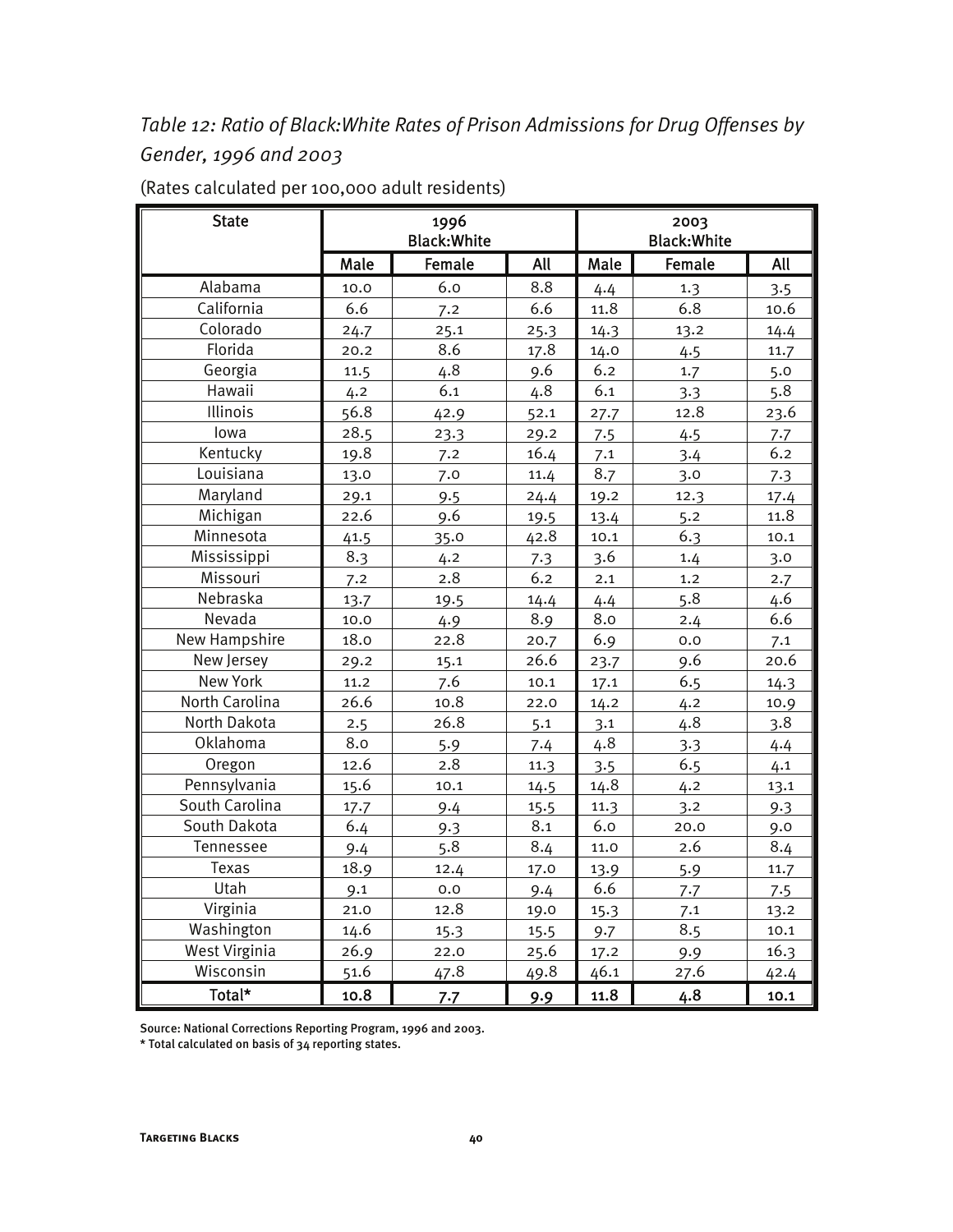### **VI. Origins of Racial Disparities in Prison Admissions for Drug Offenses**

No doubt many Americans believe racial differences in imprisonment for drug offenses reflect racial differences in involvement with illegal drug activities—that blacks are sent to prison at higher rates on drug charges because they are more involved in drug offenses than whites. The heightened media and political attention to substance abuse and the drug trade in urban minority neighborhoods has promoted the public perception that illegal drugs are more prevalent in those neighborhoods than in more affluent white neighborhoods.<sup>57</sup> The reality has long been the reverse. In absolute numbers, there are far more whites committing drug offenses than blacks. The disproportionate rates at which blacks are sent to prison for drug offenses compared to whites largely originate in racially disproportionate rates of arrest for drug offenses.<sup>58</sup>

#### Rates of Illegal Drug Activity

j

Use of illegal drugs, by definition, entails the drug offense of illegal possession. The best approximation of comparative rates of drug possession comes from federallysponsored household surveys of drug use among Americans.<sup>59</sup> Over the years, those surveys have suggested that whites and blacks use illicit drugs at roughly the same rates. For example, according to the most recent survey, an estimated 49 percent of whites and  $42.9$  percent of blacks age 12 or older have used illicit drugs in their lifetime; 14.5 percent of whites and 16 percent of blacks have used illicit drugs in the past year; and 8.5 percent of whites and 9.8 percent of blacks have used an illicit drug in the past month (those in this latter category are deemed to be current drug  $uses).<sup>60</sup>$ 

<sup>57</sup> Leonard Saxce, Ph.D., et al., "The Visibility of Illicit Drugs: Implications for Community-Based Drug Control Strategies," American Journal of Public Health, vol. 91 (2001), pp. 1987-1994,

http://www.pubmedcentral.nih.gov/articlerender.fcgi?artid=1446920 (accessed April 16, 2008).

<sup>58</sup> Disparities in drug arrests account for the preponderance, but not all, of the racial disproportionality among incarcerated drug offenders. The type of drug offense (for example, possession or trafficking), the type of drug, and existence of a prior record are all "race-neutral" factors that can affect sentencing. Human Rights Watch, Punishment and Prejudice, p. 19, fn. 72.

<sup>59</sup> The surveys conducted by SAMHSA exclude high-drug using populations such as the homeless and people who are in jail or prison, whether pending trial or serving sentences.

<sup>60</sup> SAMHSA, "Results from the 2006 National Survey," Appendix G: Selected Prevalence Tables, Table G.1.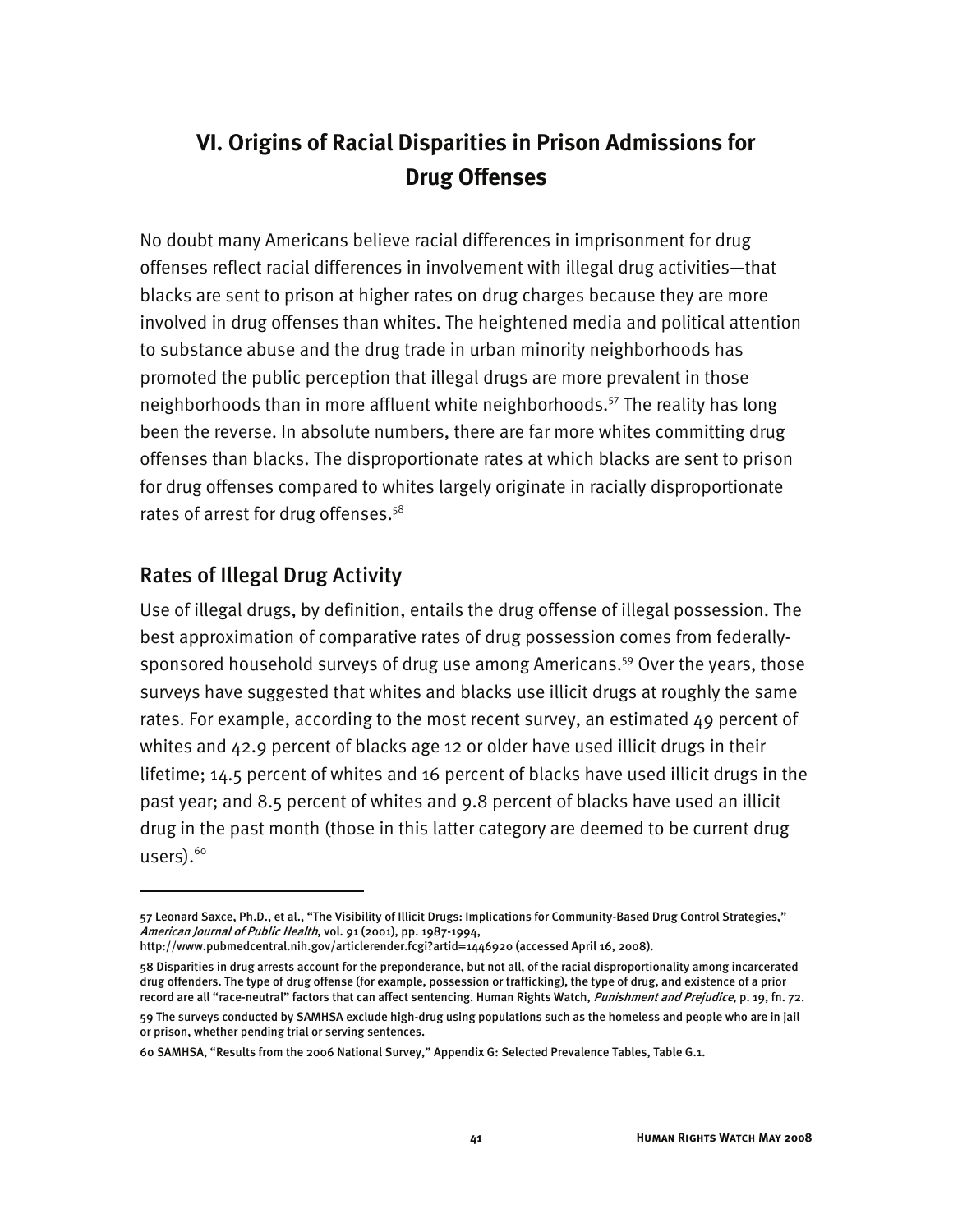#### *Drug Users*

Because the white population in the United States is slightly more than six times larger than the black population, $61$  and the rate of drug use is roughly comparable between the two, the number of white drug users is significantly higher than the number who are black. For example, according to the 2006 surveys conducted by the federal Substance Abuse and Mental Health Services Administration (SAMHSA), an estimated 111,774,000 people in the United States age 12 or older have used illicit drugs during their lifetime, of whom 82,587,000 are white and 12,477,000 are black.<sup>62</sup> There are also far more whites than blacks among people who have used cocaine in any form in their lifetime, as well as among those who have used crack cocaine. According to the 2006 SAMHSA estimates, there are 27,083,000 whites who have used cocaine during their lifetime, compared to 2,618,000 blacks, and 5,553,000 whites who have used crack cocaine, compared to 1,536,000 blacks.**<sup>63</sup>** If black and white drug users are combined (and leaving aside other races), blacks account for 13 percent of the total who—according to SAMSHA surveys—have ever used an illicit drug, 8 percent of those who have ever used cocaine, and 21 percent of those who have ever used crack cocaine.

j

<sup>61</sup> There are 239,746,000 whites and 38,343,000 African Americans living in the United States. US Census Bureau, "Statistical Abstract of the United States: 2008," Table 6, p. 9, http://www.census.gov/compendia/statab/ (accessed April 16, 2008).

<sup>62</sup> SAMHSA, "Results from the 2006 National Survey," Detailed Tables, Table 1.19A.

<sup>63</sup> Ibid. Tables 1.33A (cocaine use) and 1.34A (crack use).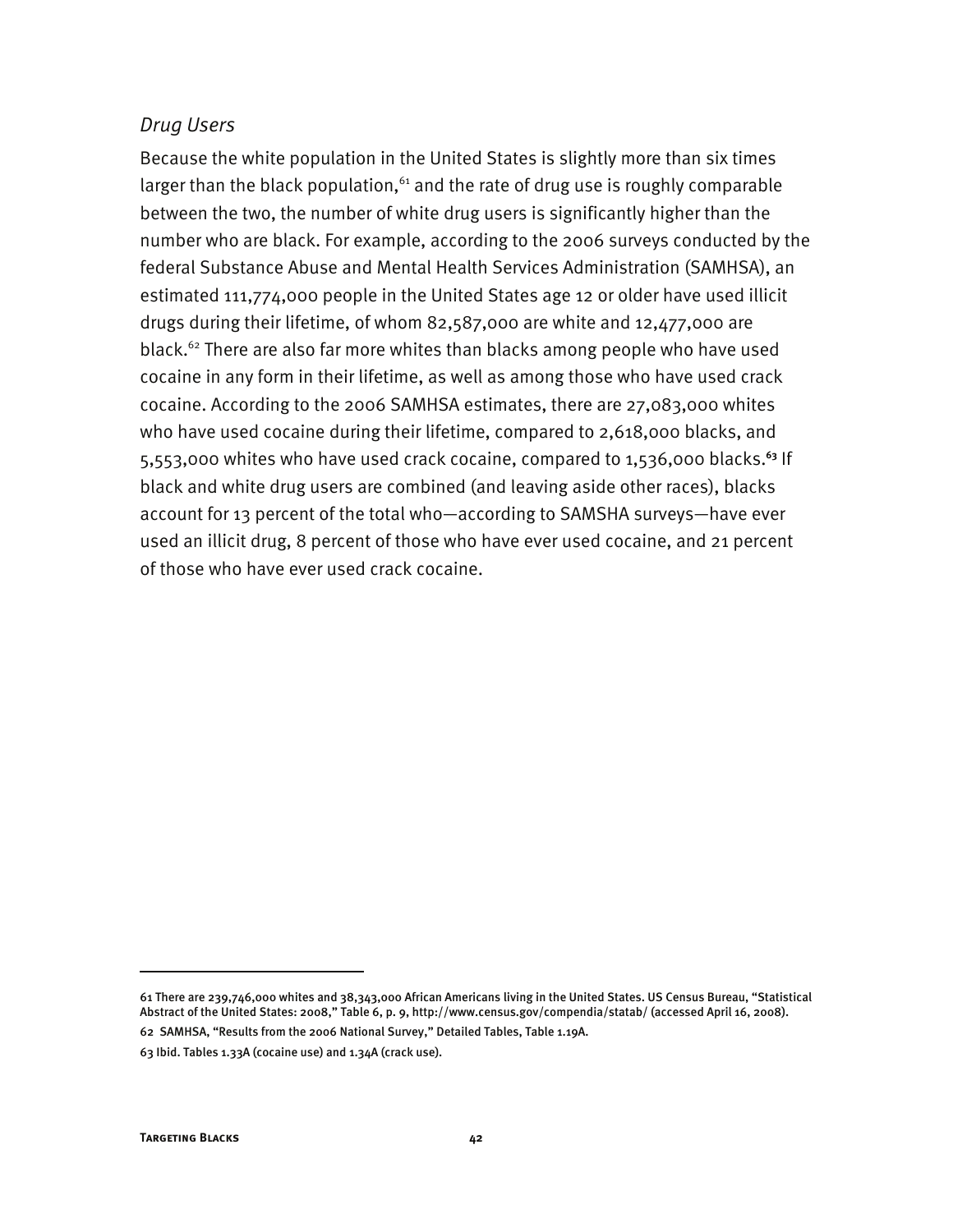

*Fig.8: Lifetime Drug Use by Race, Ages 12 and Older* 

Estimates for drug use by persons age 12 and older from Substance Abuse and Mental Health Services Administration (SAMHSA), "Results from the 2006 National Survey on Drug Use and Health: National Findings."

#### *Drug Sellers*

j

There is relatively little research on the demographics of drug sellers as such. Little is known about the racial composition of drug kingpins and major traffickers, but as discussed above, it is those at the bottom of the drug trade—for example, those engaging in direct transactions with drug users—who constitute most of the drug sellers who enter the criminal justice system and ultimately prison. Such data as is available suggests, however, that low-level drug sellers have a similar racial profile to drug users. In addition to the illegal activity of drug possession, drug users typically engage in the activities of transferring, selling, and distributing drugs to friends, acquaintances, or strangers.<sup>64</sup> Such activities are illegal in all states even when the transferring activities are not connected to compensation—for example, when someone makes a collective purchase to divide among friends. If the

<sup>64</sup> There is considerable research indicating that "many frequent drug users participate in some aspect of the drug distribution system in order to support their drug habit and/or generate income." Katherine Beckett, "Race and Drug law Enforcement in Seattle," May 3, 2004, p. 32, http://www.soc.washington.edu/users/kbeckett/Enforcement.pdf (accessed April 16, 2008). In addition, drug users engage in transferring activities not connected to compensation—for example, passing drugs between friends and making collective purchases that are divided up.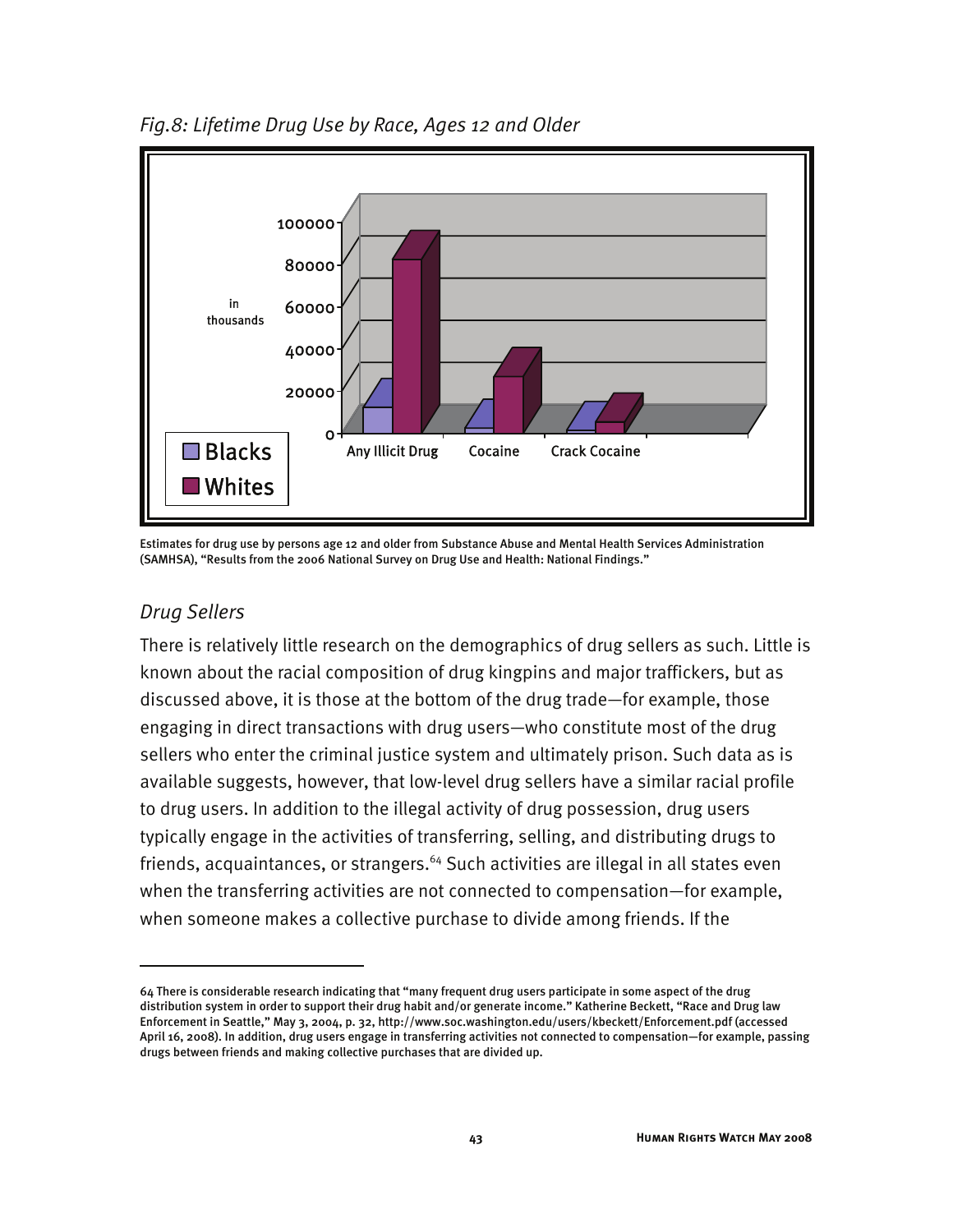preponderance of drug users are white, then a preponderance of those who transfer or sell to another user are probably also white.

There is research suggesting people typically obtain their drugs from persons of their own race.<sup>65</sup> For example, drug users questioned in a study of patterns of drug purchase and use in six major cities consistently reported that their main drug sources were sellers of the same racial or ethnic background as themselves. As one researcher addressing racial congruity in drug activities concluded, "[D]ealers with direct contact with their customers … are likely to look like the customers, and in fact be the customers, at other points in time."<sup>66</sup> Recent research in Seattle's multi-racial and multi-drug drug market indicates that the majority of those who use serious drugs in Seattle are white, as are a majority of the sellers.<sup>67</sup>

The available data, limited as it is, thus suggests that if blacks constitute around 13 percent of the total black and white drug users, they will constitute roughly that proportion of the total black and white drug offenders—those possessing, purchasing, and transferring drugs to others. All other things being equal, they should constitute a roughly similar proportion of people of both races who are arrested, convicted, and sent to prison for drug law violations.<sup>68</sup>

I

<sup>65</sup> Human Rights Watch, Punishment and Prejudice, p. 15. As sociologist Pamela E. Oliver points out, "most users of illegal drugs meet the legal definition of delivering illegal drugs because of the way an illegal market works, where people make buys and redistribute to their friends." Pamela E. Oliver "Racial Disparity in the Drug War and Other Crimes: Arrests, Prison Sentences, Probation and Probation Revocations as sources of Prison Admissions Disparities," included as an Appendix in Commission on Reducing Racial Disparities in the Wisconsin Justice System, "Final Report," February 2008, ftp://doaftp04.doa.state.wi.us/doadocs/web.pdf (accessed April 16, 2008). According to the Office of Juvenile Justice and Delinquency Prevention, the National Longitudinal Survey of Youth indicated that 3 percent of black youth reported selling drugs compared with 17 percent of white youth. In a sampling of youth ages 12-17 in 1997 and 1998, the National Longitudinal Survey of Youth found that the proportion of youth who reported selling or helping to sell drugs was the same among white, black, and Hispanic youth. Findings reported in Howard Snyder and Melissa Sickmund, Department of Justice, Office of Juvenile Justice and Delinquency Prevention, "Juvenile Offenders and Victims: 2006 National Reports," March 2006, p. 82, http://ojjdp.ncjrs.org/ojstatbb/nr2006/downloads/NR2006.pdf (accessed April 16, 2008).

<sup>66</sup> Dana E. Hunt, "Drugs and Consensual Crimes: Drug Dealing and Prostitution," in Michael Tonry and James Q. Wilson, eds., Drugs and Crime (Chicago: University of Chicago Press, 1990), p. 172.

<sup>67</sup> Beckett et al., "Race, Drugs, and Policing;" and Beckett, "Race and Drug law Enforcement in Seattle." The report was prepared on behalf of the Defender Association's Racial Disparity Project in Seattle, Washington.

<sup>68</sup> See also Dorothy Lockwood, et al., "Crack Use, Crime by Crack Users, and Ethnicity," in Darnel F. Hawkins, ed., Ethnicity, Race and Crime (New York: State University of New York Press, 1995). A study conducted in the Miami, Florida metropolitan area of 699 cocaine users (powder and crack) found over 96 percent of users in each racial/ethnic category was involved in street-level drug dealing.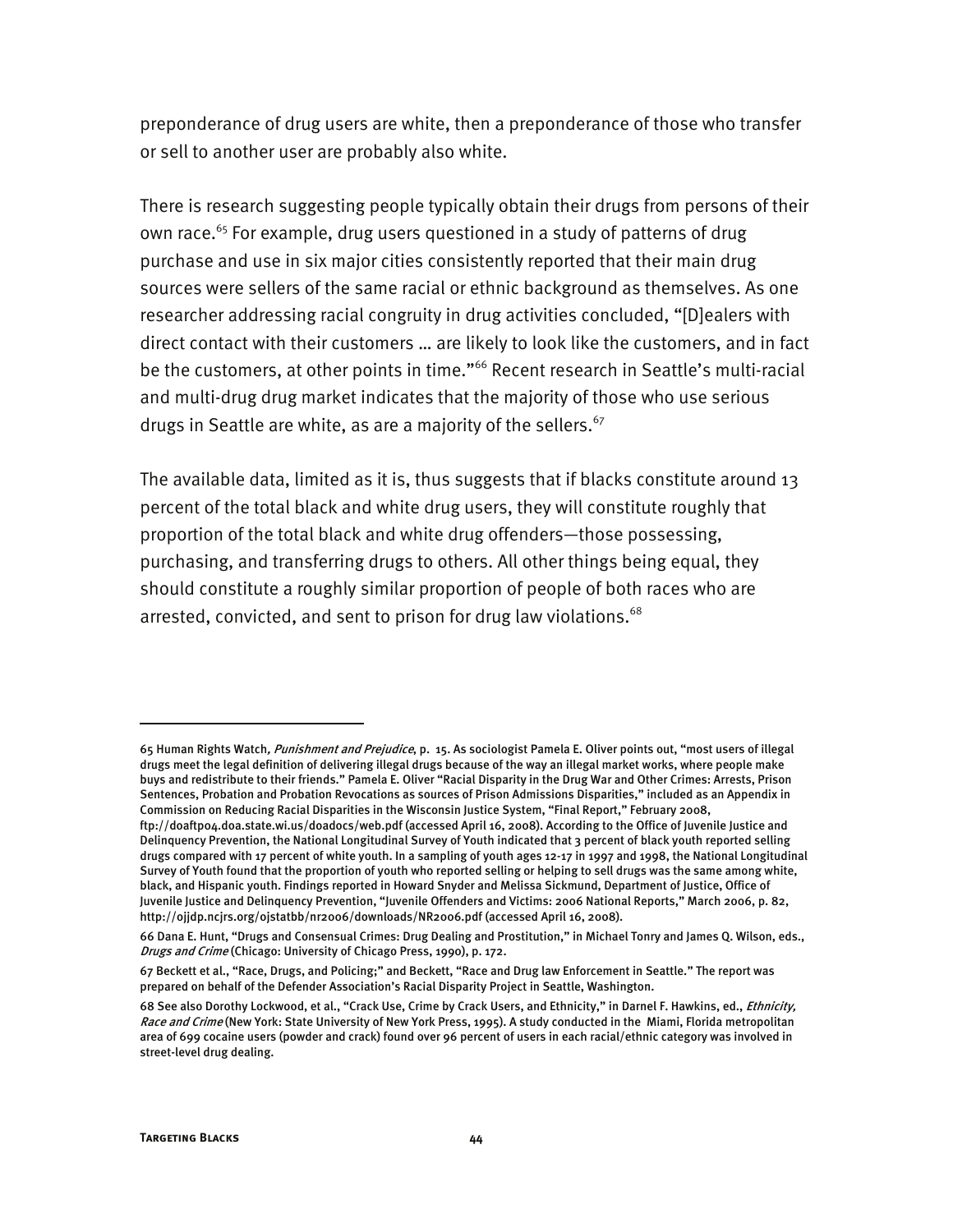#### Rates of Arrest

-

But all others things are not equal. Blacks constitute 35.1 percent of all drug arrests nationwide.<sup>69</sup> Even if we were to double the 13 percent estimate of the number of blacks who may be drug offenders, the arrest figure is still disproportionately large. Arrest data from some individual states reveal even more dramatic disparities. In Georgia, for example, although blacks constituted approximately 14 percent of all current drug users, they constituted 58 percent of persons arrested for drug possession. Among cocaine users, blacks constituted 22 percent of current users but  $79$  percent of arrests for cocaine possession.<sup>70</sup> In Illinois blacks accounted for  $72$ percent of all persons arrested for drug offenses.<sup>71</sup> In Minnesota "there is a 10:1 disparity in drug-related arrests between African Americans and Whites" that exists despite a study finding a similar level of drug use in Minnesota across racial and ethnic lines.<sup>72</sup> In Wisconsin the rate of black arrests for drug offenses of 2,324 per 100,000 was six times greater than the white rate of  $367<sup>73</sup>$  In West Virginia non-white males accounted for 26 percent of drug arrests by drug task forces but constituted only 2.5 percent of the state population.<sup>74</sup>

There are numerous factors that help account for drug arrests that are racially disproportionate to drug offending. Of considerable significance is the fact that blacks are more likely to live in cities than whites: according to the US Census Bureau, 51.5 percent of blacks in the US live in a metropolitan area, compared to 21.1 percent of whites.<sup>75</sup> As a general matter, illicit drug use is higher in urban areas,<sup>76</sup>

<sup>69</sup> Bureau of Justice Statistics (BJS), "Sourcebook of Criminal Justice Statistics 2006," Table 4.10.2006, http://www.albany.edu/sourcebook/pdf/t4102006.pdf (accessed April 16, 2008).

<sup>70</sup> Human Rights Watch, *Race and Drug Law Enforcement in the State of Georgia*, vol. 8, no. 4, July 1996, http://www.hrw.org/reports/1996/Us2.htm.

<sup>71</sup> Blacks accounted for 72 percent on average of arrests for drug offenses during three years in the late 1990s. The proportion of blacks among those arrested for drug offenses increased from 46 percent in 1983 to 82 percent in 1992. Lurigio, "The Illinois Perspective," p. 7.

<sup>72</sup> Council on Crime and Justice, "Justice, Where Art Thou," p. 16.

<sup>73</sup> Governor's Commission on Reducing Racial Disparities in the Wisconsin Justice System, "Final Report," Appendix, p. 48.

<sup>74</sup> Dr. Stephen M. Haas, director, West Virginia Drug and Violent Crime Control Task Force, "Presentation to Senate Judiciary Subcommittee C," October 2, 2005,

http://www.google.com/search?q=cache:jAExeYczYrkJ:www.wvdcjs.com/statsanalysis/Presentations/DVCCTF%252003- 04%2520Report%2520Presentation.ppt+Drug+%26+Violent+Crime+Control+Task+Force+Report,+2003- 2004&hl=en&ct=clnk&cd=1&gl=us (accessed April 16, 2008).

<sup>75</sup> US Census Bureau, "The Black Population in the United States: March 2002," April 2003, Figure 2, p. 2, http://www.census.gov/prod/2003pubs/p20-541.pdf (accessed April 16, 2008).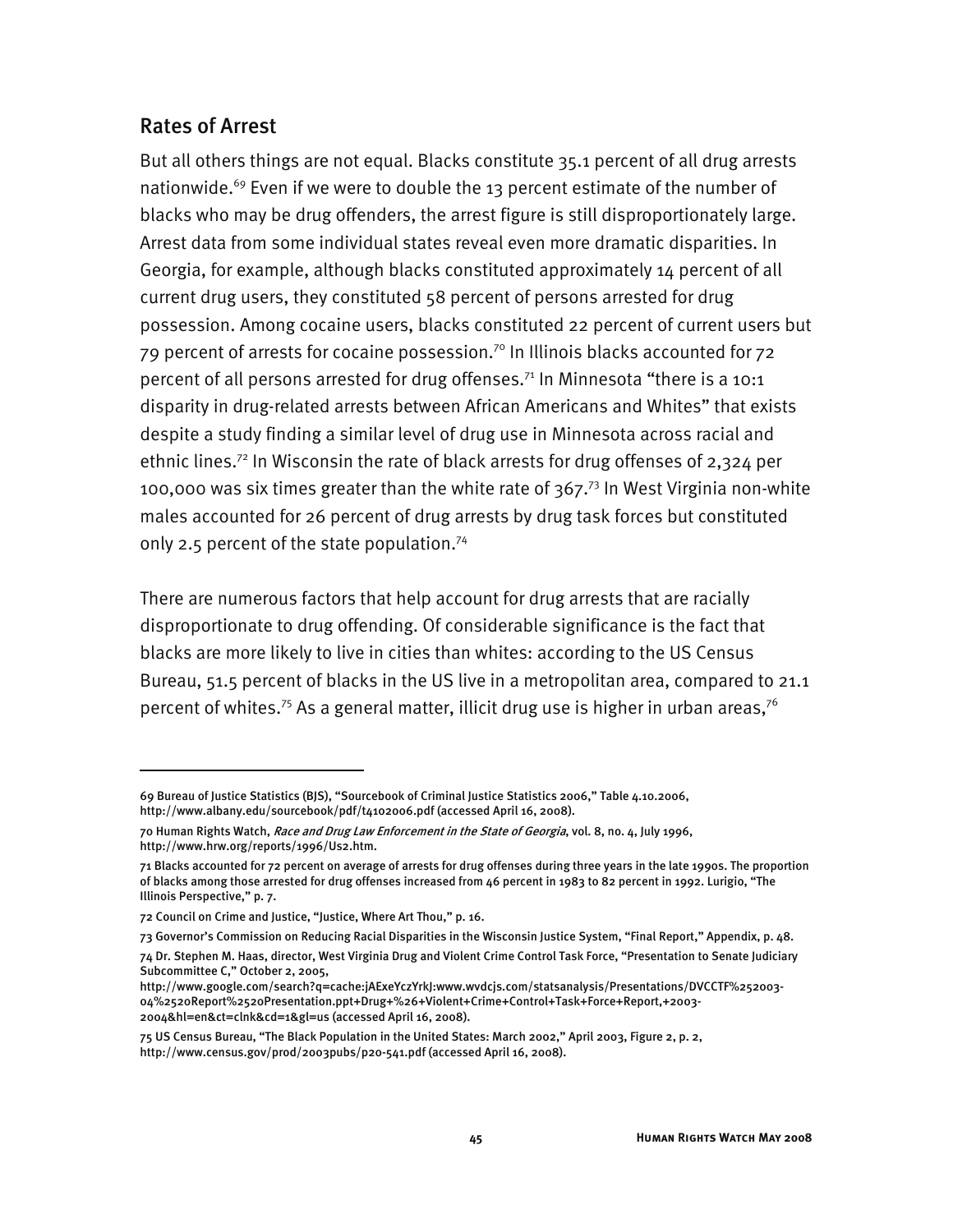there are more law enforcement resources per capita in urban areas, $77$  and there are more drug arrests in urban than in non-urban areas.<sup>78</sup> Drug law enforcement is not, however, evenly distributed within urban areas. Instead, it has focused on lowincome, predominantly minority neighborhoods. This is not a "race neutral" factor. Press attention and community concerns about crack cocaine and political imperatives to be "tough on crime" made those neighborhoods the principal "fronts" in the so-called war on drugs.<sup>79</sup> Practical policing factors have played a role as well: drug transactions in poor minority neighborhoods are more likely to be in public spaces and between strangers, making it easier to undertake arrests, such as via "buy and bust" operations, than it is in the bars, clubs, and private homes where drug dealing by whites is more likely to occur.<sup>80</sup>

Drug arrest data reveal the greater number of black drug arrests in urban areas across the country:

| Region                 | Total number |               | Number/ % whites   Number/ % blacks |
|------------------------|--------------|---------------|-------------------------------------|
| Nonmetropolitan(rural) | 85,720       | 68,985/80.5%  | 14,744 / 17.2%                      |
| Suburban               | 491,999      | 365,791/74.3% | 121,184/24.6%                       |
| Metropolitan           | 1,059,063    | 635,190/60%   | 410,240 / 38.7%                     |

*Table 13: US Arrests for Drug Abuse Violations, 2006*<sup>81</sup>

76 Higher percentages of both blacks and whites use illicit drugs in metropolitan areas than in non-metropolitan areas. SAMHSA, "Illicit Drug Use, by Race/Ethnicity, in Metropolitan and Non-Metropolitan Counties: 2004 and 2005," The NSDUH Report, June 21, 2007, http://www.oas.samhsa.gov/2k7/popDensity/popDensity.pdf (accessed March 3, 2008).

77 The expenditures per capita for police personnel are larger in central city areas than they are outside of them and also increase with the size of cities. BJS, "Sourcebook of Criminal Justice Statistics 2003," Table 1.65.

78 For example, 76 percent of the arrests nationwide for drug abuse violations in 2002 occurred in cities. Data compiled from BJS, "Sourcebook of Criminal Justice Statistics," Tables 4.10 and 4.12, http://www.albany.edu/sourcebook/ (accessed April 16, 2008).

79 There is an extensive body of literature on the origins and impact of "tough on crime" drug policies and the focus on crack cocaine. See, for example, Tonry, Malign Neglect; Marc Mauer, The Sentencing Project, Race to Incarcerate (New York: The New Press, 1999); Steven B. Duke and Albert C. Gross, America's Longest War: Rethinking our Tragic Crusade against Drugs (New York: Putnam Books, 1994); Craig Reinarman and Harry G. Levine, eds., Crack in America: Demon Drugs and Social Justice (Berkeley, CA: Univ. of California Press, 1997); and Eva Bertram et al., *Drug War Politics: The Price of Denial* (Berkeley, CA: Univ. of California Press, 1996).

80 Human Rights Watch, Punishment and Prejudice, pp. 21-23.

81 BJS, "Sourcebook of Criminal Justice Statistics, 2006," Table 4.12.2006 ("Arrests in Cities"), http://www.albany.edu/sourcebook/pdf/t4122006.pdf; Ibid., Table 4.16.2006 ("Arrests in Suburban Areas"), http://www.albany.edu/sourcebook/pdf/t4142006.pdf; Ibid., Table 4.16.2006 ("Arrests in Nonmetropolitan Counties"), http:www.albany.edu/sourcebook/pdf/t4162006.pdf (all accessed April 16, 2008).

I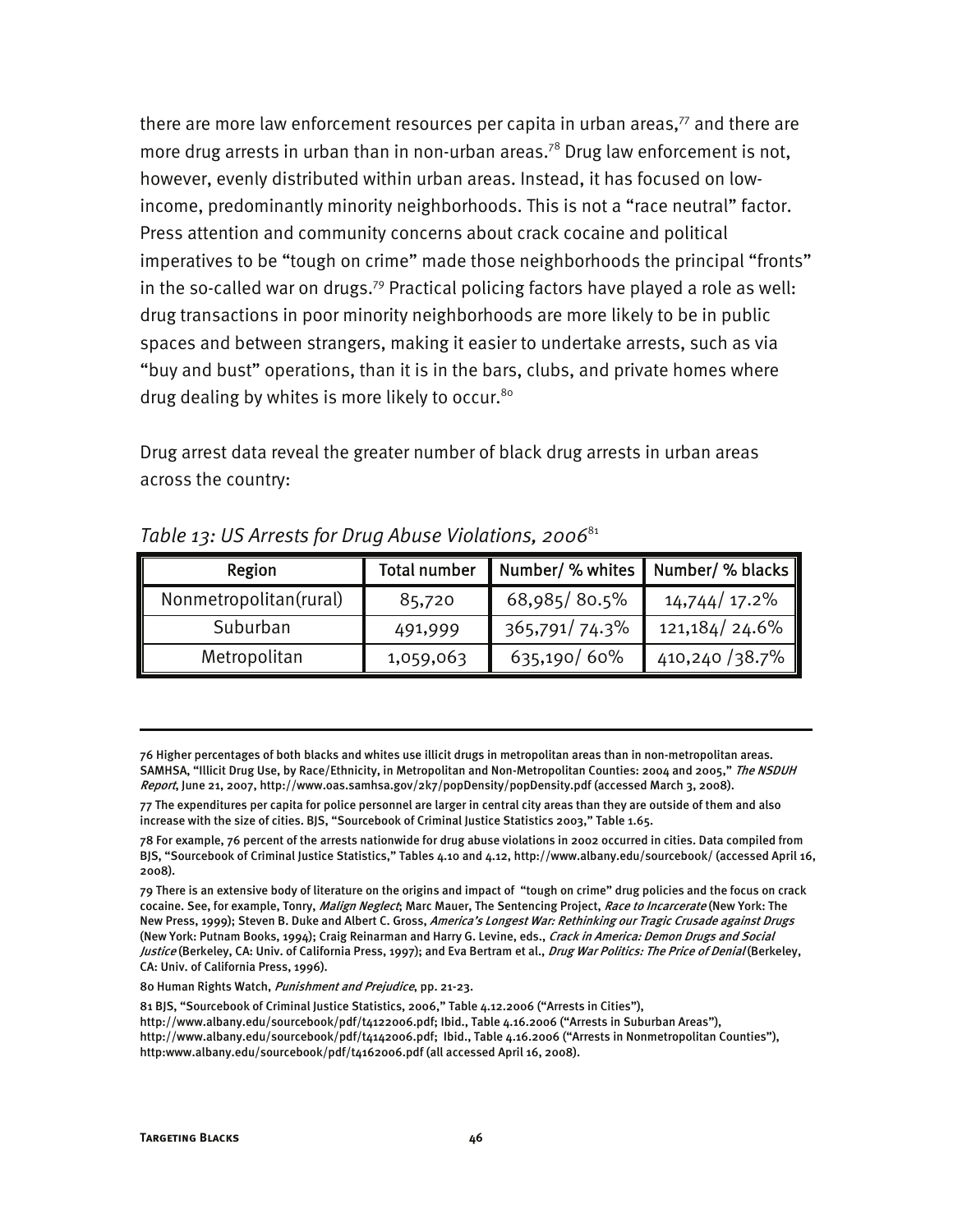As seen in Table 13, the absolute number of black drug arrests was dramatically larger in urban areas, as was the percentage of all drug arrestees who were black. There were more than three times as many arrests of blacks in urban areas as in suburban, while there were only 1.7 times as many arrests of whites. These figures also reveal the relatively few arrests that take place in rural areas—only 5 percent of the 1,636,782 drug arrests in 2006 occurred in rural areas.In the 75 largest counties in the United States, blacks in 2002 accounted for 46 percent of drug offense arrests and whites for 29 percent.<sup>82</sup>

Although it is difficult to quantify the extent, racial profiling no doubt plays some role in higher black drug arrests.<sup>83</sup> In Minneapolis, for example, blacks constituted 18 percent of the population but experienced 37 percent of police vehicle stops; whites were 65 percent of the population, but experienced 43 percent of stops. In 1999, 77 percent of young males (ages 18-30) arrested for drug offenses in Minneapolis were black, while 13.8 percent were white.<sup>84</sup> Even when there are dramatic racial disparities in police stops of vehicles or pedestrians, however, establishing the existence of racial profiling and quantifying its impact is extremely difficult because of the complexities inherent in determining the extent to which the disparities reflect racial bias or legitimate factors. Nevertheless, in many studies researchers conclude that race-neutral factors cannot wholly account for the disparities. Thus, for example, researchers have concluded that legitimate race-neutral reasons do not explain all of the stark racial disparities evident in New York City police "stop and frisk" decisions.<sup>85</sup>

I

<sup>82</sup> Data is for non-Hispanic blacks and non-Hispanic whites. Thomas H. Cohen and Brian A. Reaves, BJS, "Felony Defendants in Large Urban Counties, 2002," February 2006, Table 3, p. 4, http://www.ojp.usdoj.gov/bjs/pub/pdf/fdluc02.pdf (accessed April 16, 2008).

<sup>83</sup> Many observers believe racial profiling remains a significant problem in the United States. See, for example, the American Civil Liberties Union (ACLU), "Race and Ethnicity in America: Turning a Blind Eye to Injustice (U.S. Violations of the Convention on the Elimination of All Forms of Racial Discrimination)," December 2007,

http://www.aclu.org/pdfs/humanrights/cerd\_full\_report.pdf (accessed April 16, 2008).

<sup>84</sup> Tonry, Malign Neglect, p. 65.

<sup>85</sup> Office of the Attorney General, New York State, "The New York City Police Department's 'Stop & Frisk' Practices: A Report to the People of the State of New York," December 1, 1999,

http://www.oag.state.ny.us/press/reports/stop\_frisk/stop\_frisk.html (accessed April 16, 2008); and Greg Ridgeway, RAND Corporation, "Analysis of Racial Disparities in the New York Police Department's Stop, Question, and Frisk Practices," 2007, http://www.rand.org/pubs/technical\_reports/2007/RAND\_TR534.sum.pdf (accessed April 16, 2008).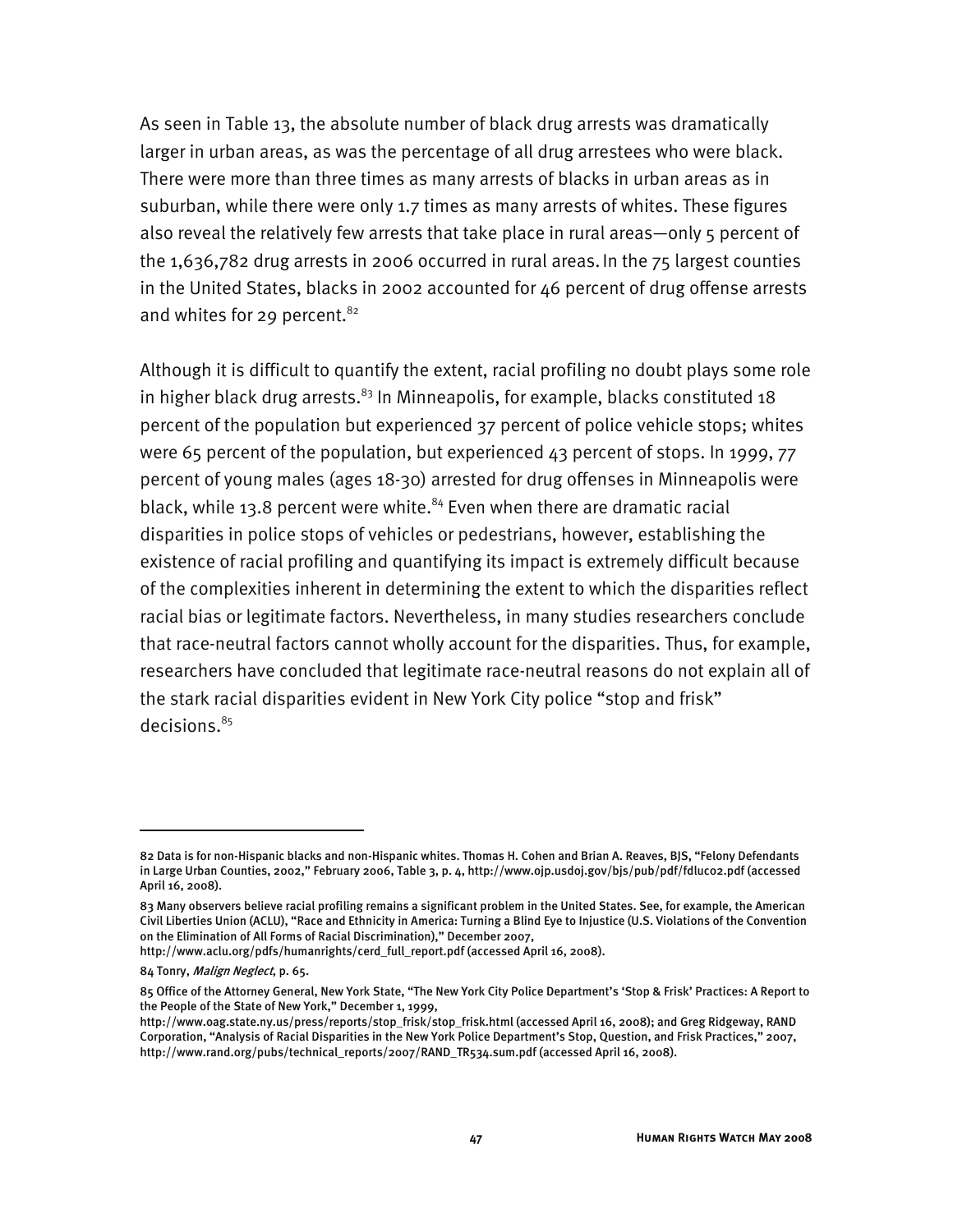#### From Arrest to Imprisonment

Racial disparities evident in drug arrests grow larger as cases wind their way through the criminal justice system. Thus, blacks constitute 43 percent and whites 55 percent of persons convicted of drug felonies in state courts,<sup>86</sup> and then the disproportion increases slightly among people sent to prison because of drug convictions (with blacks accounting for 53.5 percent and whites 33.3 percent, as discussed above). Prosecutorial discretion may play a role in the increased disparity between arrests and prison admissions for drug offenses, as prosecutors have essentially unchecked authority to choose what charges to bring and what pleas to accept. $87$  Blacks arrested on drug charges may also have higher prison admission rates because they are less likely to be able to afford private attorneys $88$  and must rely on public defenders overwhelmed with high case loads, court-appointed attorneys who may lack the capacity and/or inclination to vigorously pursue a defense, or private attorneys who have little incentive to put anything beyond the least amount of time into a case because they have contracted at a fixed price to take on public defense cases.<sup>89</sup> Although defendants represented by publicly financed counsel have the

j

<sup>86</sup> Durose and Langan, BJS, "Felony Sentences in State Courts, 2002," Table 5, p. 6.

<sup>87</sup> Prosecutors have wide-ranging and essentially unchecked power to determine whether to prosecute a drug offense and, if so, to determine what charges to bring or pleas to accept. Because of mandatory sentencing legislation, the decision regarding what charges to bring effectively determines the sentence. In the largest counties, 57 percent of persons charged with drug trafficking felonies plead guilty. Cohen and Reaves, "Felony Defendants in Large Urban Counties, 2002," p. 30, Table 23. The Justice Policy Institute points out that, unlike crimes of violence, the detection—and then prosecution and sentencing—of drug offenders is a matter of considerable law enforcement as well as prosecutorial discretion. Phillip Beatty, Amanda Petteruti, and Jason Ziedenberg, Justice Policy Institute, "The Vortex: The Concentrated Racial Impact of Drug Imprisonment and the Characteristics of Punitive Counties," December 2007, p. 16,

http://www.justicepolicy.org/images/upload/07-12\_REP\_Vortex\_AC-DP.pdf (accessed April 16, 2008).

<sup>88</sup> For example, 25.6 percent of black persons have income below the poverty level compared to 10.4 percent of whites. US Census Bureau, "Statistical Abstract of the United States: 2008," Table 36, p. 38, http://www.census.gov/compendia/statab/ (accessed April 16, 2008).

<sup>89</sup> Only 15.3 percent of felony drug defendants in the 75 largest counties in the US were represented by hired attorneys. Caroline Wolf Harlow, BJS, "Defense Counsel in Criminal Cases," November 2000, Table 7, p. 5,

http://www.ojp.usdoj.gov/bjs/pub/pdf/dccc.pdf (accessed April 16, 2008). Regarding the crisis of publicly financed counsel and its impact on minorities, see also The Sentencing Project and National Association of Criminal Defense Lawyers, "Racial Disparity in Criminal Court Processing in the United States: Submitted to the United Nations Committee on the Elimination of Racial Discrimination," December 2007,

http://www.sentencingproject.org/Admin%5CDocuments%5Cpublications%5CCERD%20December%202007.pdf (accessed April 16, 2008); American Bar Association Standing Committee on Legal Aid and Indigent Defense, "Gideon's Broken Promise: America's Continuing Quest for Equal Justice, A Report on the American Bar Association's Hearings on the Right to Counsel in Criminal Proceedings," December 2004,

http://www.abanet.org/legalservices/sclaid/defender/brokenpromise/fullreport.pdf (accessed April 16, 2008); and The Southern Center for Human Rights (SCHR), "'If You Cannot Afford A Lawyer …': A Report on Georgia's Failed Indigent Defense System," January 2003, http://www.schr.org/reports/docs/jan.%202003.%20report.pdf (accessed April 16, 2008).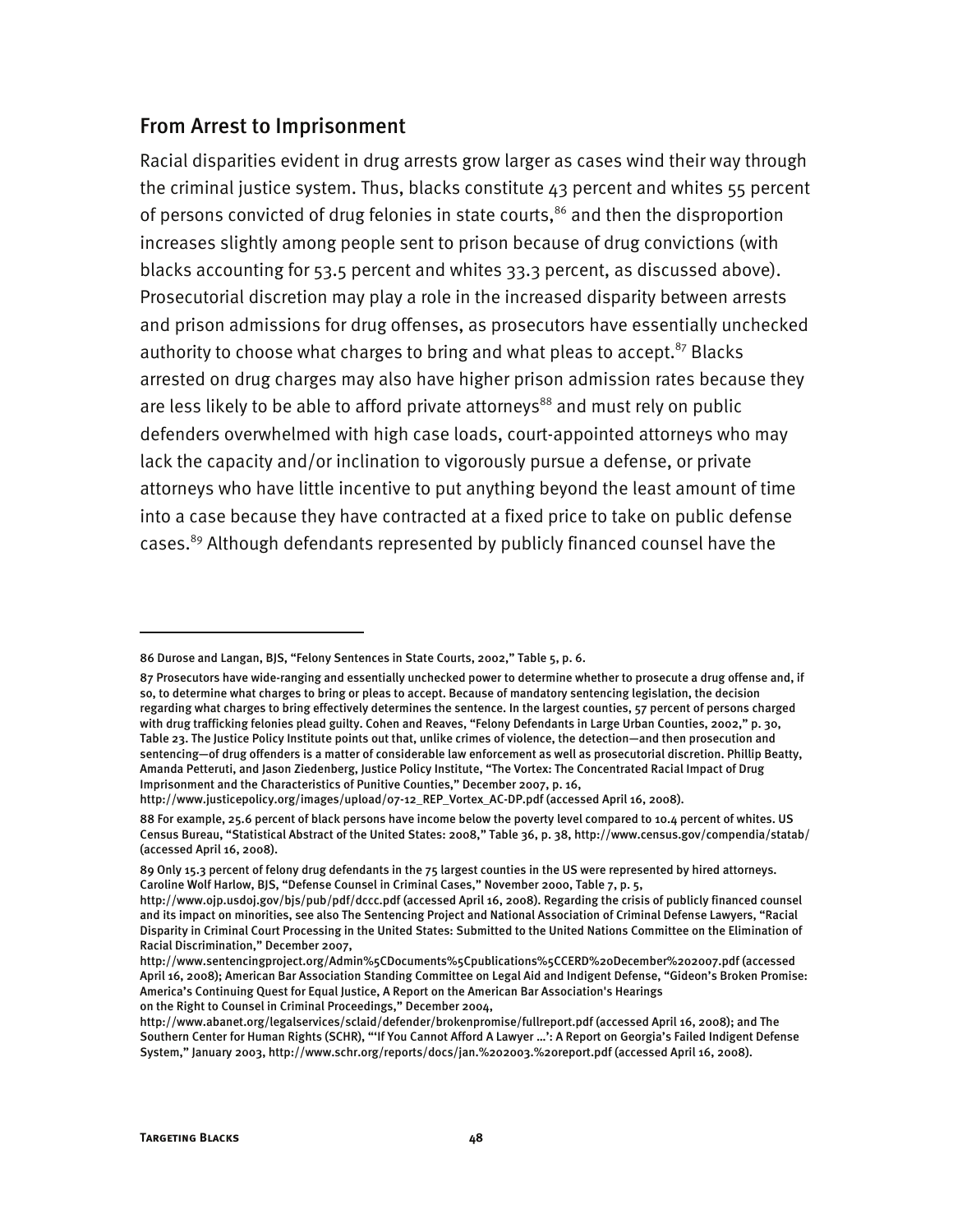same conviction rates as those represented by private attorneys, those with publicly financed counsel are more likely to be sentenced to incarceration.<sup>90</sup>

Another factor to consider as an explanation for higher prison admission rates is the existence of a prior criminal record, which increases the likelihood of a prison sentence upon a subsequent conviction.<sup>91</sup> Most states have enhanced penalties for second or subsequent drug offenses.<sup>92</sup> Since blacks are more likely to be arrested and hence more likely to have prior convictions, they are more likely to receive prison sentences for subsequent offenses.

#### Case Study: New York

-

New York presents a clear example of racially disproportionate drug offender arrests and prison admissions, as well as the contribution urban law enforcement makes to this disparity.

Forty-two percent of New York State's population is in New York City, but 56 percent of law enforcement officers are there.<sup>93</sup> In New York City there is one law enforcement officer for every 224.1 persons. In upstate, less urbanized New York counties, the rate of officers per person varies widely: it is one per 537.8 in Seneca, one per 1,650.6 in Franklin, and one per 2,334 in Oswego. In New York City there are 2.6 drug arrests per officer, compared to 1.22 drug arrests per officer in the rest of the state. Perhaps not surprisingly, 80.6 percent of all drug arrests in New York are in New York City (Table  $14$ ).<sup>94</sup>

<sup>90</sup> Caroline Wolf Harlow, "Defense Counsel in Criminal Cases." Defendants represented by private counsel were also more likely to be released pretrial.

<sup>91</sup> Among defendants convicted in state court of felony drug offenses, 63 percent had prior convictions, primarily for nonviolent felony offenses and misdemeanors. Cohen and Reaves, "Felony Defendants in Large Urban Counties, 2002" Table 10, p. 12.

<sup>92</sup> ImpactTeen Illicit Drug Team, Andrews University and the RAND Corporation, "Illicit Drug Policies," p. 36.

<sup>93</sup> US Census Bureau, "2006 American Community Survey Data Profile Highlights: New York City, New York," http://factfinder.census.gov/servlet/ACSSAFFFacts?\_event=&geo\_id=16000US3651000&\_geoContext=01000US%7C04000U S36%7C16000US3651000&\_street=&\_county=New+York+City&\_cityTown=New+York+City&\_state=04000US36&\_zip=&\_lan g=en&\_sse=on&ActiveGeoDiv=&\_useEV=&pctxt=fph&pgsl=040&\_submenuId=factsheet\_1&ds\_name=ACS\_2006\_SAFF&\_ci\_ nbr=null&qr\_name=null&reg=null%3Anull&\_keyword=&\_industry= (accessed April 16, 2008). Data on law enforcement officers calculated from data provided by New York State Division of Criminal Justice Services to Human Rights Watch.

<sup>94</sup> All data in this report on New York arrests are for 2002, and were provided to Human Rights Watch by the New York State Division of Criminal Justice Services (DCJS). Between 2003 and 2007, New York City drug arrests varied from a high of 77 percent of all drug arrests in the state (2003, 2007) to a low of 73 percent (2006). 2002 is the last year for which DCJS has reliable data on the racial and ethnic breakdown of state drug arrests.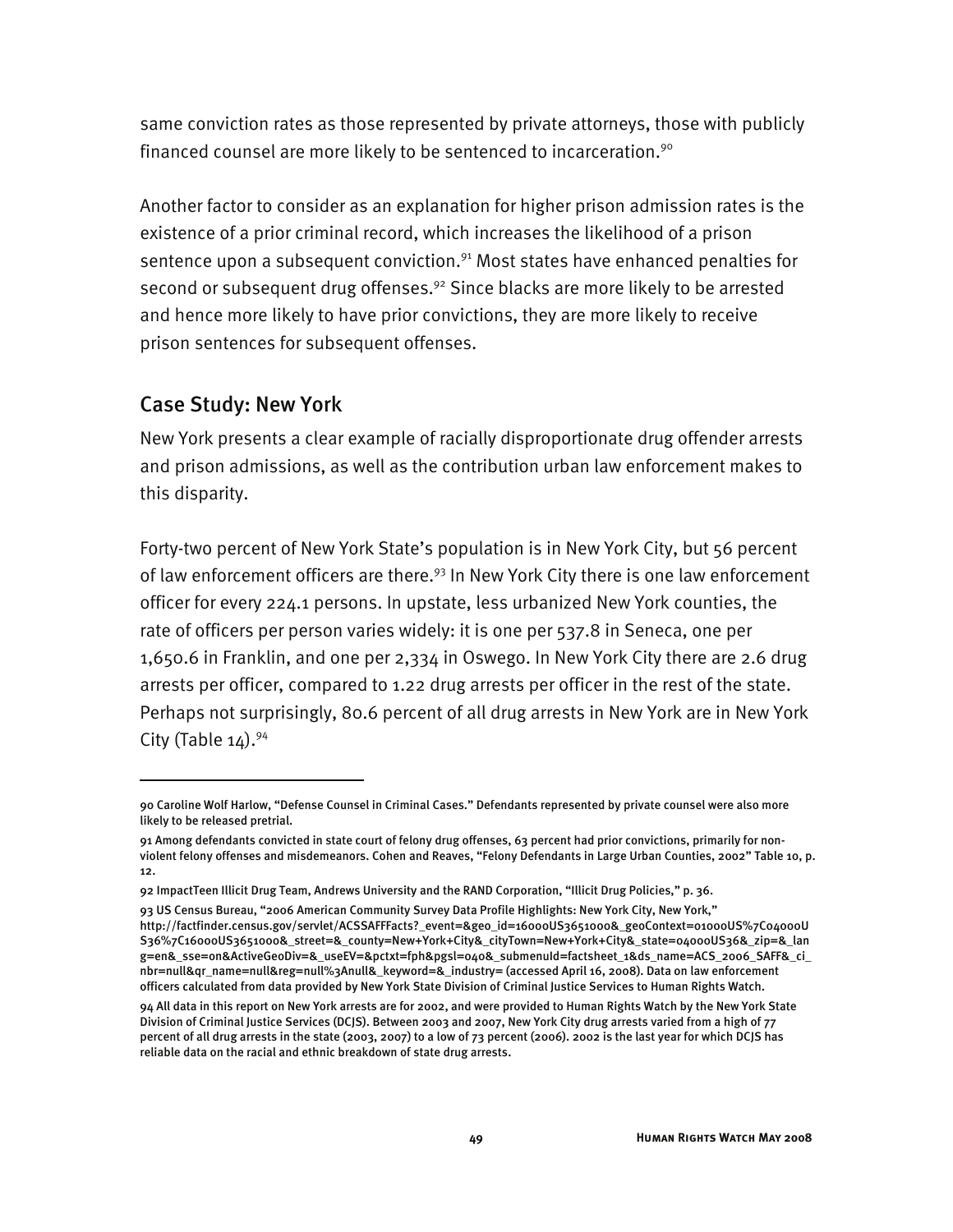| Region         | White  | <b>Black</b> | Hispanic | Other | Total   |
|----------------|--------|--------------|----------|-------|---------|
| New York City  | 15,112 | 57,280       | 35,876   | 1,237 | 109,505 |
| Suburban NYC   | 4,523  | 4,278        | 549      | 59    | 9,409   |
| Upstate        | 7,873  | 8,314        | 585      | 156   | 16,928  |
| New York State | 27,512 | 69,878       | 37,011   | 1,452 | 135,853 |

*Table 14: New York Drug Arrests by Region and Race/Ethnicity: 2002* 

Blacks constitute 17.4 percent of the state's population,<sup>95</sup> and they accounted for 51.4 percent of drug arrests in the state. Blacks constitute 25.1 percent of New York City's population,  $96$  but represent 52.3 percent of all drug arrests in the city. Blacks in New York City alone represent only 10.7 percent of the state population, yet accounted for 42.1 percent of all drug arrests statewide.



*Fig 9: Black Drug Arrests, New York City and New York State* 

Source: Data from New York State Division of Criminal Justice Services for the year 2002, on file with Human Rights Watch.

The racial disproportions in drug arrests are followed by racial disproportions in prison admissions. Table 15 shows that blacks from New York City—who, as noted above, constitute 10.7 percent of the state population—accounted for 26 percent of

I

<sup>95</sup> US Census Bureau, "State & County Quick Facts," http://quickfacts.census.gov/qfd/states/36000.html (accessed April 16, 2008).

<sup>96</sup> US Census Bureau, "2006 American Community Survey Data Profile Highlights: New York City, New York."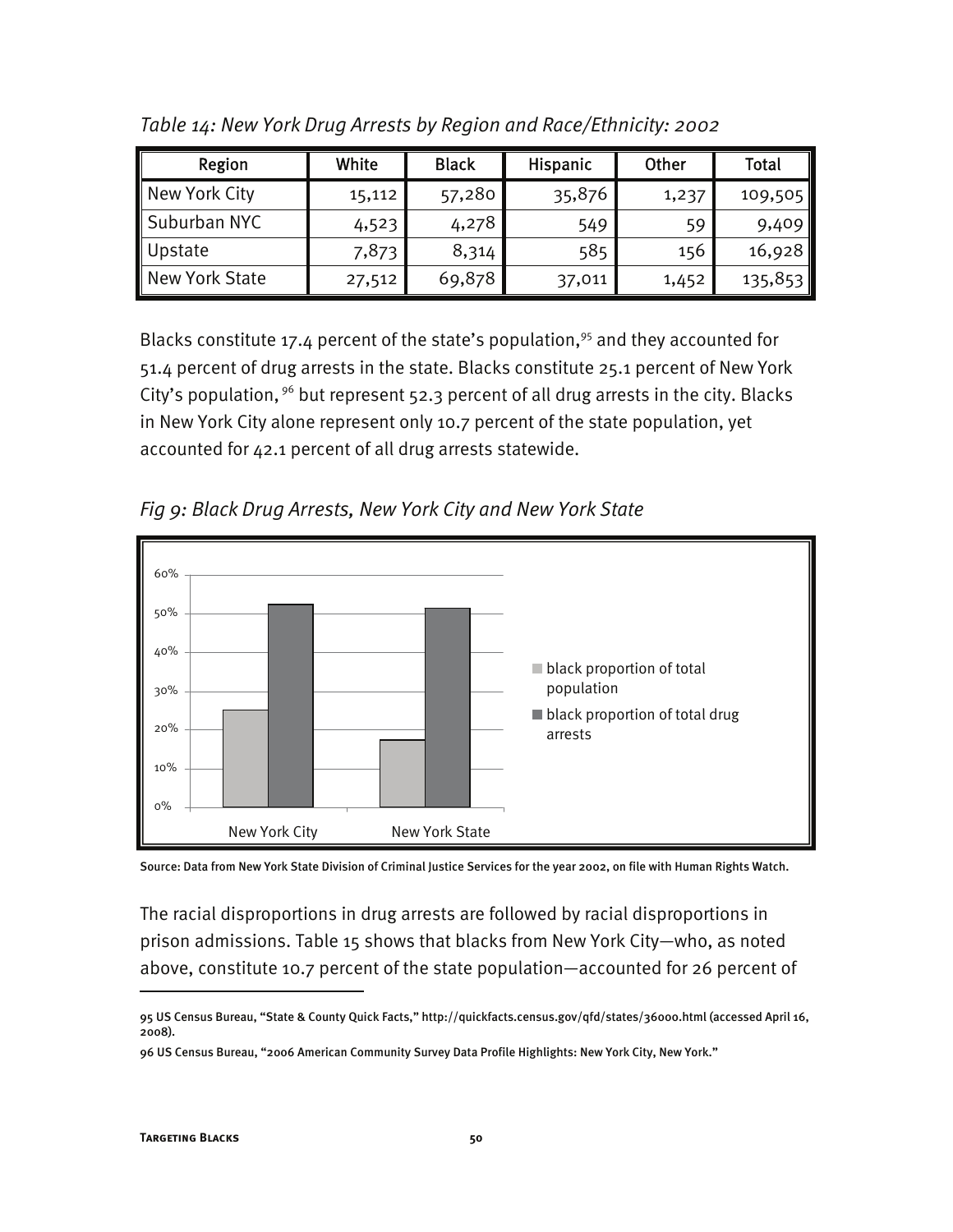state prison admissions.<sup>97</sup> Statewide, black drug offenders accounted for 56 percent of the total number of drug offenders admitted to prison.

Region | White | Black | Hispanic | Other | Unknown | Total New York City 134 1,578 1,525 12 5 3,254 Suburban New York 104 556 167 5 0 832

Upstate Urban | 130 | 786 | 133 | 11 | 130 | 1,066 Upstate Other  $\begin{bmatrix} 296 & 472 & 126 & 12 \end{bmatrix}$  2 908

Total 664 3,392 1,951 40 13 6,060

*Table 15: Race and Ethnicity of New Prison Admissions for Drug Offenses in New York, 2006*<sup>98</sup>

The role of cities in sending people to prison is also readily apparent in Table 15. More than half (53.7 percent) of the people in the state entering prison in 2006 because of drug offenses were from New York City.<sup>99</sup>

#### Case Study: Illinois

-

Illinois has long had striking disproportions in the race of drug offenders sent to prison. According to our analysis, blacks accounted for 74.9 percent of prison admissions for drug offenses in 2003, and were sent to prison on drug charges at a rate relative to the population that was 23.6 times greater than that of whites. In the last few years, The Illinois Criminal Justice Information Authority (ICJIA) has supported research to explore the causes of the marked racial disparities in the sentencing and incarceration of Illinois drug offenders.<sup>100</sup> The most recent report for the ICJIA, published in 2005, found that Cook County, which includes Chicago,

<sup>97</sup> Blacks represented about half the prison admissions from new court commitments for drug offenses throughout the period 2002-2006. State of New York Department of Correctional Services, "Statistical Overview: Year 2006 Court Commitments," May 2007, Table 9.1, p. 19, http://www.docs.state.ny.us/Research/Reports/Court\_Commitments\_2006.pdf (accessed April 16, 2008).

<sup>98</sup> Data provided by the New York State Department of Correctional Services, March 7, 2008, on file with Human Rights Watch.

<sup>99</sup> State of New York Department of Correctional Services, "Year 2006 Court Commitments," Table 11.3, p. 23. Forty percent of the commitments from New York City were for drug offenses.

<sup>100</sup> The study was prompted by the results regarding Illinois reported in Human Rights Watch, Punishment and Prejudice. Lurigio, "The Disproportionate Incarceration of African Americans for Drug Crimes: The Illinois Perspective," p. 10: "All of our analyses confirmed the HRW's findings regarding the disproportionate incarceration of African-Americans in Illinois for druglaw violations."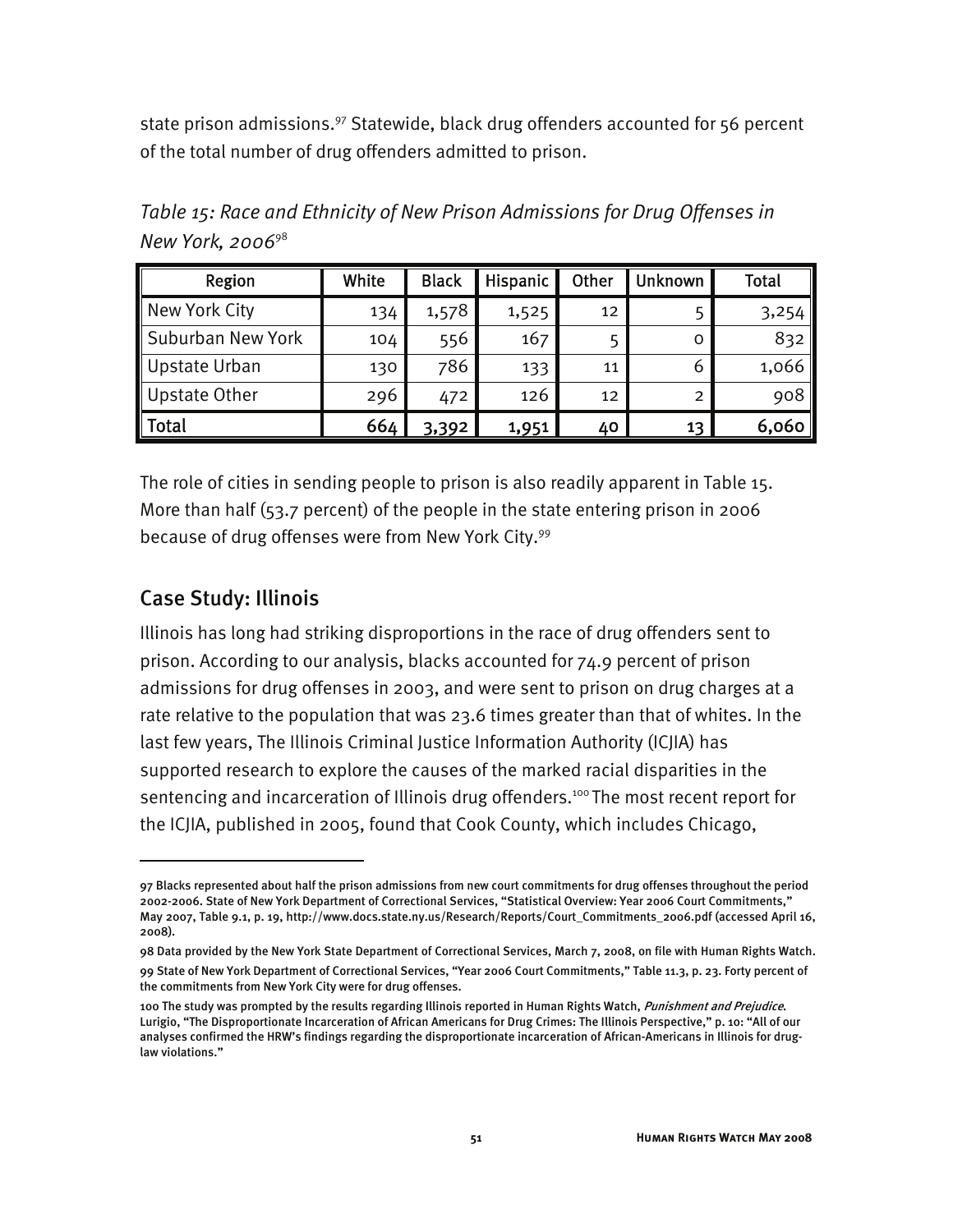constituted 43 percent of the population of Illinois but accounted for nearly twothirds of all state drug arrests.<sup>101</sup> Ninety percent of drug arrests in Cook County occurred in Chicago, and African Americans constituted 74 percent of the people arrested for drug offenses in Chicago, and 85 percent in all of Cook County.102

The analysis concluded that "arrests and convictions of African-Americans for [drug] violations in Chicago and in Cook County are driving the state's racial disparities in imprisonment." It suggested several factors that help explain the racial disparities, including: 1) residents in predominately African American neighborhoods call the police, urging them to combat street-level gang and drug activities; 2) outdoor openair drug selling typical in minority urban areas is more vulnerable to police "buy and bust" strategies to arrest sellers; and 3) sentencing enhancements that increase sentences for people selling drugs within designated boundaries—for example, within 1,000 feet of schools, public housing, and churches—typically apply to people selling drugs in poor (and African American) urban areas.

But the study also found race to be an independent factor. The report for the ICJIA cited earlier research showing that three factors predicted a sentence to prison for a drug law violation, holding all other variables constant: type of offense (possession or sales); history of imprisonment; and race. Persons of color, mostly African Americans, were three times more likely than whites to be sentenced to prison for any drug law violation.<sup>103</sup>

#### Case Study: Seattle

The authors of a comprehensive study of race and drug law enforcement in Seattle concluded that blatant racial prejudice may be less important in producing stark racial disparities in drug law enforcement than a more subtle form of "racism," in which "race shapes perceptions of who and what constitutes … [the] drug problem and the organizational response to that problem."<sup>104</sup>

-

<sup>101</sup> Ibid., p.7.

<sup>102</sup> Ibid.

<sup>103</sup> The other variables included in the study were age, gender, educational level, and jurisdiction type. 104 Beckett et al., "Race, Drugs, and Policing;" and Beckett, "Race and Drug Law Enforcement in Seattle." The report was prepared on behalf of the Defender Association's Racial Disparity Project in Seattle, Washington.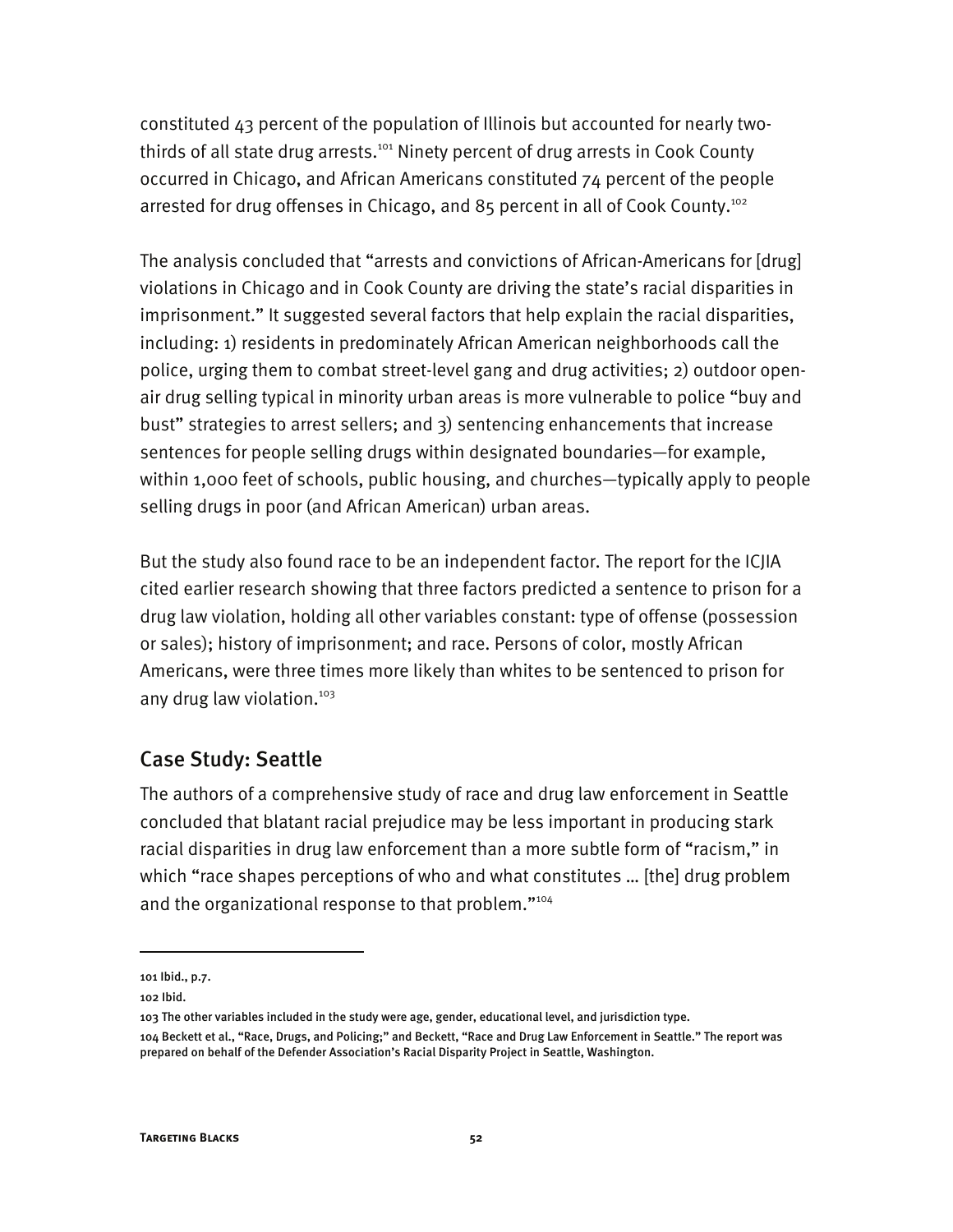Seventy percent of Seattle's residents are white, only 8.4 percent are black, and the rest are of other races. The majority of those who delivered (shared, sold, or transferred) serious drugs<sup>105</sup> in Seattle were white, but the large majority (64.2 percent) of drug arrestees were black. The researchers concluded the disparity was the result of the police department's allocation of resources, the department's emphasis on the outdoor drug market in the racially diverse downtown area, its lack of attention to other outdoor markets that are predominantly white, its relative disinterest in heroin sellers (who are predominantly white), and its emphasis on crack cocaine. As a result of these department priorities, during the two-year period in the study, 78.7 percent of the arrests for delivery of any of the five drugs studied were for crack, even though crack was only involved in an estimated 33.3 percent of Seattle drug transactions. In contrast, methamphetamine was involved in an estimated 10.7 percent of outdoor transactions, yet only 1.1 percent of the drug delivery arrests involved that drug. Powder cocaine was involved in an estimated 22.7 of outdoor transactions, but accounted for only 3.8 percent of arrests. Finally, heroin was involved in 33 percent of transactions but in only 16.4 percent of arrests. Whites constitute the majority of those who deliver methamphetamine, ecstasy, powder cocaine, and heroin in Seattle; blacks are the majority of those who deliver crack. Not surprisingly then, 79 percent of the crack arrestees were black, contributing greatly to the overall racial skewing of Seattle drug arrests.

The researchers could not find a "racially neutral" explanation for these arrest figures or the police priorities that caused them. The focus on crack offenders, for example, did not appear to be a function of the frequency of crack transactions compared to other drugs, of public safety or public health concerns, or of crime rates or citizen complaints. The researchers concluded that the Seattle police department's drug law enforcement efforts:

[R]eflect implicit racial bias: the unconscious impact of race on official perceptions of who and what constitutes Seattle's drug problem .... Indeed, the widespread racial typification of drug offenders as racialized "others" has deep historical roots and was intensified by the diffusion of potent cultural images of dangerous black crack offenders. These

-

<sup>105</sup> The drugs studied were heroin, powder cocaine, crack cocaine, methamphetamine, and ecstasy.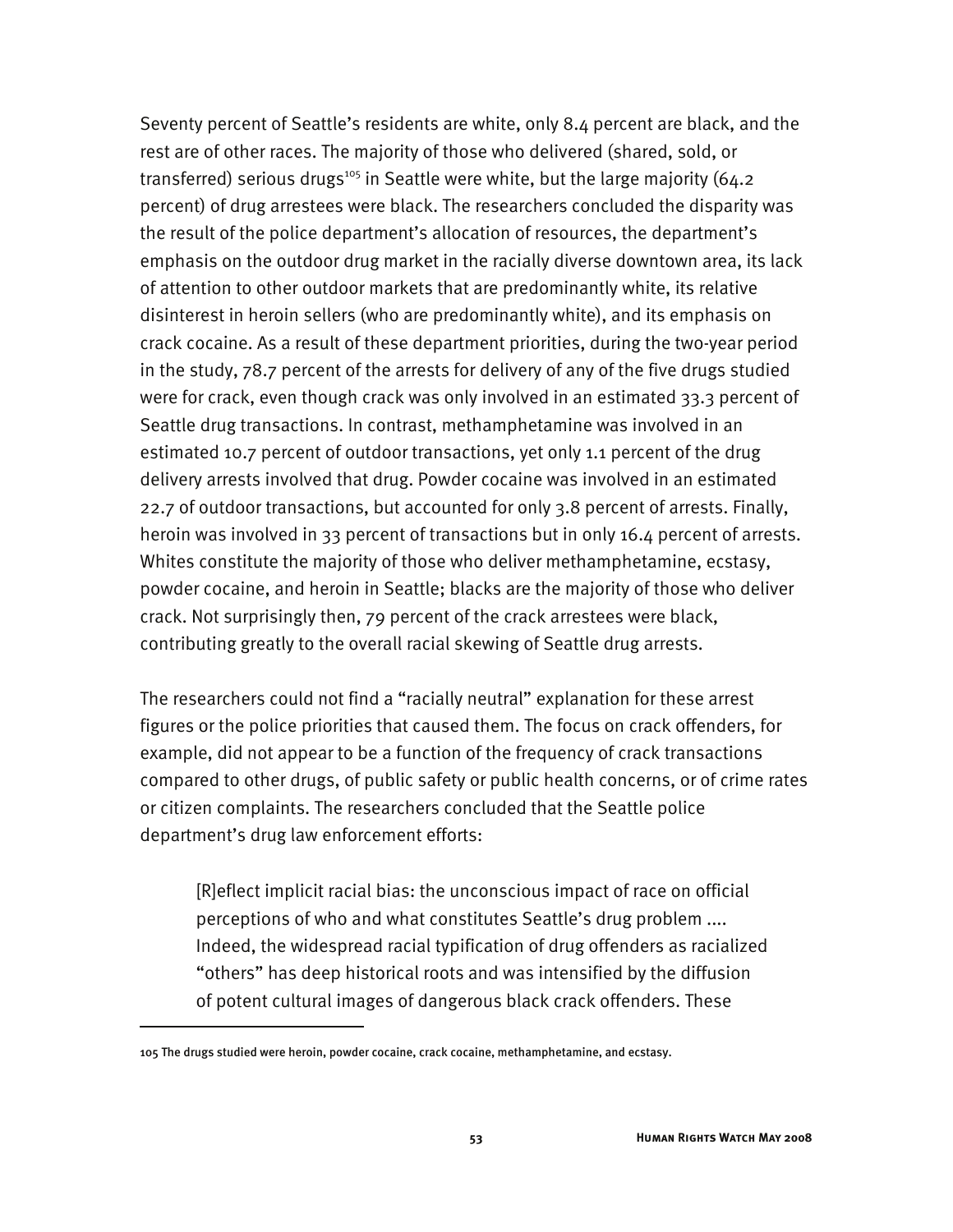images appear to have had a powerful impact on popular perceptions of potential drug offenders, and, as a result, law enforcement practices in Seattle.<sup>106</sup>

#### Case Study: A Focus on Counties

The Justice Policy Institute (JPI) recently examined the relationship between county socio-demographic structures and their drug admission rates. According to JPI, "since relatively constant patterns of individual-level drug use do not appear to be driving the widely varying racial and cross-jurisdiction drug admission rates, it is necessary to examine the socio-demographic characteristics of places that may be associated with these disparities in prison admission rates."<sup>107</sup> Among its findings: larger proportions of African Americans in a county's population and high poverty rates are both strongly correlated with higher county rates of sending people to prison on drug charges. According to JPI, its research suggests that the greater the proportion of disadvantaged people in a community, the more likely the community is to have "punitive practices with regard to policing, prosecuting, and ultimately imprisoning individuals who have engaged in drug behaviors," a finding consistent with a body of research that suggests "punishment is easier to dispense upon individuals with whom one feels little commonality."<sup>108</sup>

j

<sup>106</sup> Beckett et al., "Race, Drugs, and Policing," p. 130.

<sup>107</sup> Phillip Beatty, Amanda Petteruti, and Jason Ziedenberg, Justice Policy Institute, "The Vortex," p. 16. The study examined 198 large-population counties, representing 51.2 percent of the US population. 108 Ibid., p. 16.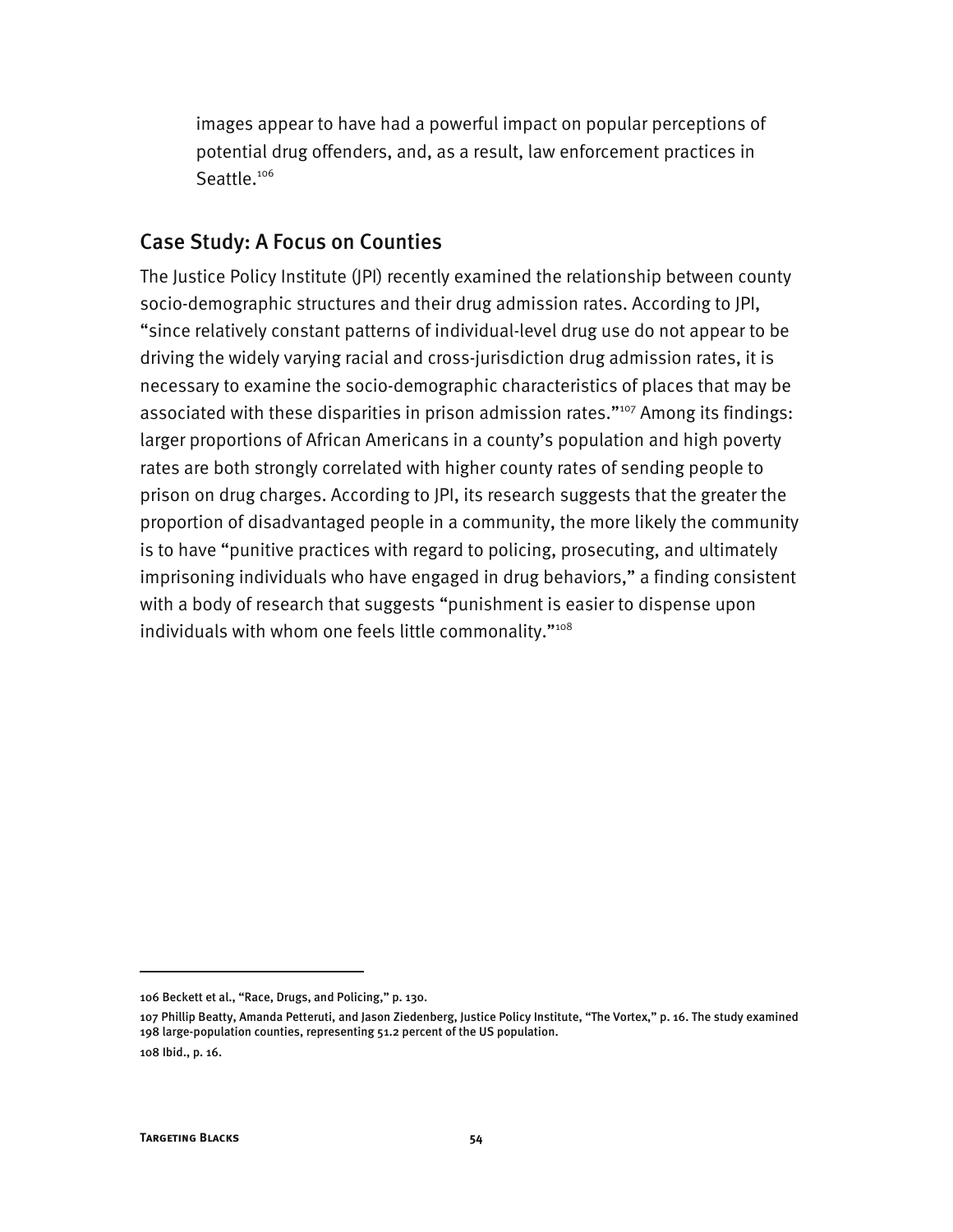#### **VII. Racial Injustice and Human Rights**

In the post-civil rights era in the US, deep racial inequities remain in the criminal justice system. We do not know whether or to what extent conscious racism—that is, overt hostility to blacks—affects the actions of individual police, prosecutors, judges, politicians, or other participants in drug law enforcement. What we can identify are institutional structures and practices that appear to be color-blind but have the effect of perpetuating advantages for whites and disadvantages for blacks. The "war on drugs" is a paradigmatic example. Laws that appear racially neutral are actually embedded in particular racial dynamics adverse to African Americans, and their enforcement perpetuates those dynamics. As Prof. David Cole has observed, inequalities in the criminal justice system "do not stem from explicit and intentional race or class discrimination, but they are problems of inequality nonetheless." The problem is not explicit and intentional considerations of race, but racial "disparities built into the very structure and doctrine of our criminal justice system...."<sup>109</sup>

Drug law enforcement has deepened the racial disadvantages confronted by lowincome African Americans even as it perpetuates the erroneous belief that most drug offenders are black. Research shows that "at a time when civil rights and welfare policies aimed at improving opportunities and living standards for black Americans, drug and crime policies worsened them … [They] have operated in the same ways as slavery and 'Jim Crow' legalized discrimination did in earlier periods to de-stabilize black communities and disadvantage black Americans, especially black American men."110 The Leadership Conference on Civil Rights concluded in a study of civil rights and the criminal justice system, "Our criminal laws, while facially neutral, are enforced in a manner that is massively and pervasively biased. The injustices of the criminal justice system threaten to render irrelevant fifty years of hard-fought civil rights progress."<sup>111</sup>

j

<sup>109</sup> Cole, No Equal Justice, p.9.

<sup>110</sup> Michael Tonry, "Minnesota Drug Policy and its Disastrous Effects on Racial and Ethnic Minorities," in the appendices of Council on Crime and Justice, "Justice, Where Art Thou," p. 63, citing research by University of California at Berkeley sociologist Loic Wacquant, http://www.crimeandjustice.org/researchReports/FINAL%20REPORT%2010.4.07.pdf (accessed April 16, 2008).

<sup>111</sup> Ronald H. Weich and Carlos T. Angulo, Leadership Conference on Civil Rights, "Justice on Trial," 2000, http://www.civilrights.org/publications/reports/cj/justice.pdf (accessed April 16, 2008).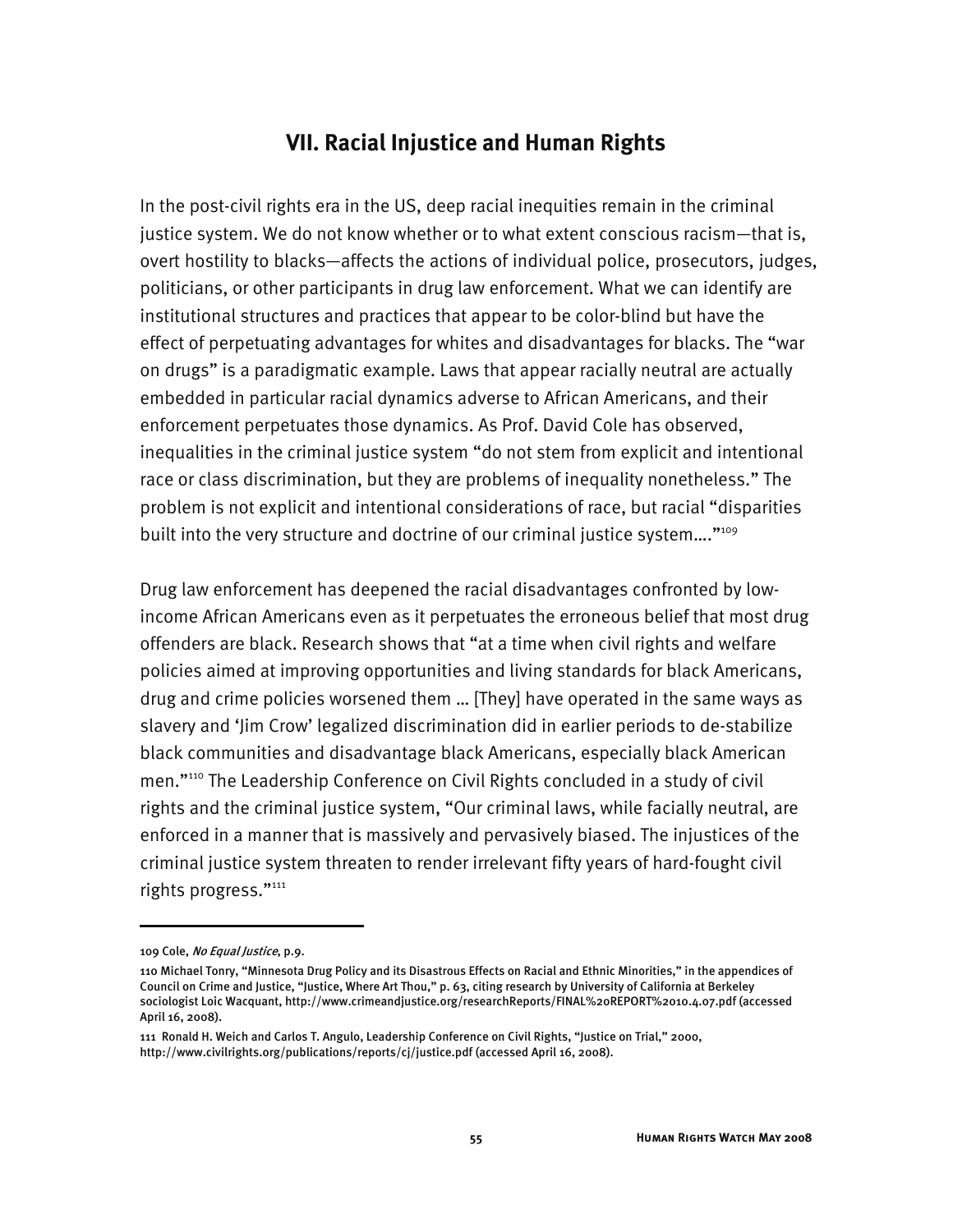Although racist intent is not a prerequisite to the existence of racial inequities, US state and federal constitutional law requires a finding of such intent before courts will rule unconstitutionally discriminatory practices that disproportionately burden a racial group.<sup>112</sup> International human rights law, specifically the International Convention on the Elimination of All forms of Racial Discrimination (ICERD), a treaty to which the United States is a party, is better suited to redressing racial inequities rooted in structural racism.<sup>113</sup>

ICERD prohibits policies and practices that have the purpose *or effect* (emphasis added) of restricting rights on the basis of race.<sup>114</sup> It proscribes apparently raceneutral practices affecting fundamental rights—for example, the right to liberty regardless of racist intent, if those practices create unwarranted racial disparities. The Convention requires remedial action whenever there is an unjustifiable disparate impact upon a group distinguished by race, color, descent, or national or ethnic origin.<sup>115</sup> As the Committee on the Elimination of Racial Discrimination recently concluded after reviewing the most recent periodic reports of the United States regarding its compliance with ICERD:

The Committee reiterates the concern expressed in paragraph 393 of its previous concluding observations of 2001 (A/56/18, paras. 380-407) that the definition of racial discrimination used in the federal and state legislation and in court practice is not always in line with that contained in article 1, paragraph 1, of the Convention, which requires States parties to prohibit and eliminate racial discrimination in all its forms, including practices and legislation that may not be discriminatory in purpose, but in effect. In this regard, the Committee notes that indirect—or *de facto*—

I

<sup>112</sup> The requirement of proof of intent has been a formidable barrier for victims of discrimination in the criminal justice system seeking judicial relief. "Developments in the Law: Race and the Criminal Process," 101 Harvard Law Review 1520 (1988).

<sup>113</sup> International Convention on the Elimination of All Forms of Racial Discrimination (ICERD), adopted December 21, 1965, G.A. Res. 2106 (XX), annex, 20 UN GAOR Supp. (No. 14) at 47, UN Doc A/6014 (1966), 660 U.N.T.S. 195, entered into force January 4, 1969, ratified by the United States on November 20, 1994.

<sup>114</sup> Under ICERD, racial discrimination is defined as "any distinction, exclusion, restriction or preference based on race, colour, descent, or national or ethnic origin which has the purpose or effect of nullifying or impairing the recognition, enjoyment or exercise, on an equal footing, of human rights and fundamental freedoms in the political, economic, social, cultural or any other field of public life." ICERD, Part I, Article 1(1).

<sup>115</sup> Committee on the Elimination of Racial Discrimination (CERD), General Recommendation 14(2) on Article 1, para. 1, of the Convention, U.N. GAOR, 48th Sess., Supp. No. 18, at 176, U.N. Doc. A/48/18(1993). See also, Theodor Meron, "The Meaning and Reach of the International Convention on the Elimination of All Forms of Racial Discrimination," The American Journal of International Law, vol. 79 (1985), pp. 287-88.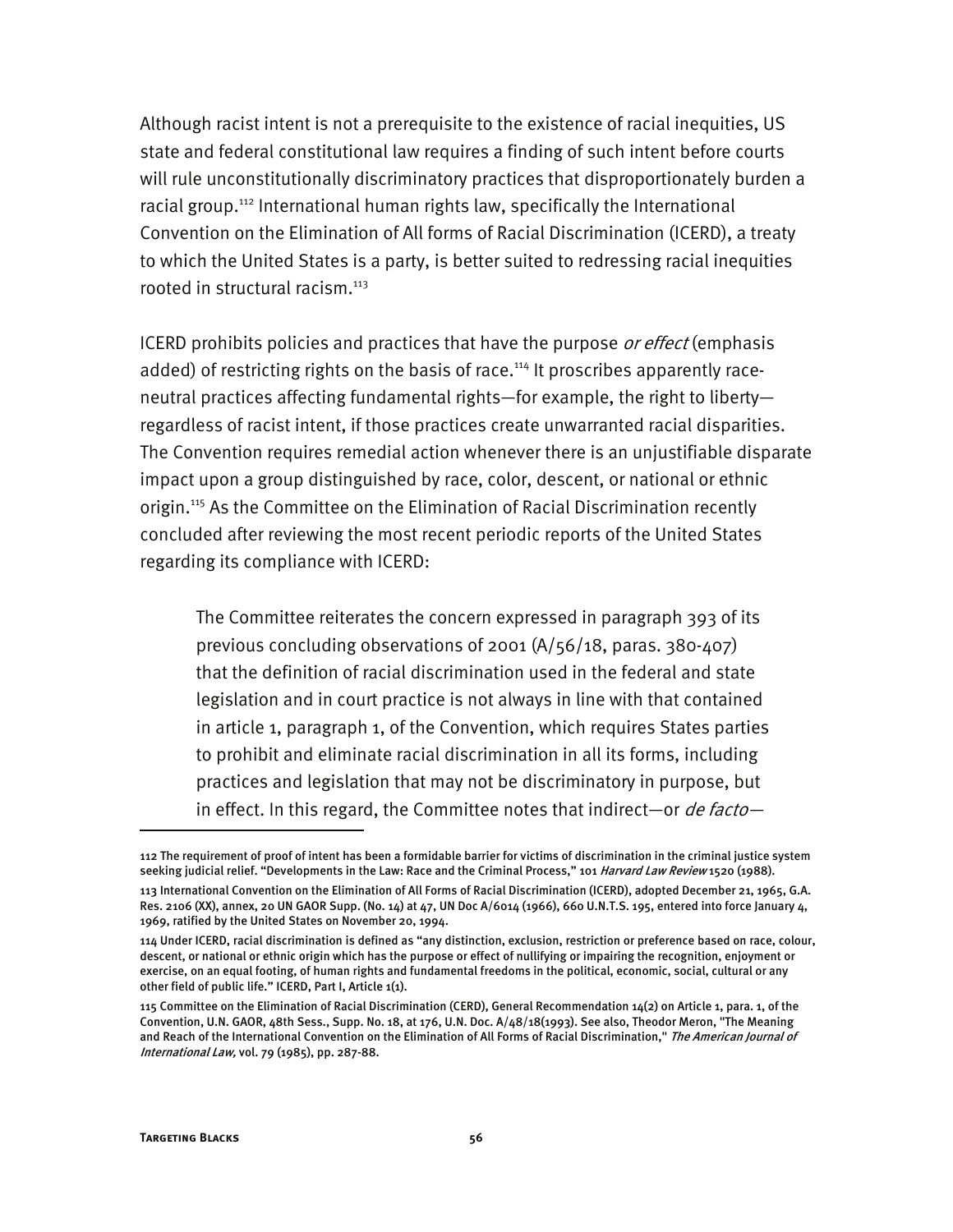discrimination occurs where an apparently neutral provision, criterion or practice would put persons of a particular racial, ethnic or national origin at a disadvantage compared with other persons, unless that provision, criterion or practice is objectively justified by a legitimate aim and the means of achieving that aim are appropriate and necessary. (Article  $1(1)$ ).<sup>116</sup>

Under ICERD governments may not ignore the need to secure equal treatment of all racial and ethnic groups, but rather must act affirmatively to prevent or end policies with unjustified discriminatory impacts.<sup>117</sup> ICERD notes in particular the importance of eliminating racial discrimination in legal systems. Article 5(a) requires states party to "prohibit and eliminate racial discrimination … notably in the enjoyment of … the right to equal treatment before the tribunals and all other organs administering justice."<sup>118</sup> The Committee on the Elimination of Racial Discrimination has recommended that "[s]tates should ensure that the courts do not apply harsher punishments solely because of an accused person's membership of a specific racial or ethnic group."119

Although the Committee has not specifically addressed racial disparities in the enforcement of US drug laws, it has previously observed the particularly high rate of incarceration of African Americans and Hispanics, and recommended that the United States ensure that this disproportionately high incarceration rate was not a result of the "economically, socially and educationally disadvantaged position of these groups."120 In 2008 the Committee reiterated "its concern with regard to the

I

<sup>116</sup> CERD, "Consideration of Reports Submitted by State Parties under Article 9 of the Convention: Concluding Observations, United States of America," CERD/C/USA/CO/6, February 2008, para. 10,

http://www2.ohchr.org/english/bodies/cerd/docs/co/CERD-C-USA-CO-6.pdf (accessed April 16, 2008). The Committee also considered written and oral testimony by numerous nongovernmental organizations. The submission by Human Rights Watch is available online: Human Rights Watch, United States - Submission to the Committee on the Elimination of Racial Discrimination, vol. 20, no. 2(G), February 2008, http://hrw.org/reports/2008/uso208/.

<sup>117 &</sup>quot;States Parties condemn racial discrimination and undertake to pursue by all appropriate means and without delay a policy of eliminating racial discrimination in all its forms…. Each State Party undertakes to engage in no act or practice of racial discrimination … and to ensure that all public authorities and public institutions, national and local, shall act in conformity with this obligation…" ICERD, Part I, Article 2(1)(a).

<sup>118</sup> Ibid., Article 5(a).

<sup>119</sup> CERD, General Recommendation 31: Prevention of Racial Discrimination in the Administration and Functioning of the Criminal Justice System, CERD/C/64/Misc.11/rev.3, para. 34.

<sup>120</sup> CERD, "Concluding Observations of the Committee on the Elimination of Racial Discrimination: United States of America," CERD/C/59/Misc.17/Rev 3, August 14, 2001, para. 16. It also instructed the United States to "take firm action to guarantee the right of everyone … to equal treatment before the courts."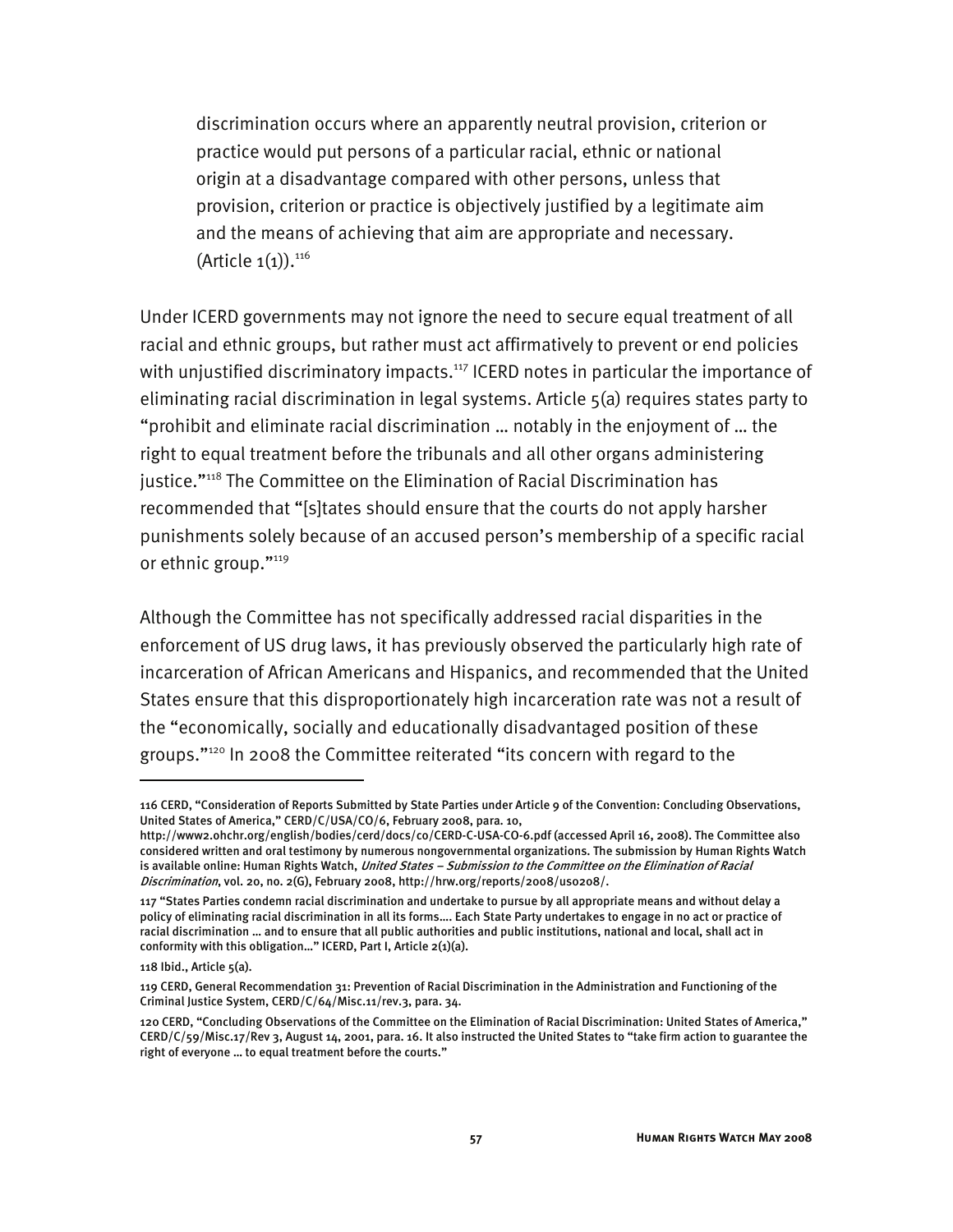persistent racial disparities in the criminal justice system [of the United States] including the disproportionate number of persons belonging to racial, ethnic and national minorities in the prison population...."<sup>121</sup> The Committee pointed out that stark racial disparities in the administration and functioning of the criminal justice system, particularly in the prison population, "may be regarded as factual indicators of racial discrimination…." It recommended that the United States "take all necessary steps to guarantee the right of everyone to equal treatment before tribunals and all other organs administering justice, including further studies to determine the nature and scope of the problem, and the implementation of national strategies or plans of action aimed at the elimination of structural racial discrimination."

The United States suggested in its most recent submission to the Committee that racial disparities in the criminal justice system generally reflect racial disparities in offending, but it noted that there are "some unexplained disparities particularly related to drug use and enforcement."<sup>122</sup> We disagree. We think the United States could have explained racial disparities in drug law enforcement if it had sought to do so. But explained or not, those disparities cannot be justified. There can be little doubt that under ICERD, the United States must move forcefully to eliminate them.

j

<sup>121</sup> CERD, "Concluding Observations: United States of America," February 2008, para. 20.

<sup>122</sup> Government of the United States, "Periodic Report of the United States of America to the U.N. Committee on the Elimination of Racial Discrimination Concerning the Convention on the Elimination of All Forms of Racial Discrimination," April 2007, http://www.ushrnetwork.org/files/ushrn/images/linkfiles/CERD%20Report%204-07.pdf (accessed April 16, 2008), paras. 165 and 327. Along with many other NGOs, Human Rights Watch submitted information to the Committee for the record for the Committee's review of the United States' compliance with its obligations under ICERD, during its 72nd session. Human Rights Watch, United States - Submission to the Committee on the Elimination of Racial Discrimination.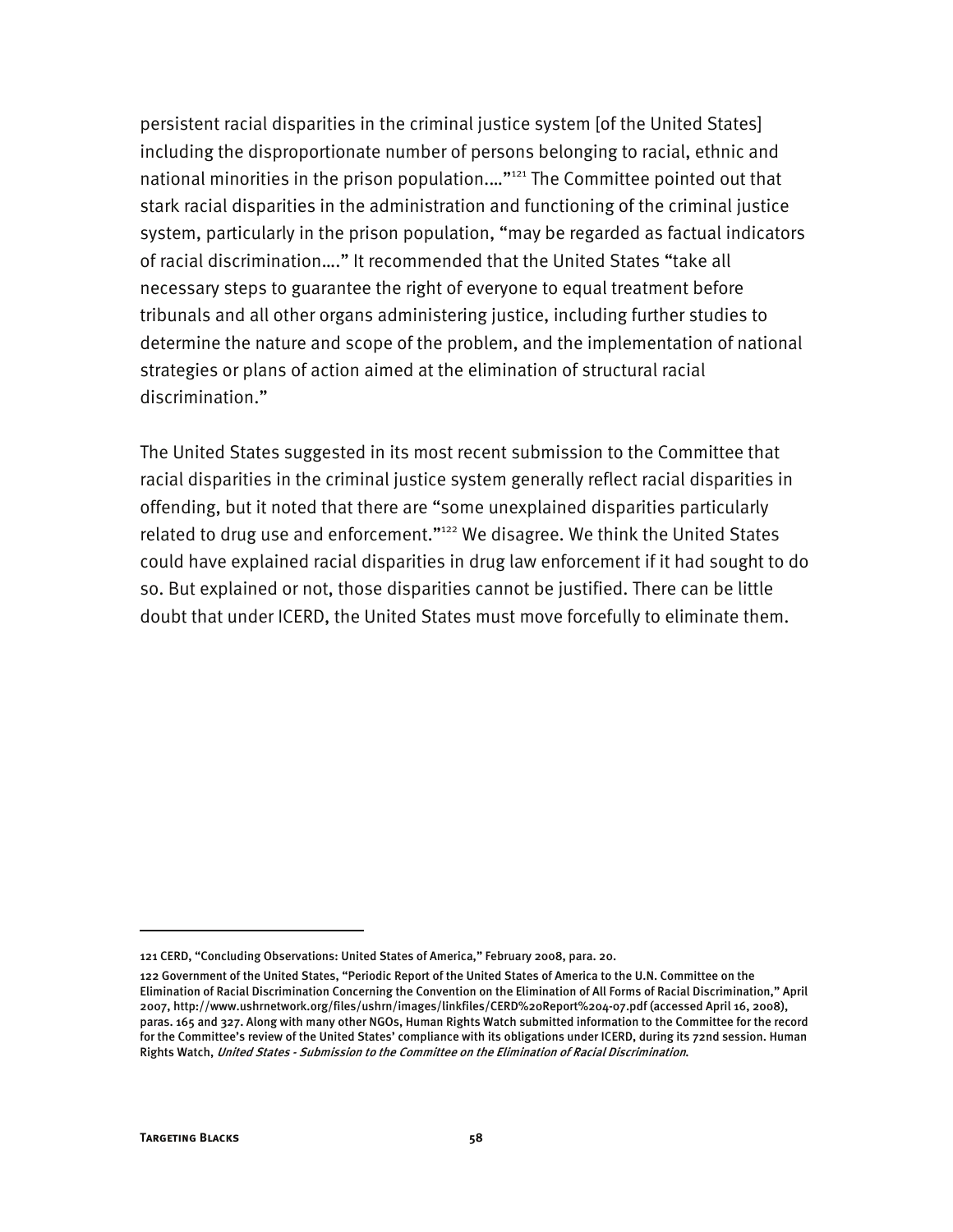#### **VIII. Conclusion**

The racial disparities in incarceration generated by drug control strategies raise deeply troubling questions. Why are white drug users and sellers comparatively free of arrest and incarceration for their illegal activity? Why has the United States continued to address illicit drugs primarily with a punitive criminal justice approach, including harsh prison sentences? Why has the country been willing to impose the burden of incarceration for drug offenses primarily on those who by virtue of race and poverty are already among the most marginalized in society and the most politically powerless?123

We cannot answer those questions. But we do know that the racial disparities we have documented in this report violate fundamental principles of justice and equal protection of the law. They undermine faith among all races and ethnic groups in the fairness and efficacy of the US criminal justice system.<sup>124</sup> They are particularly intolerable because incarceration has such grave implications for the offenders' lives and those of their families and communities.

It is difficult to overstate the harshness of a prison sentence and its enduring consequences. Prisons are tense, overcrowded, dangerous, and barren places in which it may be difficult to maintain one's emotional equilibrium and self-respect, much less turn a life around. Prison education, vocational, and substance abuse programs are minimal. Incarceration leaves families without breadwinners.<sup>125</sup>

I

<sup>123</sup> People in the criminal justice system are not a political constituency to which politicians pay heed. Moreover, criminal justice involvement can lead to temporary—and in some places, permanent—political disenfranchisement. Human Rights Watch and The Sentencing Project, Losing the Vote: The Impact of Felony Disenfranchisement Laws in the United States, 1998, http://www.hrw.org/reports98/vote/. See also the website of The Sentencing Project for subsequent reports and news about the campaign to restore the right to vote to former felons, http://www.sentencingproject.org/IssueAreaHome.aspx?IssueID=4 (accessed April 16, 2008).

<sup>124</sup> Human Rights Watch, Punishment and Prejudice, p.5. Minnesota's Council on Crime and Justice recently concluded that the "disparity between how different races have been treated in the war on drugs undermines the integrity of the criminal justice system, causing people to lose confidence that the system is even-handed and works equally for the benefit of all citizens." Council on Crime and Justice, "Justice, Where Art Thou," p. 16.

<sup>125</sup> Contrary to a common misperception, most drug offenders were employed and earning a wage prior to their incarceration. King and Mauer, "Distorted Priorities," p. 10.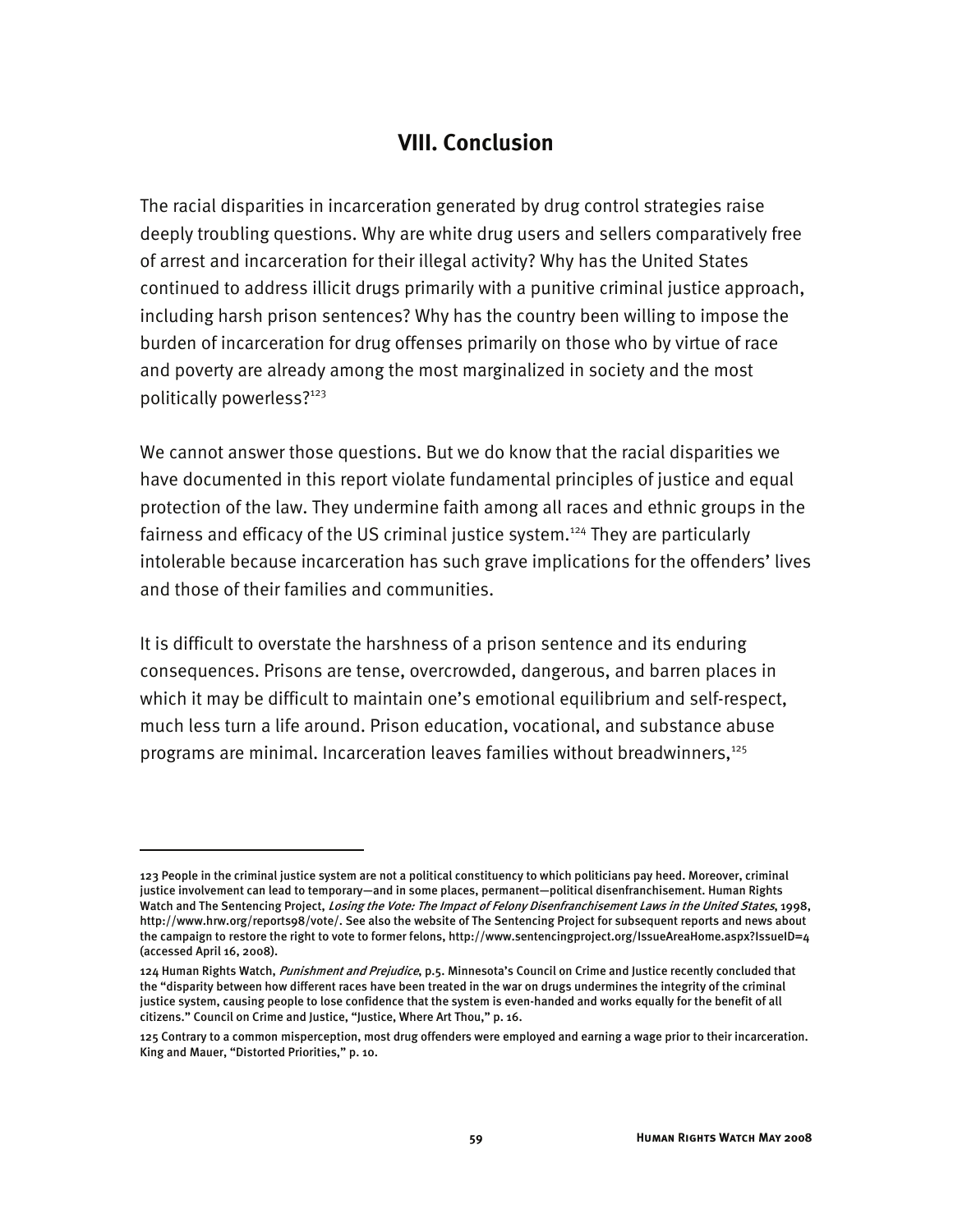children without parents.126 Even after release from prison, the consequences of incarceration continue, reflected in wrecked families, troubled children, diminished opportunities for jobs and economic advancement, problems finding housing, and political disenfranchisement.<sup>127</sup> Spending time in prison may increase the likelihood of recidivism.<sup>128</sup> High rates of incarceration in particular communities may deplete the human and social capital of already disadvantaged neighborhoods, diminishing opportunities for social and economic mobility and even contributing to ongoing cycles of crime.<sup>129</sup>

The United States can and must devise ways to make its drug control policies less destructive to black communities in general, and black males in particular. There is no justification for levying the burdens of incarceration and its aftermath disproportionately on black drug offenders. The statistics presented in this report reflect the persistent failure of the United States to ensure that its efforts to reduce illicit drug use and sales are conducted within a framework of respect for human rights.

-

<sup>126</sup> Christopher J. Mumola, BJS, "Incarcerated Parents and Their Children," August 2000,

http://www.ojp.usdoj.gov/bjs/pub/pdf/iptc.pdf (accessed April 16, 2008); and Human Rights Watch, Collateral Casualties: Children of Incarcerated Drug Offenders in New York, vol. 14, no. 3, June 2002, http://www.hrw.org/reports/2002/usany/.

<sup>127</sup> Human Rights Watch and The Sentencing Project, Losing the Vote.

<sup>128</sup> Cassia Spohn and David Holleran, "The Effect of Imprisonment on Recidivism Rates of Felony Offenders: A Focus on Drug Offenders," Criminology, vol. 40 (2002), pp. 329-357 (drug offenders sentenced to probation have lower recidivism rates and reoffend more slowly than those sentenced to prison).

<sup>129</sup> Dina R. Rose and Todd R. Clear, "Incarceration, Social Capital and Crime: Implications for Social Disorganization Theory," Criminology, vol. 36 (1998), pp. 441-479.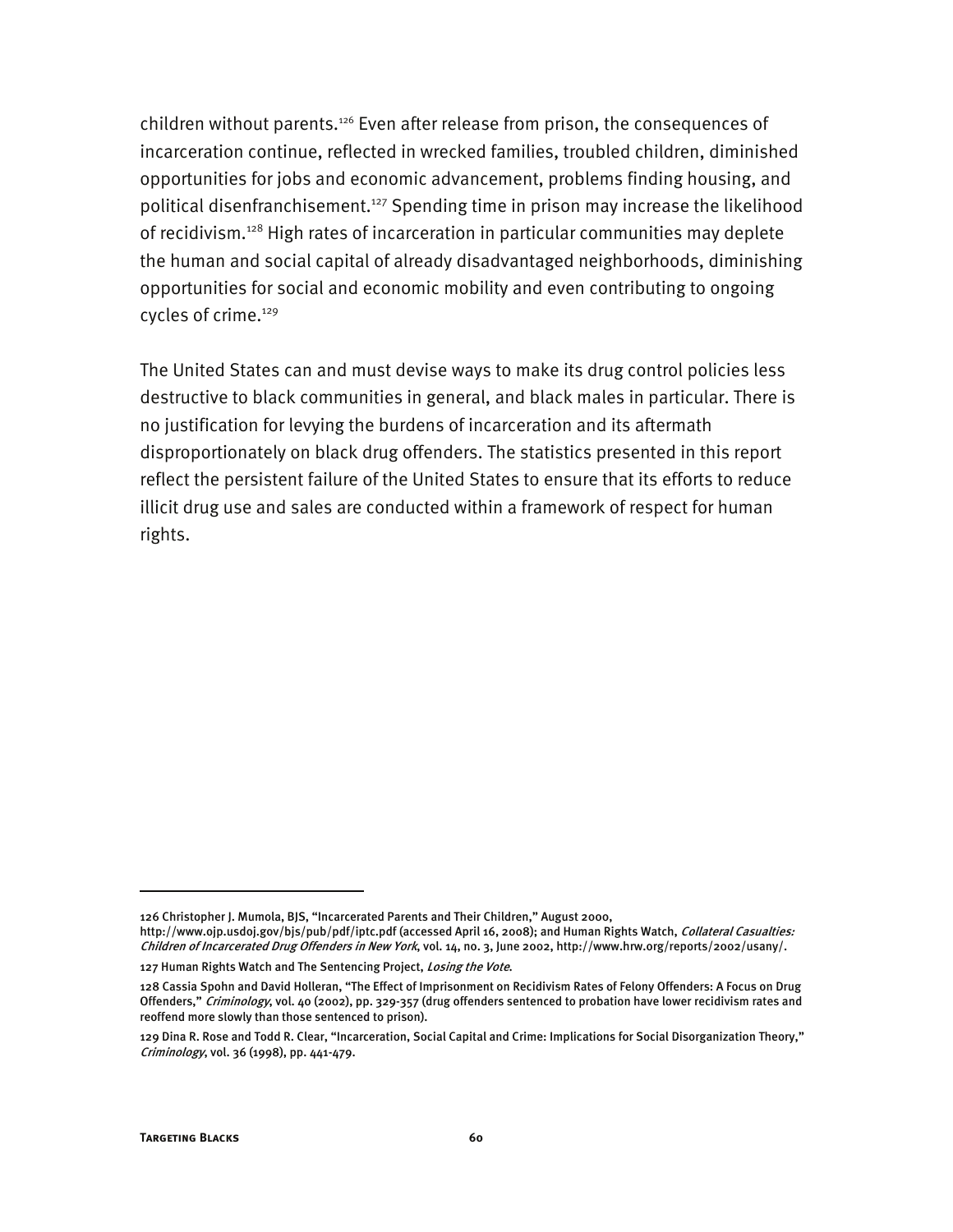### **IX. Methodology**

#### Prison Admissions for Drug Offenses

State-by-state data on prison admissions from the National Corrections Reporting Program (NCRP) for 2003<sup>130</sup> (the latest year with available data) were used to compute all the statistics in this report related to admissions to prison. In 2003, 35 states participated in the reporting of admission data to NCRP. The data were cleaned as follows before any analysis:

- The admission database had a total of 559,526 cases. Cases were attributed to states first using the state of jurisdiction. Where the state of jurisdiction was unknown (136,573 cases; 24.4 percent) the county where sentence was imposed was used to assign the case to a state. A total of 1,546 cases (0.28 percent) were excluded when the case could not be attributed to a participating state. These include cases from: "Shared Jurisdiction" (2), "Federal Prison System" (195), "State Other than Reporting State" (62), "Unknown State" (777), and cases from non-participating states: Arizona (7), Arkansas (3), Connecticut (134), Delaware (1), Idaho (5), Kansas (5), Massachusetts (1), Montana (3), New Mexico (7), Ohio (1), and Vermont (343). The remaining 557,980 cases were from participating states.
- Only new court commitments were considered for analysis, representing 357,114 cases (64.0 percent), including: "New Court Commitment," "Parole Revocation with a New Sentence," "Mandatory Parole Release with a New Sentence," "Suspended Sentence Imposed," and "Probation Revocation with a New Sentence." A total of 200,866 cases (36.0 percent) from the participating states that were not new court commitments (for example, "Parole Revocation with No New Sentence") were excluded.
- Alaska did not report any new commitments in the data it submitted to the NCRP. We have therefore not included Alaska in this report and in the data

j

<sup>130</sup> Bureau of Justice Statistics (BJS), "National Corrections Reporting Program Series," 2003, http://www.icpsr.umich.edu/cocoon/ICPSR/SERIES/00038.xml (accessed December 1, 2007).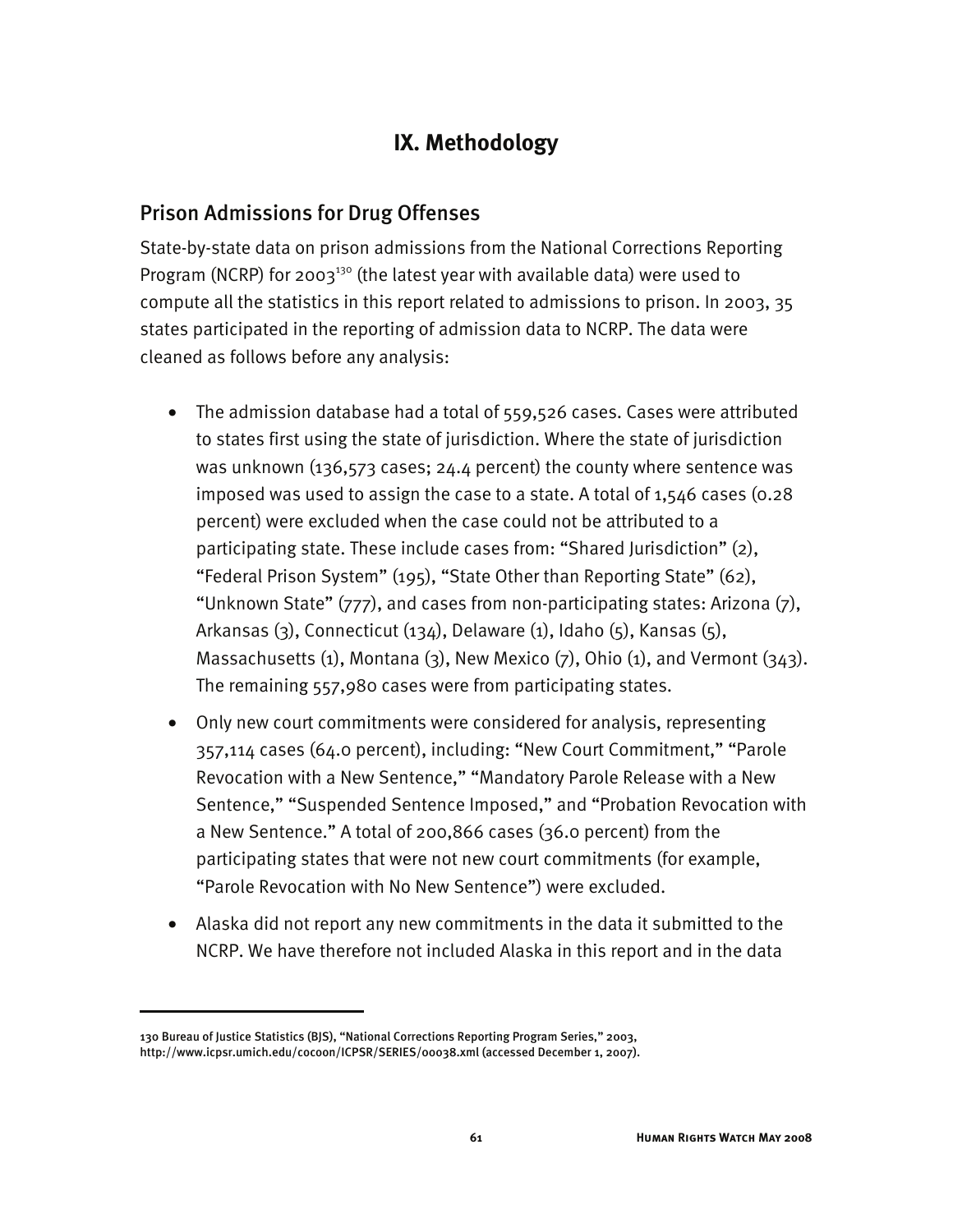analyses that we have done. We refer in the report to the 34 NCRP reporting states for simplicity's sake, even though there were technically 35.

- Out of the 357,114 new commitments, 3,397 concerned children. These cases were excluded. All the figures used in this report are provided for adults only. Finally, 15 cases were excluded because they had incomplete data on demographics (gender or age). The final number of new prison commitments considered for analysis therefore was 353,702 cases.
- From this admissions database, drug offenders were selected for analysis. Drug offenders identified for this report were defined as new prison admissions in the NCRP database for which the most serious offense (that is, the offense that carried the longest sentence—variable V26 in the database) was a drug-related offense. These included offense codes  $340$  to  $450.^{131}$  Only those cases were selected for analysis. Offenders who were admitted to prison with more serious offenses—such as murder—in addition to drug offenses are not included among drug offenders in our analyses. The final database for drug offender admissions included 111,247 cases.

#### Race and Prison Admissions

The NCRP database treats race and ethnicity separately, with one variable for race and one variable for ethnicity. We only used race in our analyses of prison admissions because of the large amount of missing data on ethnicity (23.8 percent cases with missing ethnicity). We recoded race into three categories: whites, blacks, and "other." The "other" category includes cases for which the race was Indian American, Asian, Native Hawaiian, other, unknown, or blank cases. Each racial category can include Hispanics and non-Hispanics.

#### Rates of Admission

We used US Census Bureau projected population data for 2003<sup>132</sup> to compute rates of admissions in this report. Rates were calculated per 100,000 adult (age 18 years or older) residents of the designated race and gender groups in each state for which

I

**<sup>131</sup>** BJS, "Offense Code for the National Correction Program," ICPSR 20741 Codebook.

<sup>132</sup> US Census Bureau, "Population Estimates," March 2008, http://www.census.gov/popest/estimates.php (accessed April 16, 2008).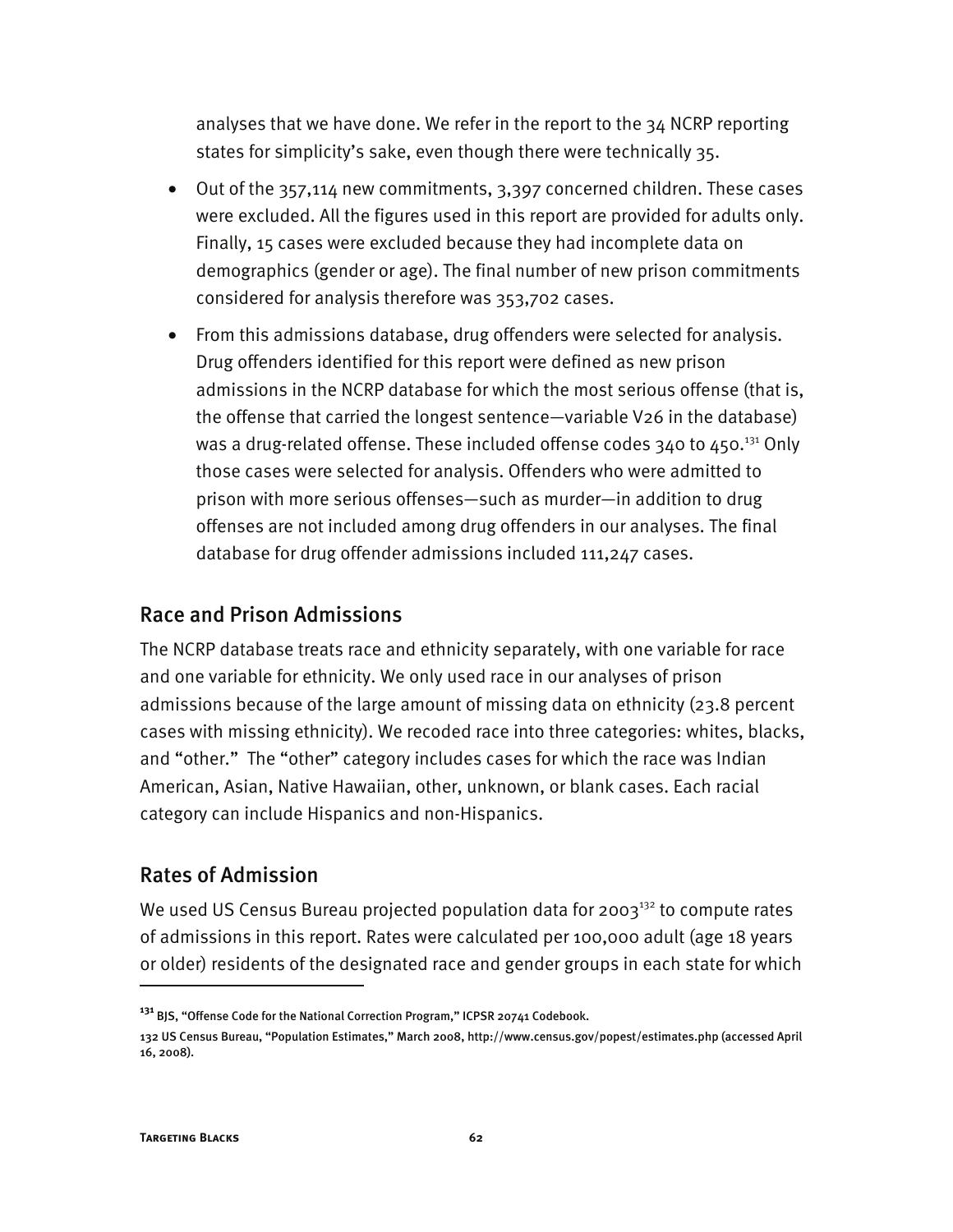we had drug admissions data. Races were recoded into three categories: white, black, and other, each of which may include Hispanics and non-Hispanics.

### Total Figures

In the charts and figures in this report, unless otherwise specified, "total" frequencies and rates of admission were calculated on the basis of the total number of new drug admissions and the total populations for the 34 reporting states combined. The "totals" do not reflect averages.

#### Limitations

#### *External Validity*

The National Corrections Reporting Program does not provide data for all 50 states. In 2003, 35 states participated in the program (the number of participating states varies each year). The state of Alaska did not report any new prison admissions and we therefore excluded it from our analysis. The analysis presented in this report therefore is only valid for the 34 reporting states with new prison admissions. How the non-participating states differ in terms of drug admissions and racial disparity is unknown.

#### *Reporting of the Cases*

The reliability of the data contained in the NCRP database cannot be assessed. The NCRP database is based on a structured questionnaire completed annually on the basis of official prison records of prisoner population movement. After the questionnaires are processed by the Census Bureau, state tallies are sent to state officials for verification and comment. Limitations and information on data processing are provided in the codebook associated with the data.<sup>133</sup>

#### *Duplication*

I

The NCRP database considers every prison admission as a new case. It is therefore possible that the same individual is represented more than once in the 2003 database if he or she was admitted more than once over the course of that year.

<sup>133</sup> BJS, ICPSR 20741 Codebook.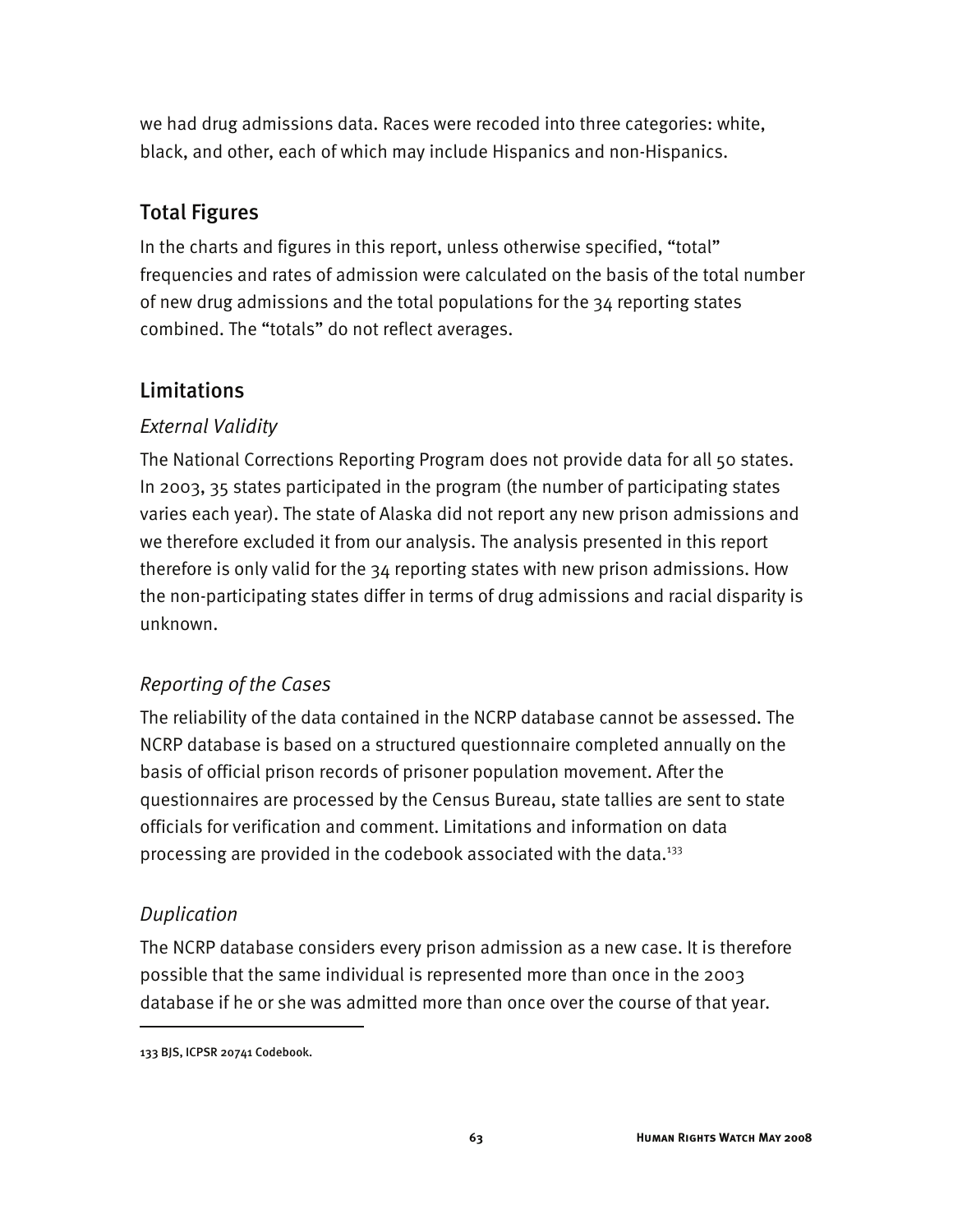However, since offenders are rarely sent to prison unless they have a sentence of one year or more, the possible number of duplicates among new prison admissions is unlikely to affect the analyses presented in this report.

#### *Missing Data on Race*

Among the new drug offender admissions in the NCRP data base, 12.3 percent listed race as unknown, "other" or left the variable blank. There is no way of knowing whether or to what extent the results of our analyses would change had there been more complete reporting on race in the NCRP database.